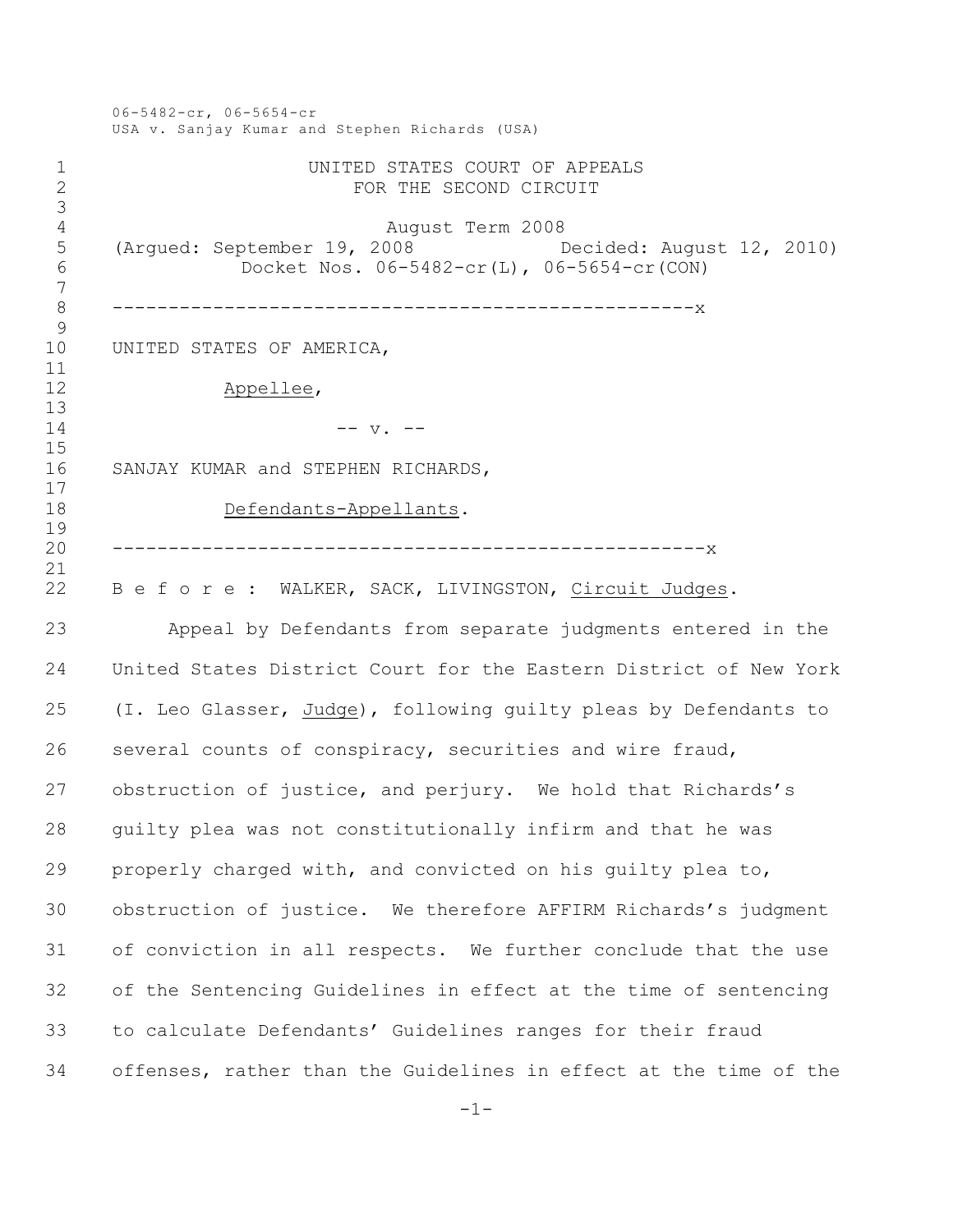| $\mathbf 1$                                        | commission of those offenses, did not violate the Ex Post Facto                                                                                                                                                                         |
|----------------------------------------------------|-----------------------------------------------------------------------------------------------------------------------------------------------------------------------------------------------------------------------------------------|
| 2                                                  | clause. We further conclude that the district court properly                                                                                                                                                                            |
| 3                                                  | calculated the loss amount underlying Defendants' monetary fines                                                                                                                                                                        |
| 4                                                  | and that the district court did not abuse its discretion by                                                                                                                                                                             |
| 5                                                  | denying Kumar an acceptance of responsibility credit in                                                                                                                                                                                 |
| 6                                                  | determining his Guidelines range. We further conclude that the                                                                                                                                                                          |
| 7                                                  | district court erroneously failed to award Richards a two-point                                                                                                                                                                         |
| 8                                                  | reduction for acceptance of responsibility. Thus, we AFFIRM                                                                                                                                                                             |
| 9                                                  | Kumar's sentence in all respects and VACATE Richards's sentence                                                                                                                                                                         |
| 10                                                 | and REMAND for resentencing.                                                                                                                                                                                                            |
| 11                                                 | AFFIRMED in part, VACATED in part, and REMANDED.                                                                                                                                                                                        |
| 12                                                 | Judge Sack dissents in part in a separate opinion.                                                                                                                                                                                      |
| 13<br>14<br>15<br>16<br>17<br>18<br>19<br>20<br>21 | ERIC R. KOMITEE, Assistant<br>United States Attorney (David<br>C. James, Jason A. Jones, of<br>counsel), for Benton J.<br>Campbell, United States<br>Attorney for the Eastern<br>District of New York,<br>Brooklyn, N.Y., for Appellee. |
| 22<br>23<br>24<br>25<br>26<br>27<br>28<br>29       | PAUL SHECHTMAN (Nathaniel Z.<br>Marmur and Kathryn Moore<br>Martin, on the brief),<br>Stillman, Friedman &<br>Shechtman, P.C., New York,<br>N.Y., for Defendant-Appellant<br>Sanjay Kumar.                                              |
| 30<br>31<br>32<br>33<br>34<br>35                   | CHRISTOPHER J. GUNTHER (David<br>M. Zornow, on the brief),<br>Skadden, Arps, Slate, Meagher<br>& Flom LLP, New York, N.Y.,<br>for Defendant-Appellant<br>Stephen Richards.                                                              |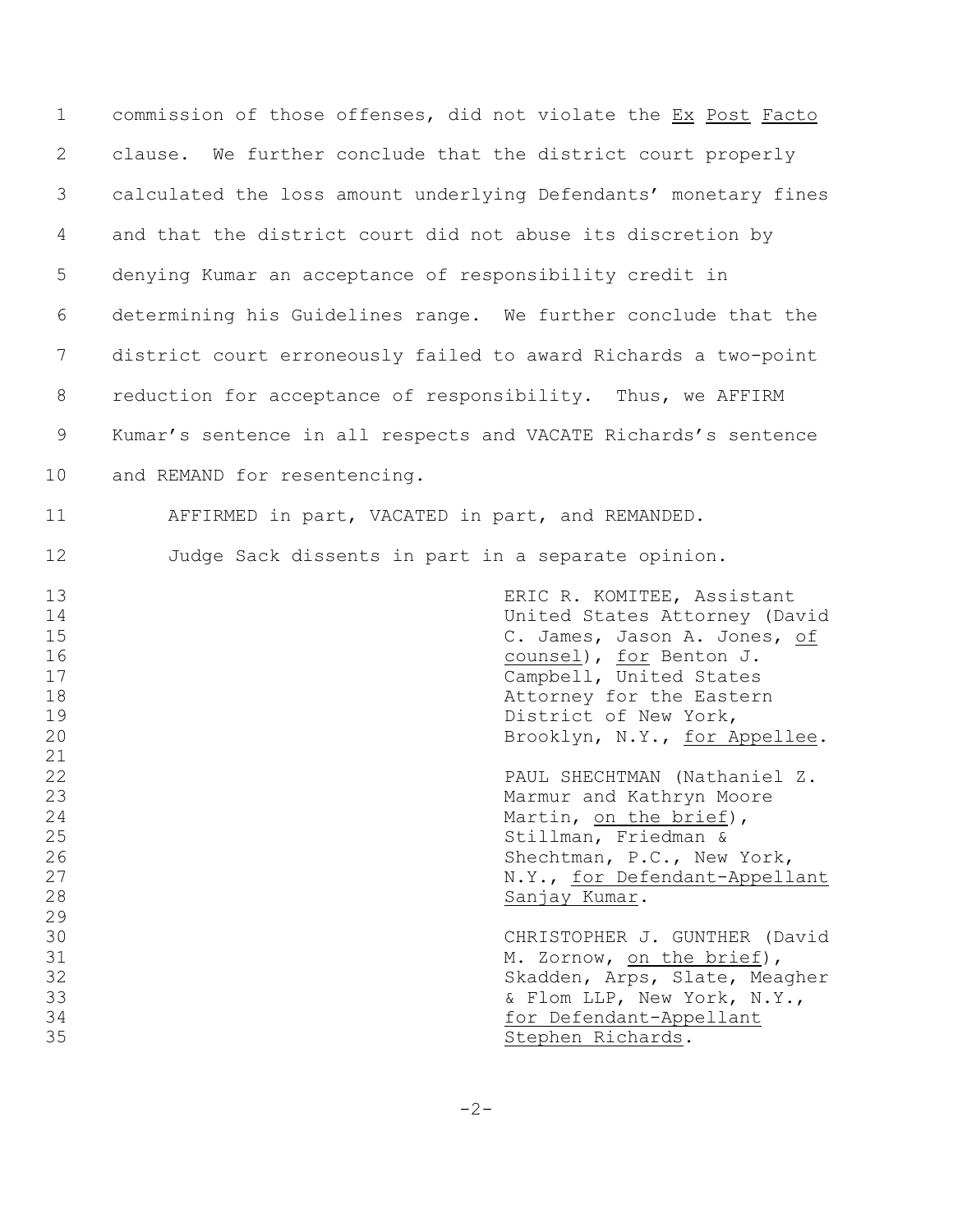JOHN M. WALKER, JR., Circuit Judge:

 Defendants-Appellants Sanjay Kumar and Stephen Richards appeal from separate judgments of conviction by the district court (I. Leo Glasser, Judge), pursuant to their guilty pleas to several counts of conspiracy, securities and wire fraud, obstruction of justice, and perjury. After accepting their pleas, the district court calculated defendants' Guidelines ranges for their fraud and obstruction offenses pursuant to the Sentencing Guidelines Manual ("Guidelines") in effect at the time of their sentencings, and sentenced Kumar and Richards to non- Guidelines sentences of imprisonment of 144 months and 84 months, respectively, and ordered restitution payments of \$800 million and \$29 million, respectively.

 On appeal, Richards challenges his conviction for obstruction of justice, arguing that the indictment failed to properly charge him with that offense. In addition, Richards attacks his guilty plea to all counts as constitutionally infirm because it resulted from undue coercion by the government. Both defendants argue that, by calculating their Guidelines range according to the Guidelines in effect at sentencing, instead of at the time the fraud offenses were committed, the district court sentenced them in violation of the Ex Post Facto clause. They also claim that the district court improperly denied them acceptance of responsibility credit, and that its orders of

 $-3-$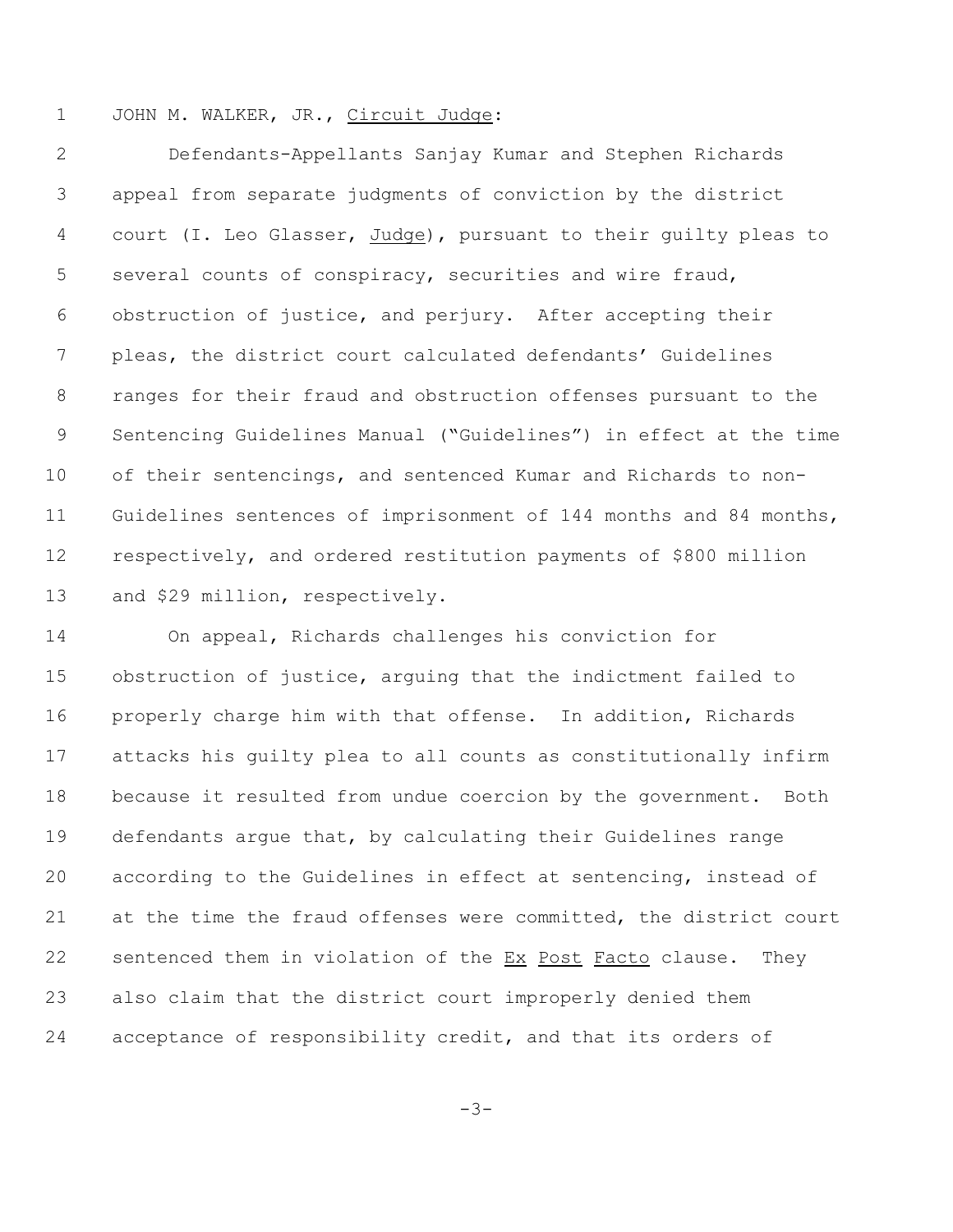restitution were based on erroneous loss calculations.

 We find no infirmity in Richards's conviction, in the district court's application of the 2005 version of the 4 Guidelines,<sup>1</sup> in the district court's loss determination, or in the denial of Kumar's request for acceptance of responsibility credit at sentencing. We conclude, however, that the district court erroneously denied Richards a reduction on the basis of his acceptance of responsibility and remand for resentencing on that basis.

### **BACKGROUND**

 The following facts are material to this appeal. Kumar joined Computer Associates ("CA"), a publicly traded corporation, in August 1987 and was elevated to CEO in August of 2000 and to Chairman of the Board of Directors in 2002. Richards joined CA in 1988 and became Head of North American Sales in 1999. During the tenure of both defendants, CA engaged in a fraudulent accounting practice known as the "35-day month," whereby CA backdated contracts executed in the first few days of a financial quarter to recognize that revenue in the prior quarter. The purpose of the 35-day month practice, which began in the 1980s under Kumar's predecessor, was to deceive investors into believing that the company had met or exceeded its quarterly earnings estimates**.**

Judge Sack dissents as to this portion of our opinion.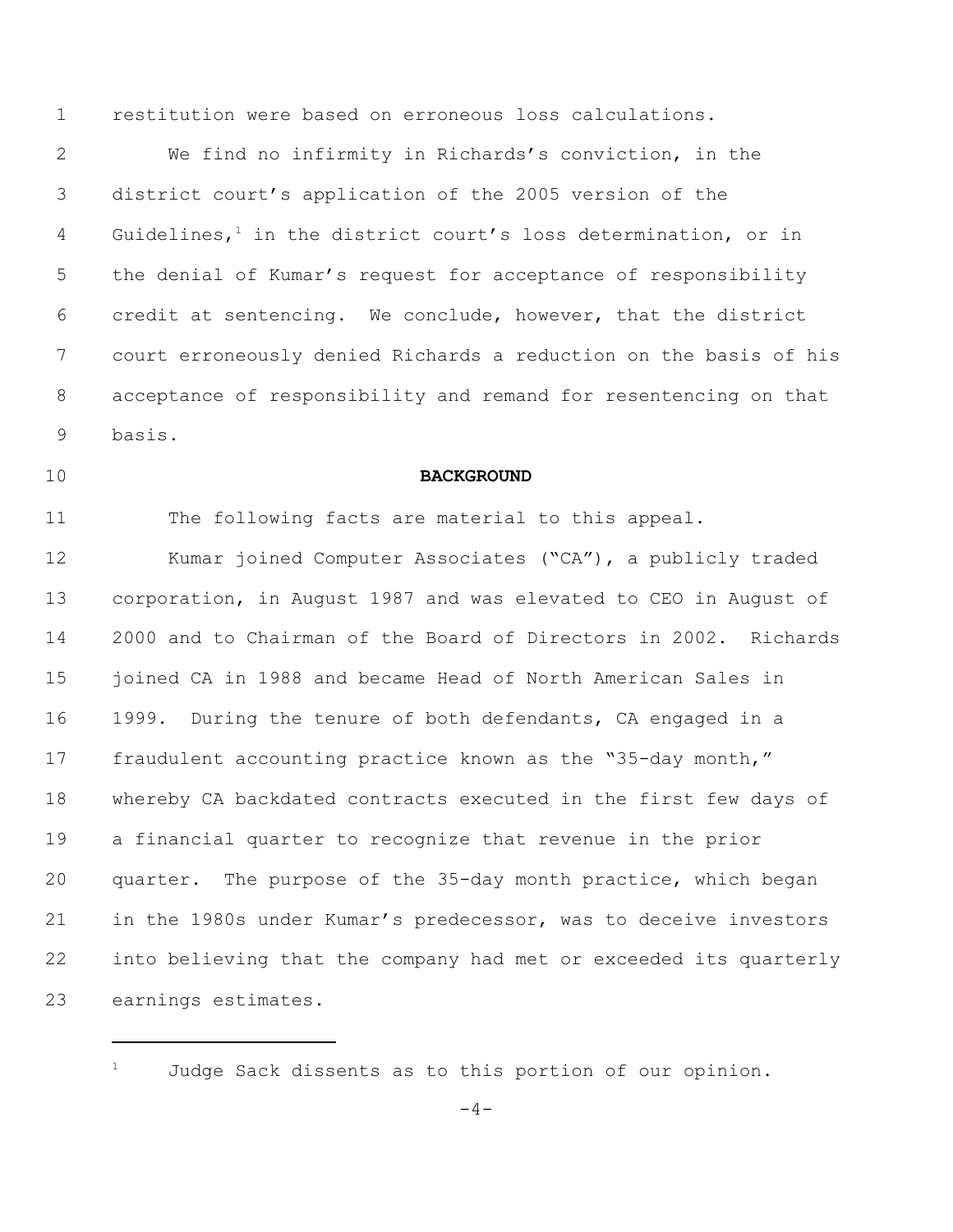In February 2002, the United States Attorney's Office ("USAO") and Securities and Exchange Commission ("SEC") began a joint investigation into the 35-day month practice as contravening both accounting principles and federal securities law.As part of its investigation, government investigators sought witness statements from CA personnel. On June 9, 2003, the USAO and SEC requested that CA conduct its own internal investigation into the practice and give the USAO and SEC "direct access" to company employees. CA's outside counsel advised CA to comply fully with the investigation.

 On August 25, 2003, the SEC subpoenaed the testimony of ten individuals associated with CA, including Kumar and Richards. The SEC interviews were held at the USAO office in Central Islip, New York. On September 22, 2003, prosecutors and SEC staff told Richards's counsel that Richards was a target of their criminal investigation, and the SEC reiterated its demand that Richards comply with the subpoena for his testimony. In early October 2003, CA told Richards that he would be terminated if he didn't comply with the subpoena. On October 22, 2003, CA's outside counsel interviewed Richards, and the following day, Richards testified before the SEC. Richards falsely denied knowledge of the 35-day month practice during both meetings and in his testimony.

On September 22, 2004, CA entered into a deferred

 $-5-$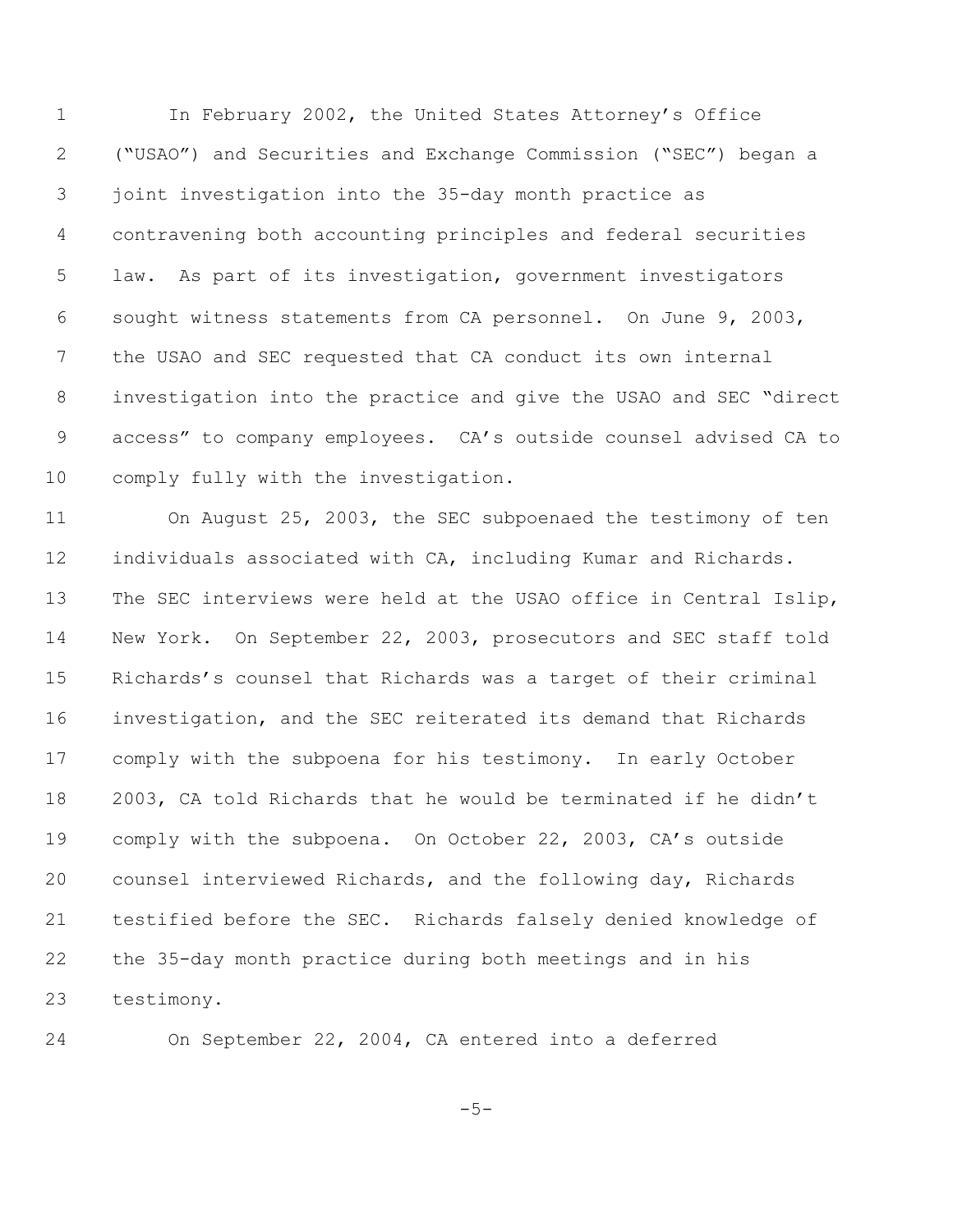prosecution agreement with the USAO and a civil settlement with the SEC. The following day, an indictment charging Richards and Kumar was unsealed. A superceding indictment was filed on May 17, 2005. By this indictment, Richards was charged with both conspiracy to commit, and substantive counts of, securities and wire fraud, as well as filing false public statements with the 7 SEC and perjury. Richards was also charged under 18 U.S.C. § 1512(c) with obstruction of justice arising out of his false exculpatory statements to CA's counsel and the SEC.

 The superceding indictment charged Kumar with both conspiracy to commit, and substantive counts of, securities and wire fraud, as well as filing false public statements with the SEC and making false statements to the FBI. Kumar was also charged with obstruction of justice. However, Kumar's obstruction charge (also brought pursuant to 18 U.S.C. § 1512(c)) arose out of different conduct from that of Richards. Specifically, the government alleged that Kumar, in an effort to cover up the existence of the 35-day month practice, lied to CA's outside counsel, instructed CA's general counsel to coach CA employees to lie, authorized CA's general counsel to pay a \$3.7 million bribe to an individual to procure his silence, and lied to FBI agents and others during his interview at the USAO's office.

Both Richards and Kumar made various motions to dismiss the

 $-6-$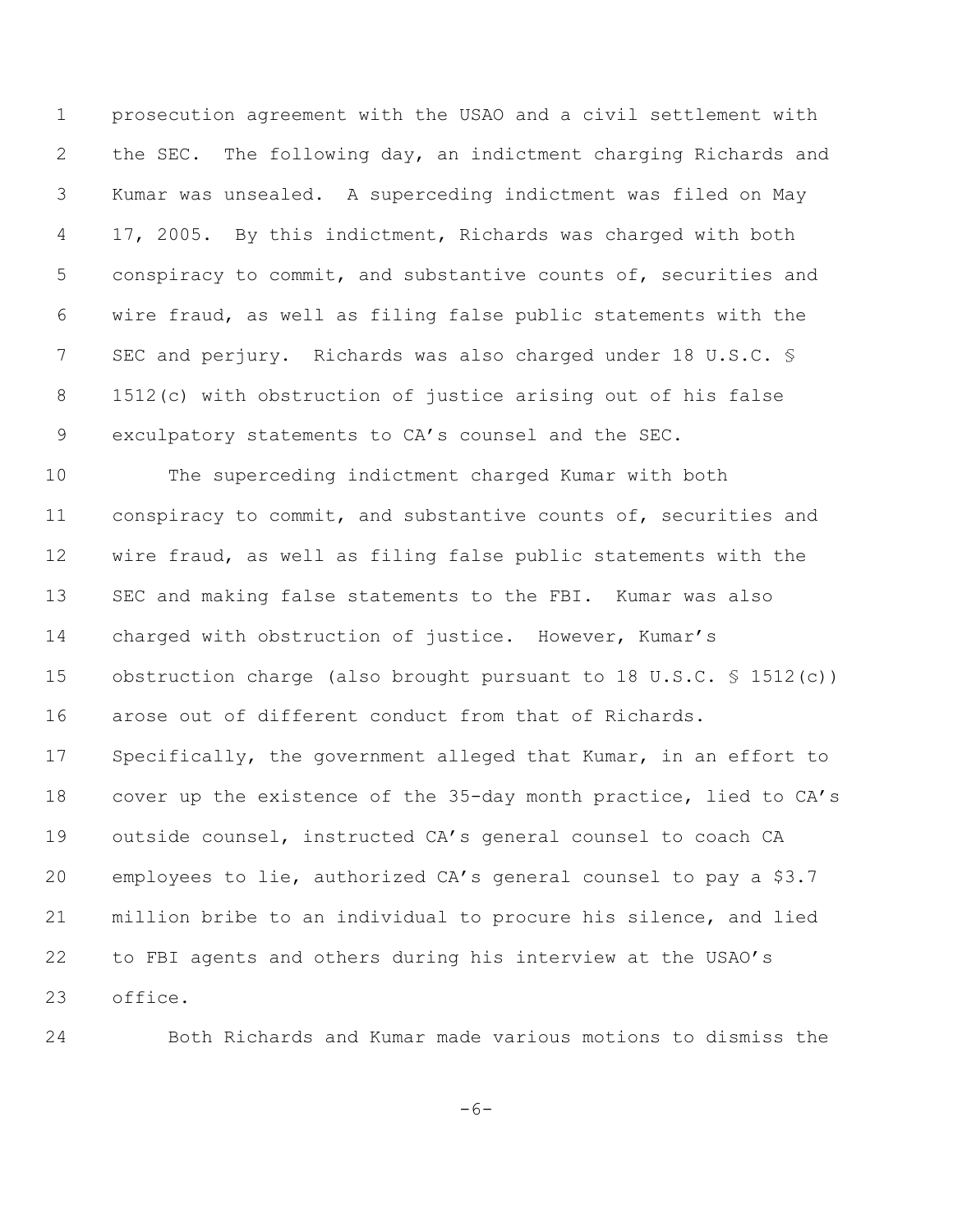charges against them. Relevant to this appeal, first they unsuccessfully moved to dismiss the obstruction charges, arguing that their oral statements to government investigators were 4 beyond the reach of 18 U.S.C. § 1512(c), which they claimed was confined to documentary evidence.

 Next, Richards moved to suppress his false statements to 7 CA's outside counsel and the SEC, claiming that they were coerced in violation of the Fifth Amendment. Without addressing the merits, the district court denied the motion on the basis that Richards had not shown "good cause" for failing to timely file the motion to suppress pursuant to the court-ordered deadline.

 In April 2006, both defendants pled guilty to all charges and the Probation Department prepared a Presentence Report ("PSR") for each defendant. Both PSRs calculated defendants' Guidelines ranges based on the instructions provided in the 2005 Sentencing Guidelines, notwithstanding the fact that the 35-day month practice – the basis for the securities fraud charges – ended in 2000. Richards's PSR arrived at an offense level of 50 and a Guidelines range of life imprisonment, and Kumar's PSR recommended an offense level of 51 and a Guidelines range of life imprisonment. Both PSRs calculated losses to the public resulting from the 35-day month practice to exceed \$400 million. In August 2006, the defendants submitted objections to the Guidelines calculations in the PSR. The defendants argued that

-7-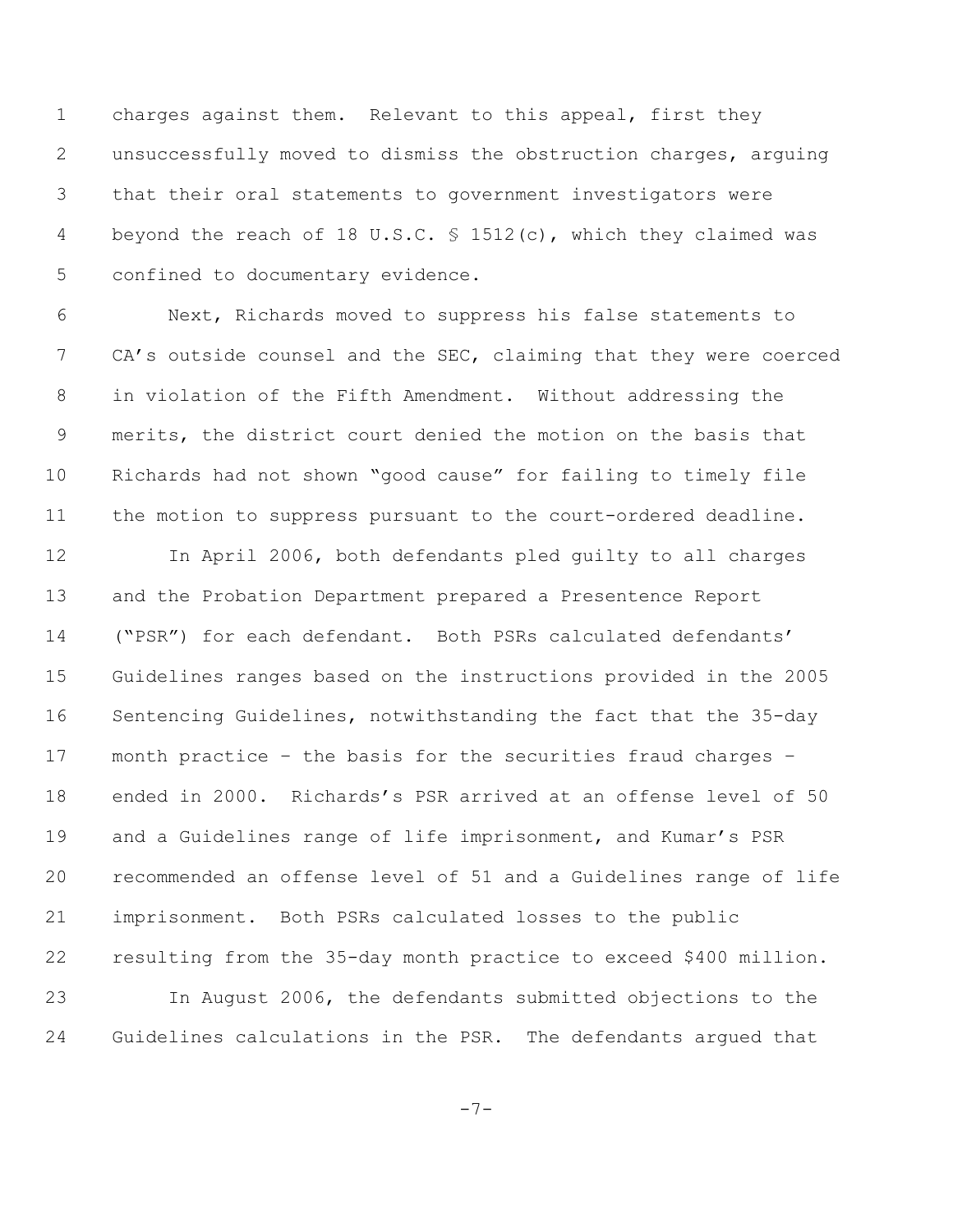application of the 2005 Sentencing Guidelines (effective November 2005) to the securities fraud offenses instead of the 1998 Sentencing Guidelines (effective November 1998) would violate the Ex Post Facto clause because the 2005 Guidelines contained several significant enhancements for securities fraud that were 6 not in effect when the fraud offenses were committed.<sup>2</sup> The defendants further objected to the \$400 million victim loss 8 calculation as overinflated.<sup>3</sup>

 In November 2006, the district court sentenced both defendants under the 2005 Guidelines. At sentencing, the district court rejected both defendants' objections to their 12 PSRs, finding that (1) because the Guidelines were advisory, the Ex Post Facto clause was not implicated by sentencing decisions,

<sup>1 &</sup>lt;sup>2</sup> According to Kumar, the 35-day month practice ended in October 2000, when "[CA's] New Business Model brought [it to] an end." Kumar Br. 16. The government does not dispute that the 35-day month practice ended in October 2000, and the indictment cites no overt acts of securities fraud by either defendant after May 2000. Accordingly, the 1998 Guidelines Manual, which was effective between November 1, 1998, and November 1, 2000, was the version of the Manual in effect at the time the defendants' fraud offenses were completed.

<sup>1 &</sup>lt;sup>3</sup> Individually, and unlike Richards, Kumar also objected to the PSR's recitation of his offense conduct, insofar as it alleged that he had erased data from his computer and engaged in fraudulent transactions as CA's CEO. On October 23, 2006, the district court held a separate Fatico hearing to consider Kumar's individual objections. After two days of testimony, Kumar withdrew all of his individual objections to the PSR before the district court could rule on them (although he maintained objections that he held jointly with Richards and the government agreed to withdraw one contested allegation in the PSR).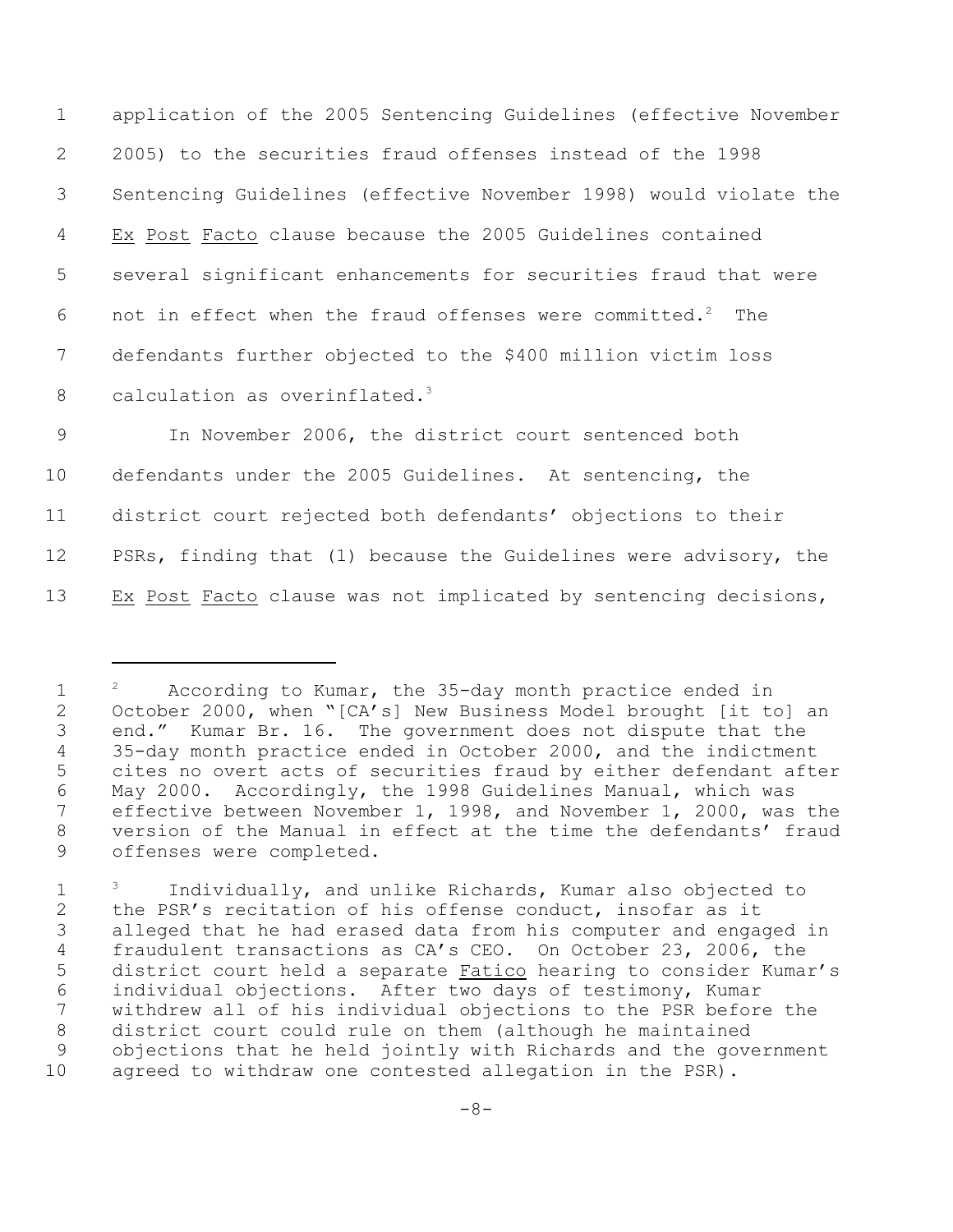and (2) the \$400 million figure was not erroneous, as it was based on the persuasive testimony of the government's expert witness. The district court also rejected an application by both defendants for a two-level reduction to the Guidelines' base offense level for acceptance of responsibility. The district court found that Kumar had not sufficiently accepted responsibility for his crimes to warrant the departure and that Richards's acceptance of responsibility was "[un]timely" because 9 he pled quilty "just . . . two weeks before the trial was to begin." See Richards Sentencing Tr. 15:14, 16:1-2, Nov. 14, 11 2006; see also Richards Sentencing Tr. 16:5-6 (noting that, in light of Richards's non-Guidelines sentence, rejection of the two-level reduction "ma[de] very little difference insofar as 14 what [his] sentence [was] going to be").<sup>4</sup>

 The district court then decided to impose non-Guidelines sentences for both defendants, sentencing downwardly from the Guidelines' calculation of life imprisonment. The court found that "[t]o impose th[e] sentence[s] [recommended by the

<sup>1 &</sup>lt;sup>4</sup> The district court also rejected a two-level enhancement for obstruction of justice, concluding that the defendants had "pl[ed] guilty to that crime in other counts and this enhancement is superfluous and may even be regarded as double counting." See Kumar Sentencing Tr. 65:18-20, Nov. 2, 2006; see also Richards Sentencing Tr. 16:8-13. It appears that the court erred in not 7 adding two points for obstruction, see, e.g., United States v. Fiore, 381 F.3d 89, 95 (2d Cir. 2004); Kumar even concedes the error. However, the government has not cross-appealed this issue 10 and, thus, has waived the issue on appeal. See Norton v. Sam's Club, 145 F.3d 114, 117 (2d Cir. 1998).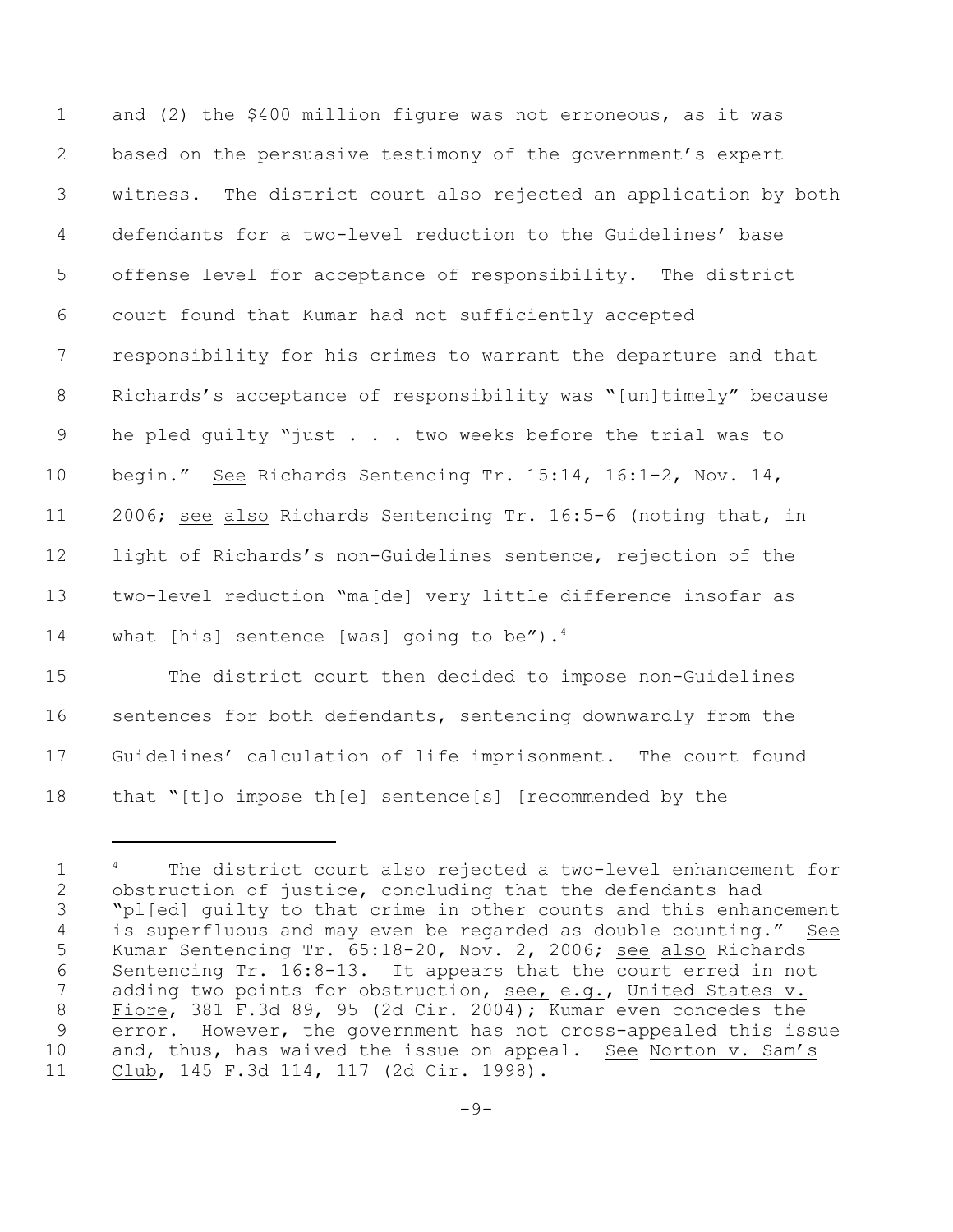Guidelines] in this case would shock the conscience of this Court 2 . . . [and] the conscience of the reasonable person." Kumar Sentencing Tr. 65:24-66:1, Nov. 2, 2006; see also Richards Sentencing Tr. 25:5-9. Accordingly, the court sentenced Kumar and Richards to imprisonment terms of twelve years and seven years, respectively.

Defendants appealed.

### **DISCUSSION**

## **I. Was Richards Properly Convicted Of Obstruction Of Justice?**

 Richards claims that he was "erroneously convicted" of 11 obstruction of justice because 18 U.S.C.  $\frac{1}{5}$  1512(c),<sup>5</sup> the statute under which he was charged, only covers the destruction of physical evidence, and not the charged conduct of "providing false oral responses under oral questioning from CA's outside 15 counsel and the SEC."<sup>6</sup> Richards Br. 18. The government argues

 $1 \quad$ <sup>5</sup> Section 1512(c) provides:

Whoever corruptly –

 (1) alters, destroys, mutilates, or conceals a record, document, or other object, or attempts to do so, with the intent to impair the object's integrity or availability for use in an official proceeding; or

 (2) otherwise obstructs, influences, or impedes 12 any official proceeding, or attempts to do so,

14 shall be fined under this title or imprisoned not more 15 than 20 years, or both.

1  $\,$   $^{\circ}$  The government's brief repeatedly refers to "defendants'" statutory argument, thus implying that both Kumar and Richards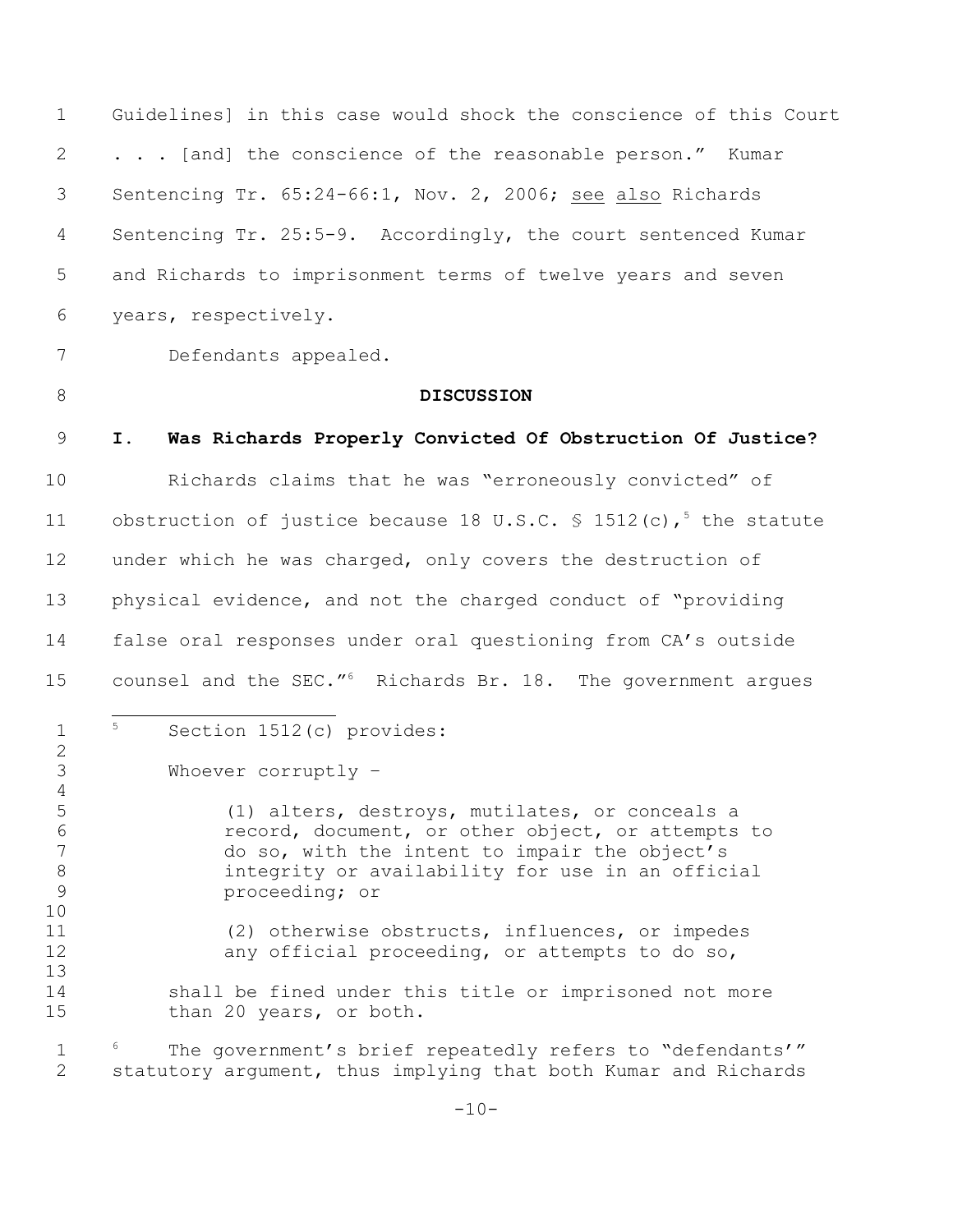that Richards's challenge is barred by his guilty plea, and that, 2 in any event, § 1512(c)(2) covers all obstructive conduct, not just destruction of physical evidence. While the government may 4 be correct that  $\frac{1512(c)}{2}$  applies to testimonial evidence, we need not reach this issue of first impression in this circuit, because we find that any defect asserted is non-jurisdictional 7 and was waived by the quilty plea.

 A plea of guilty "waive[s] any and all non-jurisdictional 9 defects in the indictment." United States v. Moloney, 287 F.3d 236, 239 (2d Cir. 2002). To challenge the court's jurisdiction, "the defendant who has pleaded guilty must establish that the face of the indictment discloses that the count or counts to which he pleaded guilty failed to charge a federal offense." Hayle v. United States, 815 F.2d 879, 881 (2d Cir. 1987). Thus, to attack a conviction post-plea, a defendant must establish that the district court lacked the "power to entertain the 17 prosecution." Id. at 882; see United States v. Cotton, 535 U.S. 625, 630 (2002) (defining "jurisdiction" as "the courts' statutory or constitutional power to adjudicate the case").

 Richards claims that he has met this burden by showing that § 1512(c)(2) does not proscribe false testimony, thereby establishing that he did not violate a federal statute. However, regardless of whether Richards's false testimony violated §

 challenge their convictions for obstruction of justice. However, only Richards challenges his conviction on this basis.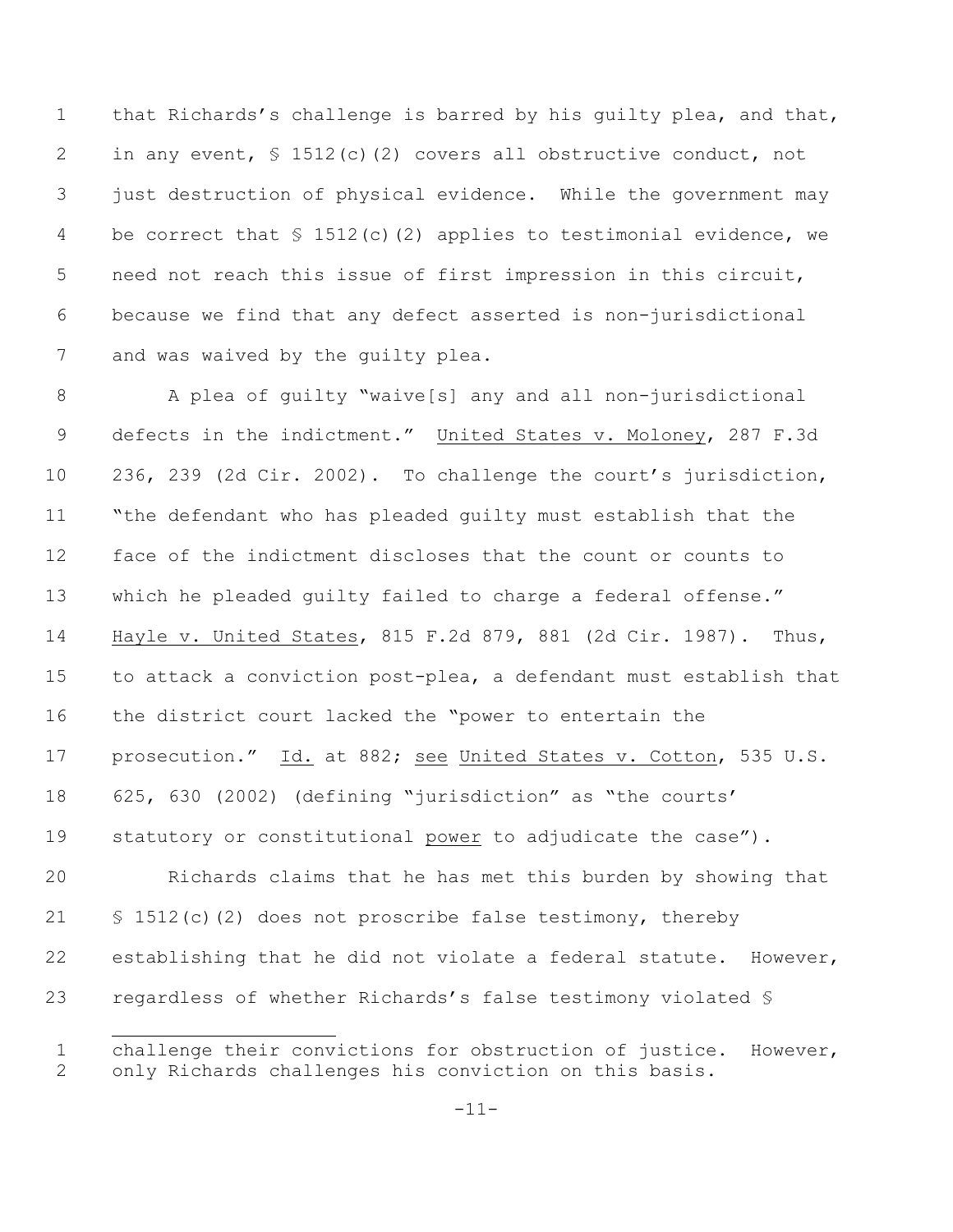1512(c)(2), it plainly violated § 1503(a), and the indictment charges at least that offense. Because the indictment created federal jurisdiction under § 1503(a), Richards's claim has no jurisdictional significance and thus is waived by his guilty plea.

 Section 1503(a) provides, in relevant part, that "[w]hoever corruptly . . . influences, obstructs, or impedes, or endeavors to influence, obstruct, or impede, the due administration of justice" is guilty of a criminal violation. 18 U.S.C. § 1503(a). In United States v. Aguilar, 515 U.S. 593, 598 (1995), the Supreme Court interpreted this subsection as a "catchall" intended to prohibit all obstructive behavior. See id. (referring to subdivision four of § 1503(a) as "far more general in scope" than the remainder of the subsection). Courts in this circuit have likewise given § 1503's omnibus clause a generally non-restrictive reading. See, e.g., United States v. Rosner, 352 F. Supp. 915, 919 (S.D.N.Y. 1972) (noting that the omnibus clause "embraces the widest variety of conduct that impedes the judicial process"); see also United States v. Solow, 138 F. Supp. 812, 814 (S.D.N.Y. 1956) (characterizing the omnibus provision as "all- embracing"). Other circuits' readings of § 1503's omnibus clause have been as broad as, or even broader than, the reading in this 23 circuit.<sup>7</sup>

1 <sup>7</sup> See, e.g., United States v. Maloney, 71 F.3d 645, 659 (7th Cir. 1995); United States v. Kenny, 973 F.2d 339, 342-43 (4th

-12-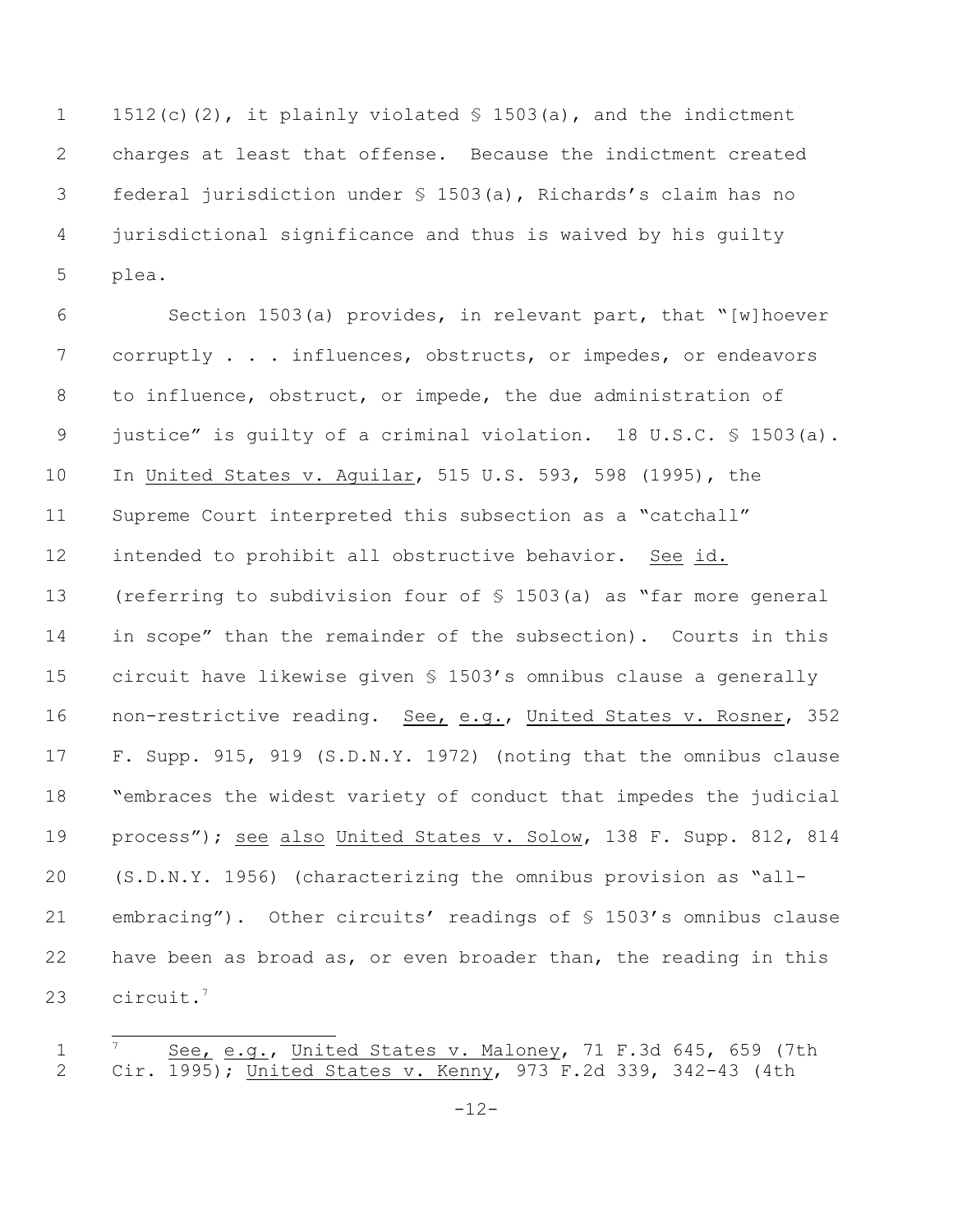However, § 1503(a) only prohibits false testimony that has a direct "nexus" to an official government proceeding. Aguilar, 515 U.S. at 600. In endorsing a nexus test, the Supreme Court stated that [t]he action taken by the accused must be with an 7 intent to influence judicial or grand jury proceedings; it is not enough that there be an intent to influence some ancillary proceeding, such as an investigation 10 independent of the court's or grand jury's authority.. . . [T]he act must have a relationship in time, causation, or logic with the judicial proceedings. In other words, the endeavor must have the natural and probable effect of interfering with the due 15 administration of justice. . . . [I]f the defendant lacks knowledge that his actions are likely to affect 17 the judicial proceeding, he lacks the requisite intent to obstruct. Id. at 599 (internal citations and quotation marks omitted). The nexus limitation is "best understood as an articulation of the proof of wrongful intent that will satisfy the mens rea requirement of 'corruptly' obstructing or endeavoring to obstruct." United States v. Quattrone, 441 F.3d 153, 170 (2d Cir. 2006). Thus, statements made to investigating agents who might or might not testify before a grand jury are insufficient to violate § 1503(a), because false testimony given in anticipation of a purely hypothetical judicial proceeding is not 28 covered by § 1503(a). See United States v. Bruno, 383 F.3d 65,

 Cir. 1992); United States v. London, 714 F.2d 1558, 1566-67 (11th Cir. 1983); United States v. Faudman, 640 F.2d 20, 23 (6th Cir. 1981); United States v. Howard, 569 F.2d 1331, 1333 (5th Cir. 1978); United States v. Walasek, 527 F.2d 676, 679 n.11 (3d Cir. 1975).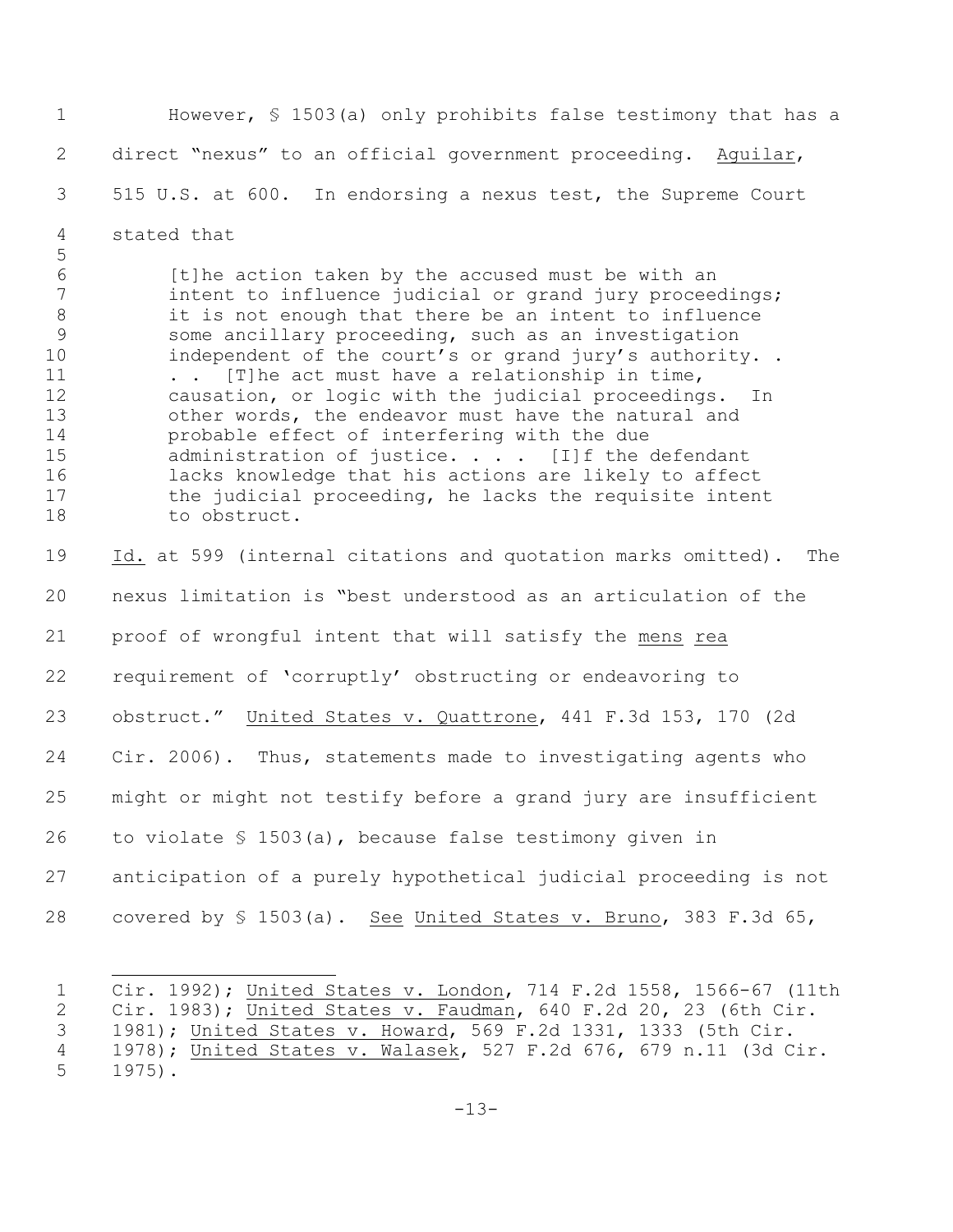1 87-88 (2d Cir. 2004); see also United States v. Schwarz, 283 F.3d 76, 109 (2d Cir. 2002). Nevertheless, a defendant does not need to know with certainty that his conduct would affect judicial proceedings, nor does his conduct need to actually obstruct justice. Instead, the defendant's conduct must only have the "natural and probable effect of interfering with the due administration of justice." Aguilar, 515 U.S. at 599 (internal quotation marks omitted). Section 1503(a) applies where a defendant "inten[ds] to obstruct justice" but "is foiled in some way." Id. at 601-02.

11 Here, Richards's conduct easily falls within the ambit of  $\frac{1}{2}$  1503(a). Richards lied to the SEC in an attempt to "impede" the SEC's ongoing investigation, which Richards knew was not simply an agency fishing expedition or an "ancillary proceeding" that might or might not result in criminal proceedings. Id. at 599. Richards concedes that he knew that criminal proceedings were not merely possible when he made his false statements, but that the government "predicted" that criminal charges would be brought against him prior to his SEC interview. See Richards Br. 10; see also Post-Argument Letter from Stephen Richards to the Court, dated Sept. 26, 2008 ("Richards Letter"), at 1 ("Richards testified . . . at the [USAO] under the . . . belief that admitting knowledge of the 35 Day Month would incriminate him in securities fraud."). Richards thus plainly "entertained . . .

-14-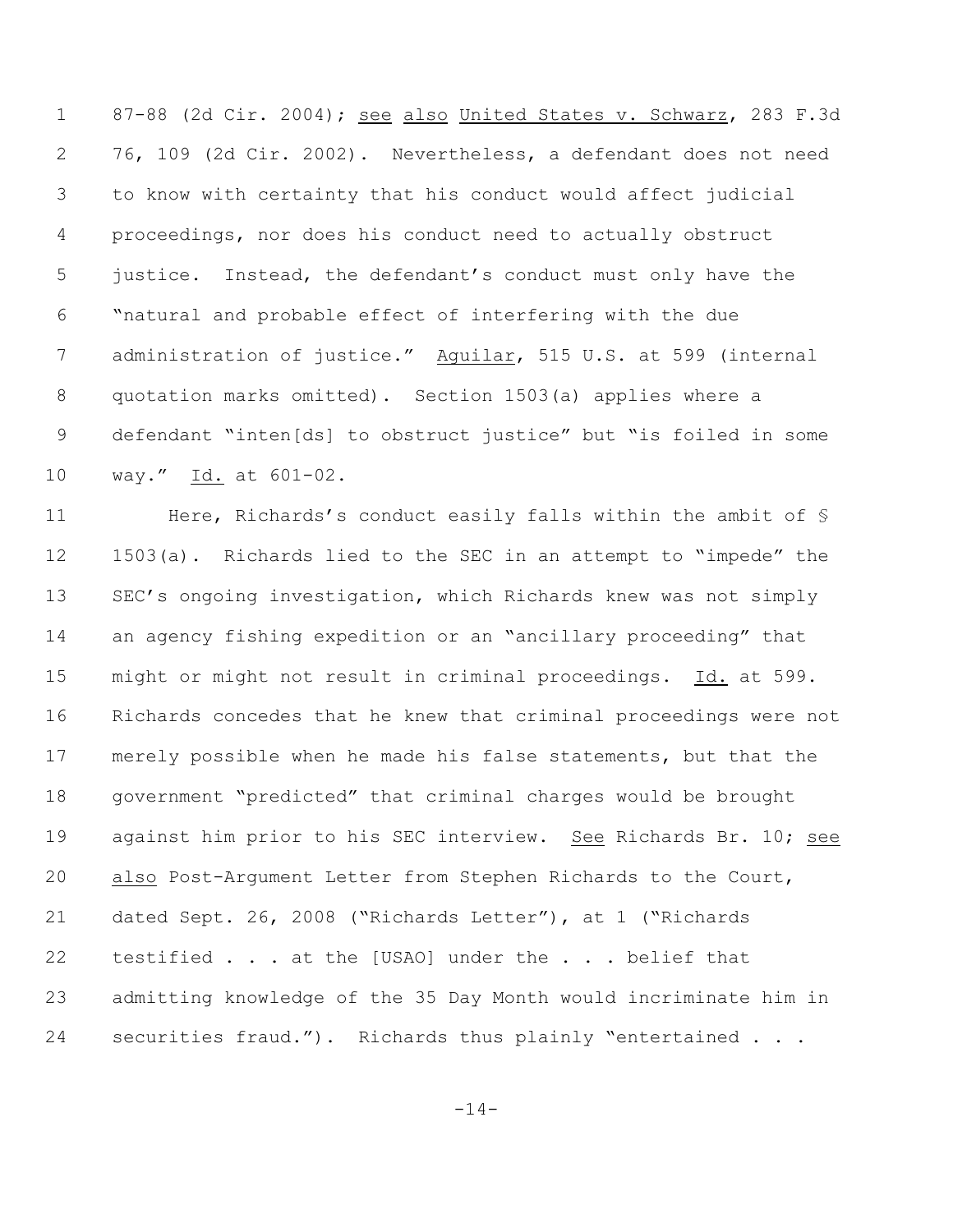expectations" during his interview at the USAO that his false statements to the SEC would impede impending criminal proceedings brought against him. Schwarz, 283 F.3d at 109; see United States v. Cueto, 151 F.3d 620, 634 (7th Cir. 1998) (finding nexus to exist where defendant's conduct, which "pre-date[d] the empaneling of the grand jury, . . . corruptly endeavored to 7 obstruct the due administration of justice"). "Ilt is clear

<sup>1 &</sup>lt;sup>8</sup> Although "§ 1503's application typically begins after the commencement of formal judicial proceedings," United States v. Novak, 217 F.3d 566, 572 (8th Cir. 2000) (internal quotation marks and emphasis omitted), in this case, Richards concedes that, when he lied, he knew that "formal judicial proceedings" were not only possible or likely, but that the government intended to bring them. Such obstructive behavior during a federal investigation – whether that investigation is conducted by a grand jury, or by a federal agency like the SEC where there is also a "quite strong, perhaps inescapable" inference that the witness's statements "would be presented to [a] grand jury" – is covered by § 1503(a). See United States v. Triumph Capital Group, Inc., 544 F.3d 149, 169 (2d Cir. 2008); see, e.g., United States v. Giovanelli, 464 F.3d 346, 350-51 (2d Cir. 2006) (per curiam) (obstructive behavior during a grand jury investigation 16 but before indictment sufficient to trigger application of § 1503(a)); see also United States v. Macari, 453 F.3d 926, 939-40 (7th Cir. 2006) (noting that "the Aguilar court did not draw a line between subpoenaed or 'actual' and non-subpoenaed or 'potential' witnesses," but instead "focused on the defendant's intent . . . when he performed the alleged act of lying to investigating FBI agents"); United States v. Davis, 183 F.3d 231, 243 n.3 (3d Cir. 1999) (nexus requirement satisfied where 24 conspirators "knew of <u>or</u> anticipated a grand jury investigation"<br>25 (emphasis added)); United States v. Vaghela, 169 F.3d 729, 734-3! (emphasis added)); United States v. Vaghela, 169 F.3d 729, 734-35 (11th Cir. 1999) (holding that a conviction for conspiracy to obstruct justice under § 1503 does not require a "judicial proceeding [to] exist[]" at the time of the offense, but only that the defendant "directly intended to prevent or otherwise obstruct the processes of a specific judicial proceeding in a way that is more than merely 'speculative'" (quoting Aguilar, 515 U.S. at 601)); Cueto, 151 F.3d at 634 ("It is well established that investigations undertaken with the intention of presenting evidence before a grand jury are sufficient t constitute 'the due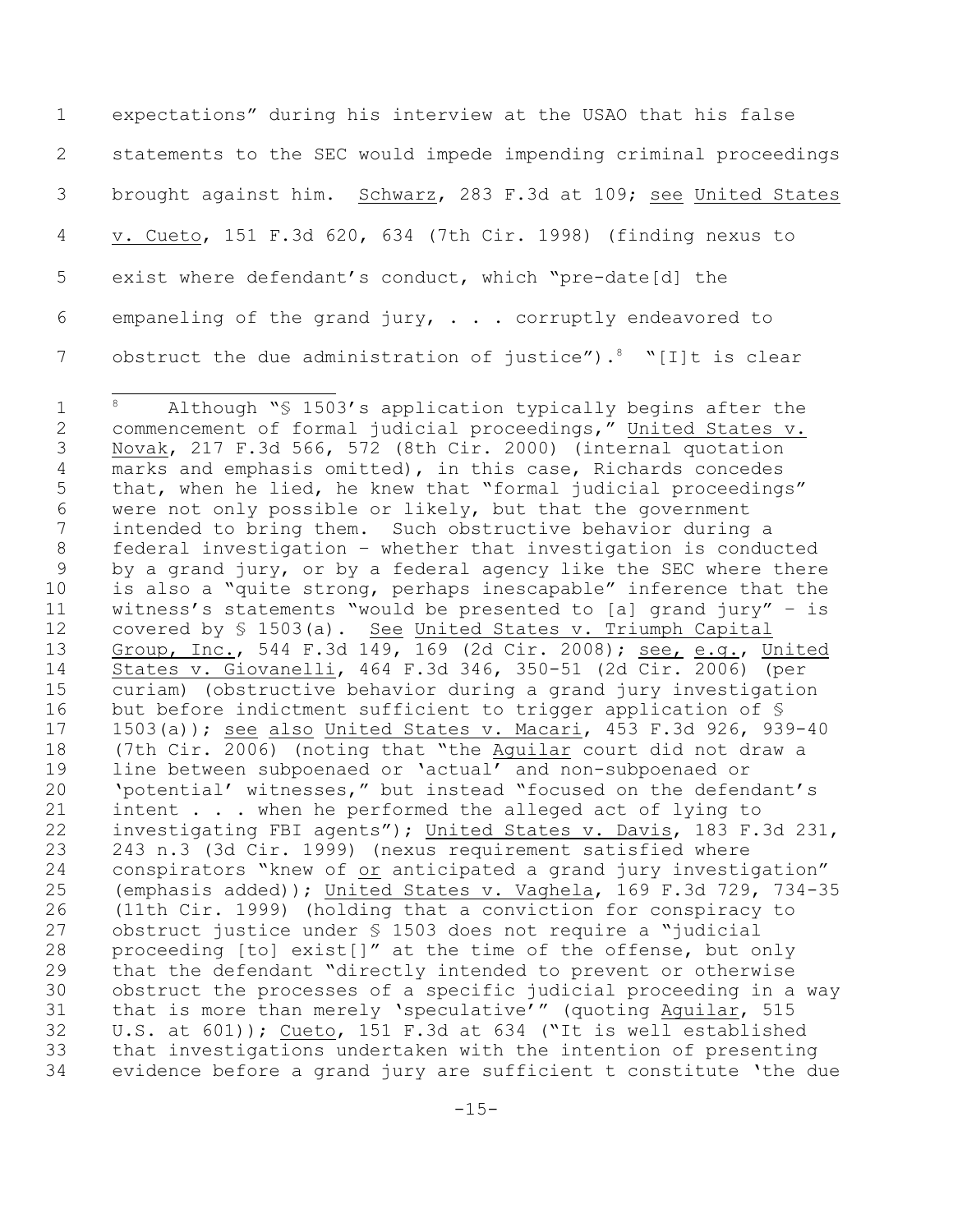that if the representations" made by Richards "had been believed, the grand jury would have been thrown completely off the trail that it was pursuing with respect to" Richards. United States v. Jespersen, 65 F.3d 993, 1001 (2d Cir. 1995). Therefore, there was a sufficiently close "relationship in time, causation, [and] logic" between Richards's conduct and likely judicial proceedings to satisfy § 1503(a)'s nexus requirement. United States v. Reich, 479 F.3d 179, 186 (2d Cir. 2007) (internal quotation marks omitted).

 In addition, the indictment fully apprised Richards of the elements of his offense under § 1503(a). Specifically, the indictment stated that

 Richards well knew and believed that certain of the statements he made during the interviews were false and that he otherwise concealed during the interviews information which he knew to be material to the Government Investigations. Richards further well knew, and in fact intended, that his false statements and concealment of material information would have the effect of obstructing and impeding the Government Investigations.

23 As the government correctly notes, "[t]he citation of a statutory 24 section number . . . is not a part of the offense, and . . . an allegedly erroneous statutory citation is not a jurisdictional 26 defect." Gov't Br. 11; see Fed. R. Crim. P. 7(c)(3) ("Unless the

 administration of justice' under § 1503.") (internal citation and quotation marks omitted)). Cf. United States v. Brenson, 104 E GREECH AND SAME COOL, 1997) (Section 1503 employs the term 'due administration of justice' to provide a protective cloak over all judicial proceedings, irrespective of at what stage in the judicial process the improper activity occurs.").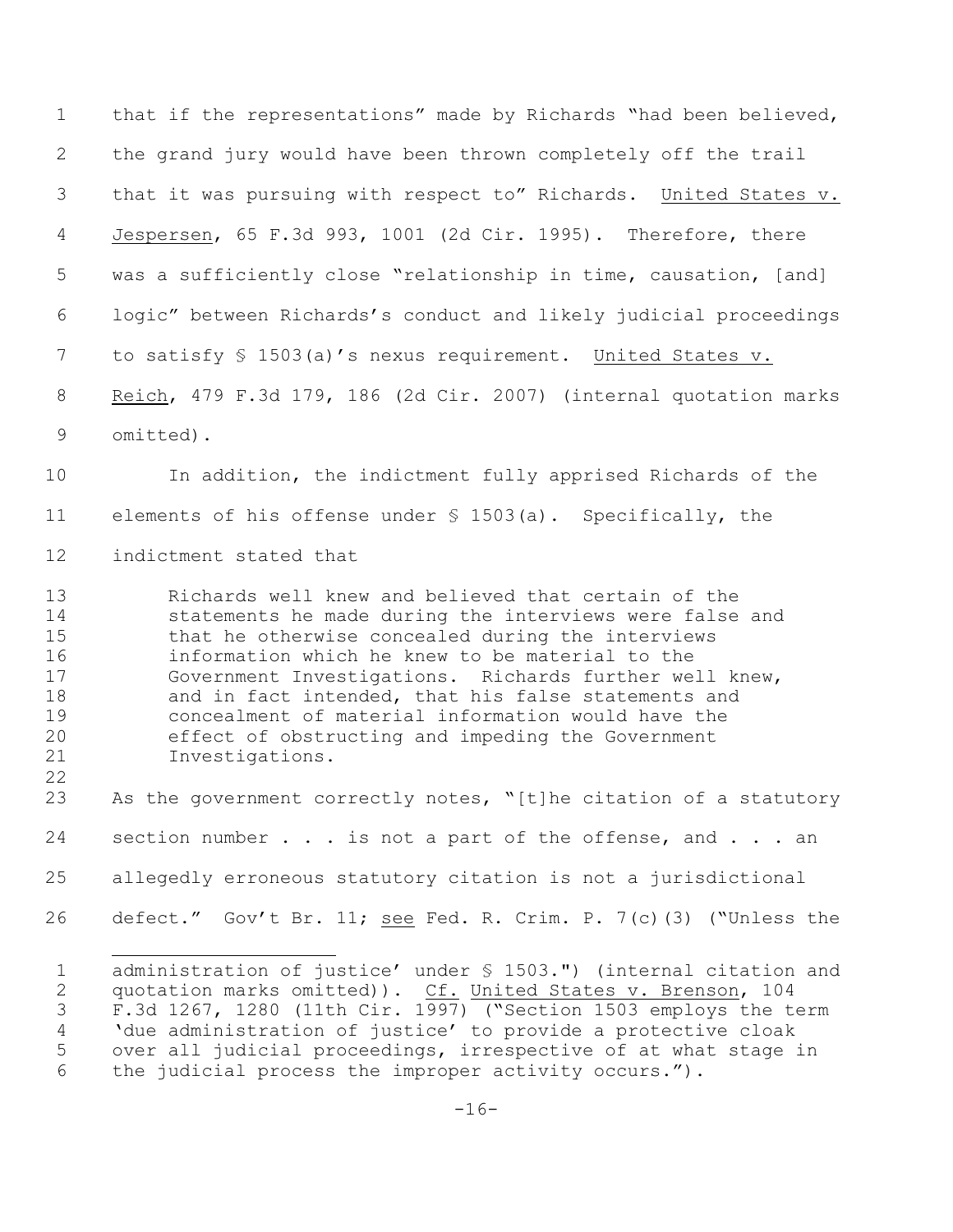defendant was misled and thereby prejudiced, neither an error in a citation nor a citation's omission is a ground . . . to reverse a conviction."). The failure of the indictment to specify § 4 1503(a), as opposed to  $\frac{1512(c)}{2}$ , is therefore not grounds for 5 vacating Richards's quilty plea.<sup>9</sup>

 Richards's remaining arguments, the government also 7 correctly notes, are "mere corollaries of [his] . . . claim that 8 [he] pleaded to a 'non-offense.'" Gov't Br. 13-14. For example, Richards argues that his guilty plea should be vacated because he was "misinformed of the elements of [his] crime," since, according to Richards, § 1512(c)(2) does not reach testimonial evidence.Richards Br. 19 (citing Bousley v. United States, 523 U.S. 614, 618 (1998)). But Richards's argument rests on the flawed premise that the indictment charged him with a "non- offense." That is not the case here; at most, the charge should 16 have been brought under  $\frac{1}{5}$  1503(a) instead of  $\frac{1}{5}$  1512(c)(2), and the indictment fully stated the elements of an offense under that

<sup>1</sup>  $3^9$  The government may have charged Richards with violating  $$$ 2 1512(c)(2) instead of  $\frac{1}{2}$  1503(a) due to its concern that a  $\frac{1}{2}$ 3 1503(a) charge would raise a "Masterpol issue." See Gov't Br. 22 n.8 (citing United States v. Masterpol, 940 F.2d 760 (2d Cir. 5 1991)). In Masterpol, we held that witness tampering is 6 prohibited only by  $\S$  1512, and is not covered by  $\S$  1503's omnibus clause. 940 F.2d at 763. The government's concern with respect to Richards's obstruction charge was misplaced. While Masterpol might have presented an obstacle for indicting Kumar, who attempted to bribe a witness, as previously noted, Kumar is not appealing his obstruction of justice conviction. Unlike Kumar, Richards did not engage in witness tampering. Thus, Masterpol is not implicated here.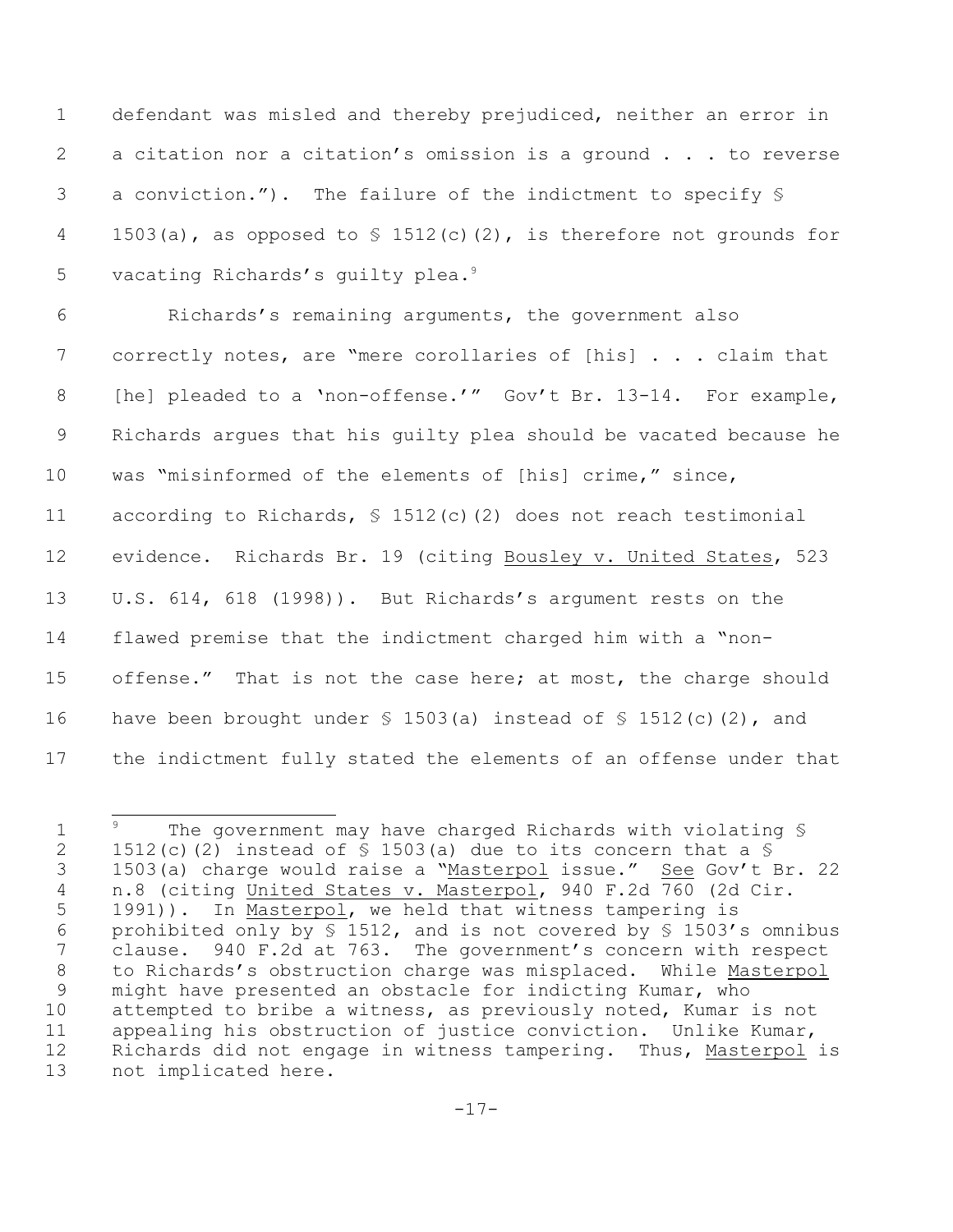section. Vacating Richards's plea is therefore unnecessary, as Richards does not "stand[] convicted of an act that the law does not make criminal." Bousley, 523 U.S. at 620 (internal quotation marks omitted). In any event, because there was no jurisdictional defect in Richards's obstruction charge, his guilty plea waived any ancillary claims based on that charge.

# **II. Does Richards's Guilty Plea Bar His Coercion Claim?**

8 Next, Richards arques that the government violated the Fifth Amendment's prohibition on government-compelled testimony by placing improper pressure on CA to cooperate in the government's investigation that resulted in CA's insistence that Richards either testify before the SEC or be terminated. The district court rejected Richards's motion to suppress his testimony, which was admittedly false and became the basis for the obstruction of 15 justice charge to which Richards pled quilty, as untimely in light of the district court's schedule for motions. On appeal, Richards argues that his guilty plea should not bar his coercion claim because review of his claim is necessary "to preserve the integrity of the judicial process." Richards Br. 32.Richards's coercion claim is easily resolved because the Fifth Amendment does not protect false testimony.

 As previously noted, a plea of guilty "waive[s] any and all non-jurisdictional defects in the indictment." Moloney, 287 F.3d at 239. However, this court may overturn a guilty plea on

-18-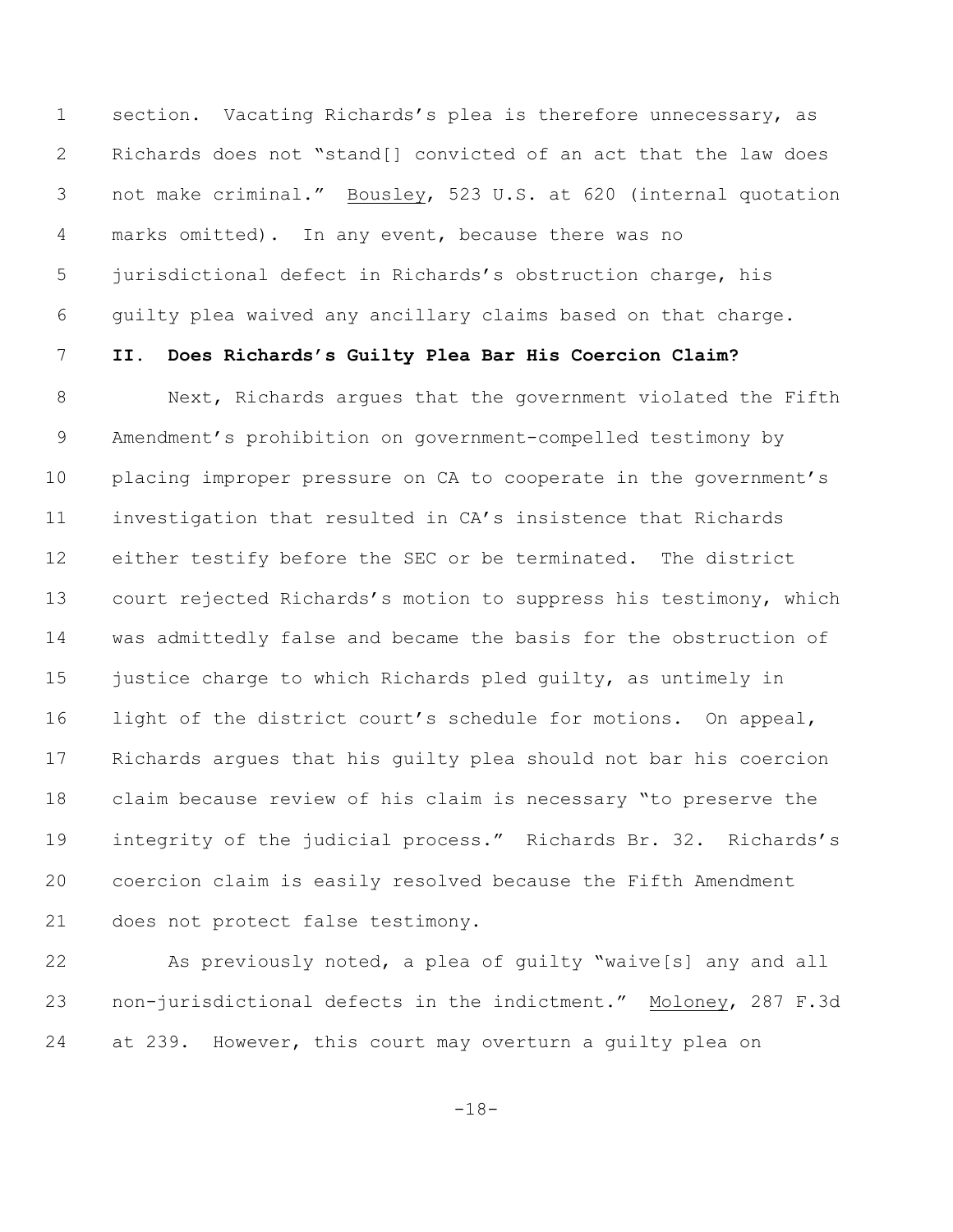involuntariness grounds when the defendant shows that his plea "was substantially motivated by a coerced confession." United States ex rel. Ross v. McMann, 409 F.2d 1016, 1023 (2d Cir. 1969) (en banc), vacated on other grounds sub nom. McMann v. Richardson, 397 U.S. 759 (1970). In addition, a guilty plea that is otherwise "voluntary and intelligent" may be overturned if it contains "constitutional violations" that are "logically inconsistent with the valid establishment of factual guilt." Menna v. New York, 423 U.S. 61, 62 n.2 (1975) (per curiam). Richards's coercion claim is not viable, because it is based on a fatally flawed premise: that false statements – whether or not made under coercive circumstances – are protected by the Fifth Amendment. To the contrary, the Supreme Court has repeatedly held that the Fifth Amendment does not "confer[] a privilege to lie." Brogan v. United States, 522 U.S. 398, 404 (1998). "[P]roper invocation of the Fifth Amendment privilege against compulsory self-incrimination allows a witness to remain 18 silent, but not to swear falsely . . . ." United States v. Apfelbaum, 445 U.S. 115, 117 (1980); see also United States v. Wong, 431 U.S. 174, 180 (1977); Bryson v. United States, 396 U.S. 64, 72 (1969). Richards's coercion claim is based entirely on perjured testimony, and thus, is unsupportable. See, e.g., Scher v. Nat'l Ass'n of Sec. Dealers, Inc., 386 F. Supp. 2d 402, 409 (S.D.N.Y. 2005) (finding plaintiff could not state a claim for

-19-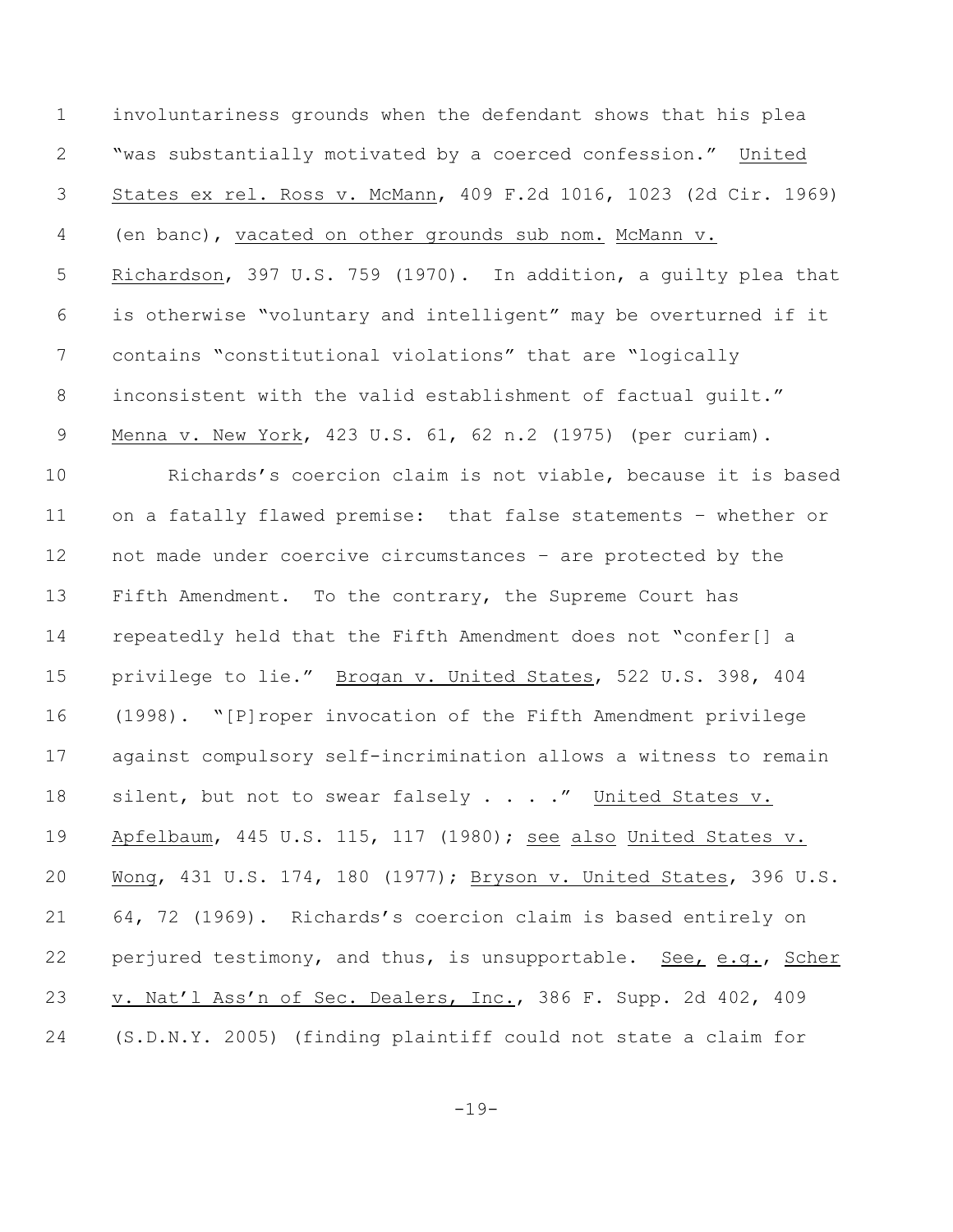"supposed deprivation of her constitutional rights" where she had perjured herself before the National Association of Securities Dealers); see also United States v. Nanni, 59 F.3d 1425, 1431 (2d Cir. 1995) (negative inferences may not be drawn from immunized exculpatory testimony "except to the extent that the testimony amounts to perjury").

 Richards is attempting to turn the "dilemma" faced by individuals who are improperly coerced into incriminating themselves or who risk a negative inference from their silence, into a "trilemma" whereby an individual feels he must either testify truthfully, risk the inference, or lie under oath. See Brogan, 522 U.S. at 404. The Supreme Court rejected this 13 "trilemma," which is "wholly of the quilty suspect's own making," as insufficient to implicate the Fifth Amendment's protection. 15 Id. The government may have been provided "the leverage to 16 secure [Richards's] quilty plea" by Richards's lies, see Richards Reply Br. 25, but Richards's attempt to draw a sort of constitutional equivalency between a "coerced confession" and a coerced lie, see Richards Reply Br. 13 (quoting Higazy v. Templeton, 505 F.3d 161, 171 (2d Cir. 2007)), is exactly the type of "compassion inflation" that the Supreme Court has declared outside the purview of the Fifth Amendment, Brogan, 522 U.S. at 404. Thus, it was not "ironic" that the government used Richards's false statements in its obstruction charge against

 $-20-$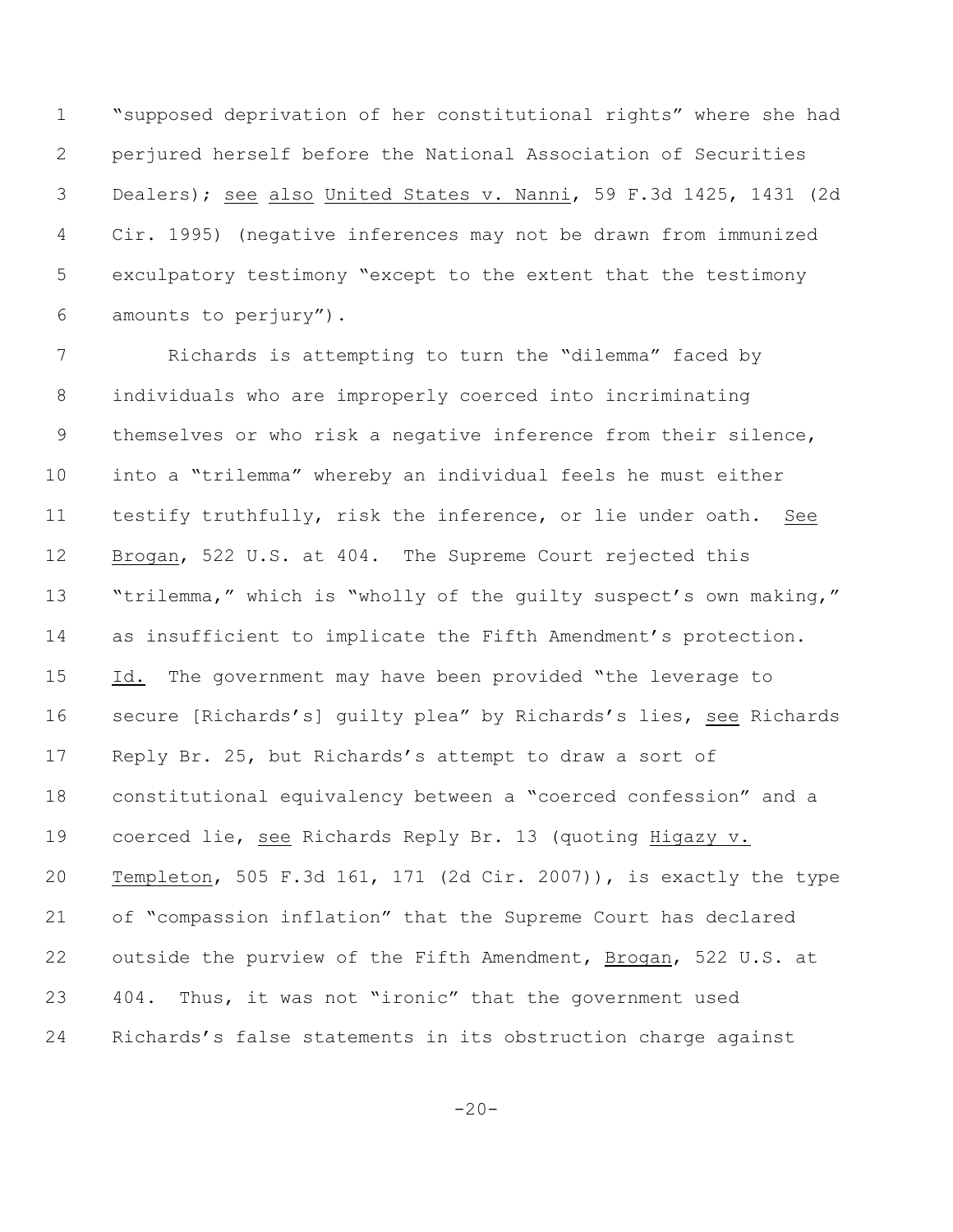him, see Richards Reply Br. 25, but simply a predictable consequence of his mendacity.

 Richards argues that the rule denying constitutional protection to coerced false testimony does not apply to this case 5 because the government acted "covert[ly]" in securing his testimony, by "compell[ing] [him] to speak without disclosing . . 7 . its role in his dilemma to speak or be fired." Richards Letter at 1. But even assuming that the government engaged in such "covert acts" by not revealing its role in CA's investigation, see id. – a curious claim given that Richards was interviewed at the United States Attorney's Office, and now concedes on appeal that he knew at his interview that he was a target of a securities fraud investigation – Richards cites no case law 14 supporting his argument, nor can he because, as he concedes, even 15 "[o]utside the immunity context, courts often have repeated that the Fifth Amendment grants no right to lie," id. at 2.

 While circumstances may provide a duress defense due to improper government pressure, see, e.g., United States v. Knox, 396 U.S. 77, 82-83 (1969), nothing about the circumstances under which Richards was interviewed rendered his false statements immune or otherwise afforded him Fifth Amendment protection, see United States v. Jacobs, 547 F.2d 772, 777 (2d Cir. 1976) ("[A] constitutional claim may not be asserted as a defense to a perjury charge."). Thus, Richards's indictment was neither

-21-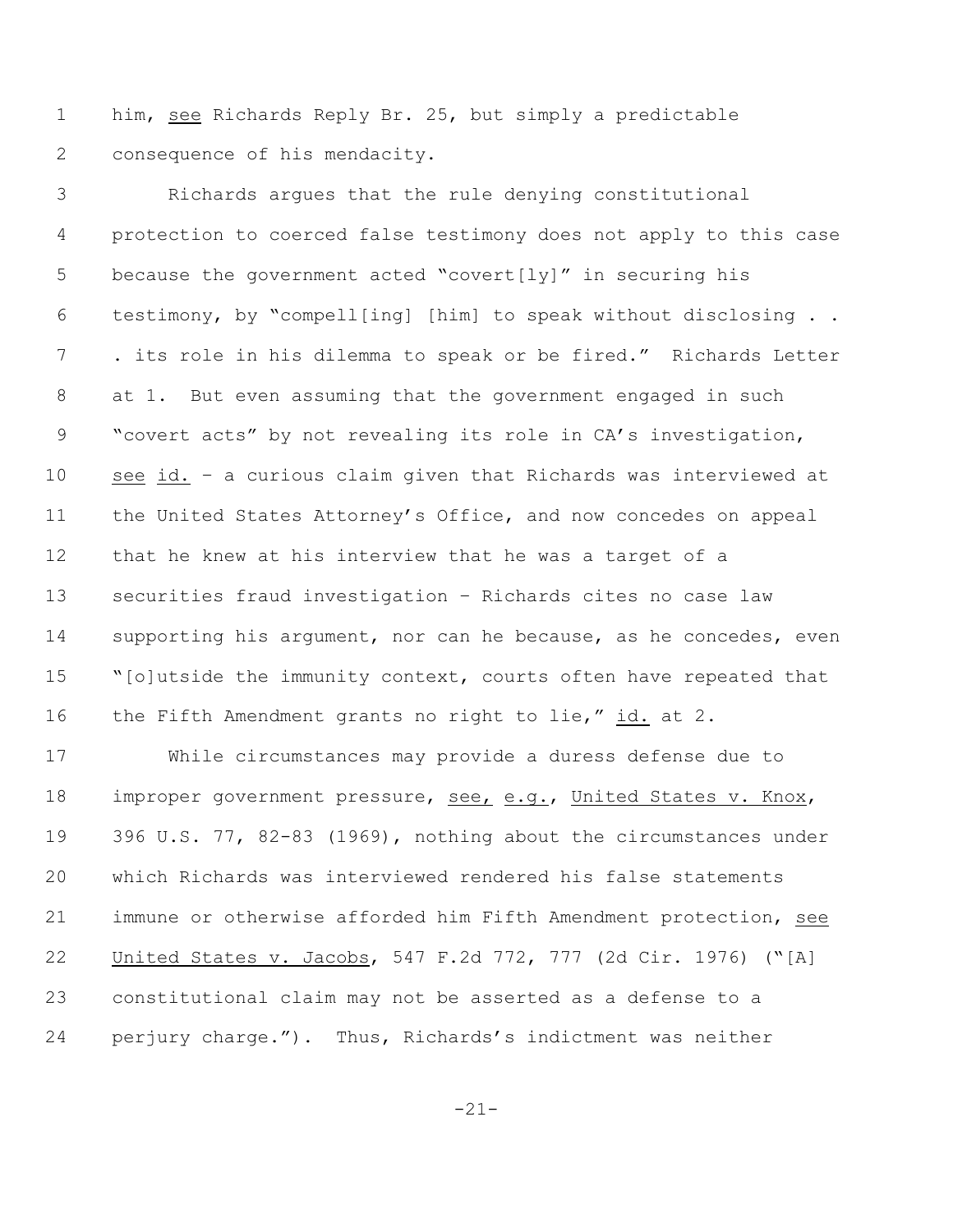jurisdictionally deficient nor "motivated by a coerced confession," McMann,409 F.2d at 1023, and his coercion claim is therefore barred by his guilty plea, see Hayle v. United States, 815 F.2d 879, 881 (2d Cir. 1987).

## **III. Do The Defendants' Sentences Violate The Ex Post Facto Clause?**

 Next, Kumar and Richards contend that application of the 2005 Guidelines to their fraud offenses, which were completed in 2000, violated the Ex Post Facto clause. See U.S. Const. art. I, 11 § 9, cl. 3; see also art. I, § 10, cl. 1 (prohibiting states from passing any ex post facto law). We believe this claim is without merit.

14 A "sentencing court must generally apply the version of the Guidelines that is in effect at the time of sentencing, unless there is an ex post facto problem" with such application. United States v. Rodriguez, 989 F.2d 583, 587 (2d Cir. 1993) (internal citation omitted); see also U.S.S.G. § 1B1.11(a) (2008) ("The court shall use the Guidelines Manual in effect on the date that the defendant is sentenced."). For a law to contravene the Ex Post Facto clause, "two critical elements must be present: First, the law must be retrospective, that is, it must apply to events occurring before its enactment; and second, it must disadvantage the offender affected by it." Miller v. Florida, 482 U.S. 423, 430 (1987) (internal quotation marks omitted); see United States v. Kilkenny, 493 F.3d 122, 126 (2d Cir. 2007)

-22-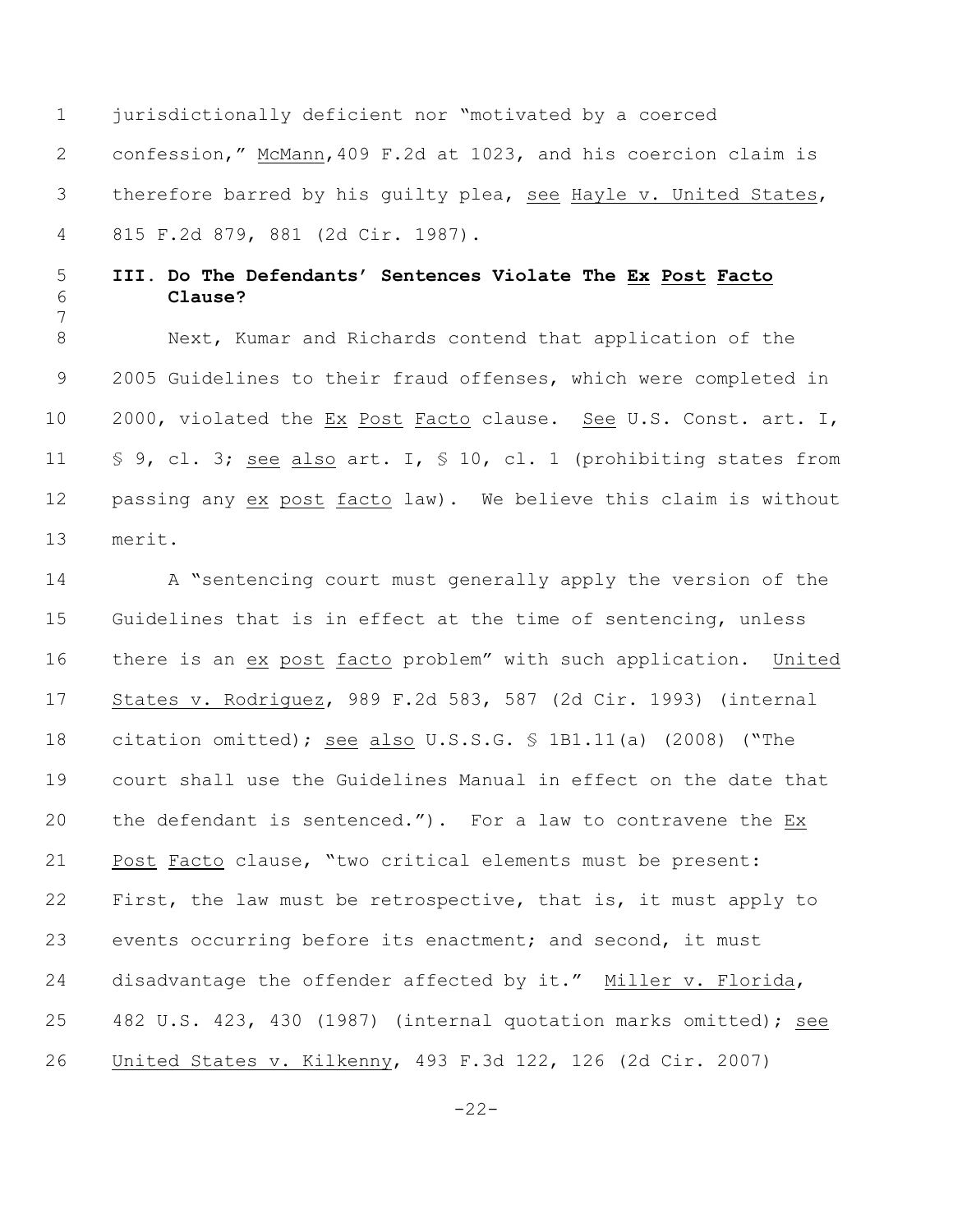("[T]he Ex Post Facto Clause enshrines in the Constitution a basic presumption of our law, that is, legislation in the criminal law is not to be applied retroactively." (internal quotation marks omitted)).

 The defendants contend that application of the 2005 Guidelines to their fraud offenses was both "disadvantage[ous]" 7 and "retrospective." Miller, 482 U.S. at 430. They argue that 8 their fraud offenses were "completed . . . in October 2000, when the New Business Model brought an end to the 35-day month practice," Kumar Br. 16, and therefore, that application of the 2005 Guidelines to their securities fraud offenses, which substantially increased their sentences, violated the Ex Post Facto clause. The government responds by citing the "one-book rule," in effect prior to the time of the defendants' commission of fraud, which provides that "[i]f the defendant is convicted of 16 two offenses, the first committed before, and the second after, a revised edition of the Guidelines Manual became effective, the revised edition of the Guidelines Manual is to be applied to both 19 offenses." See U.S.S.G. § 1B1.11(b)(3).

 Here, there is no question that application of the 2005 Guidelines disadvantaged the defendants by subjecting them to the higher ranges of the 2005 Guidelines compared to the 1998 version of the Guidelines in effect when the 35-day month practice was

-23-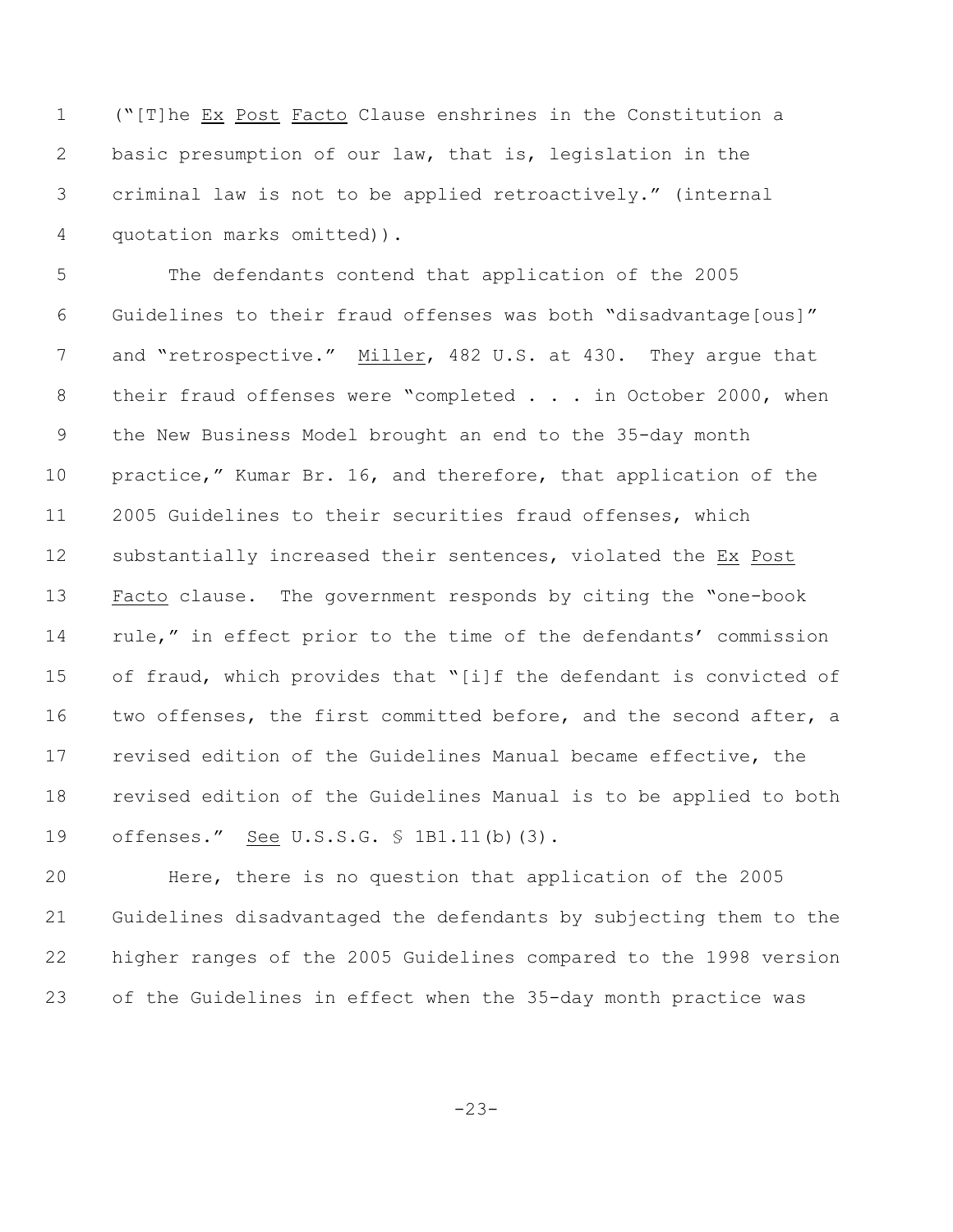| $\mathbf 1$ | discontinued in October 2000. <sup>10</sup> Both Kumar and Richards were |
|-------------|--------------------------------------------------------------------------|
| 2           | convicted of fraud and obstruction. In accordance with U.S.S.G.          |
| 3           | $\$$ 3D1.2(c), these crimes were grouped together for sentencing         |
| 4           | under the higher of the two applicable offense levels, which             |
| 5           | groups the separate offenses of fraud and obstruction into a             |
| 6           | single group because "one of the counts," here, obstruction,             |
| 7           | "embodies conduct that is treated as $a[n]$ adjustment to the            |
| 8           | quideline applicable to [the other] count[]," here, fraud. See           |
| 9           | U.S.S.G. § 3C1.1. The effect of the aforementioned revisions to          |
| 10          | the 1998 Guidelines, see supra n.9, resulted in a 20-level               |
| 11          | enhancement for both Kumar and Richards, from offense levels of          |
| 12          | 30, calling for a range of 97 to 121 months' imprisonment, to            |
| 13          | offense levels of 50, calling for life imprisonment. <sup>11</sup> The   |

 $1^{10}$  The relevant changes to the Guidelines occurred in 2001, 2002 and 2003. In November 2001, the Sentencing Commission (the "Commission") revised the fraud guidelines to provide for "an increase based upon the 'loss'" for most loss amounts. Kumar Br. 17 (quoting Thomas W. Hutchinson, Highlights of the 2001 6 Amendments, Federal Sentencing Guidelines Manual, 2001 edition,<br>7 XII (West 2001 ed.)) (internal quotation marks omitted). In XII (West 2001 ed.)) (internal quotation marks omitted). In January of 2003, in response to the Sarbanes-Oxley Act, the Commission further expanded the loss table by adding two new categories – more than \$200 million and more than \$400 million – with the latter calling for a 30-level enhancement in sentence under the Guidelines. See U.S.S.G. § 2B1.1(b)(1) (Supp. 2002). In January of 2003, the Commission also created enhancements for the number of victims, so that a six-level increase is now required for frauds involving 250 or more victims. See id. § 2B1.1(b)(2). At the same time, the Commission added a new four- level enhancement if the offense involved a violation of the securities laws and the defendant was an officer or director of a 19 publicly traded company. See id. § 2B1.1(b)(13).

  $11$  Regardless of whether the 1998 or the 2005 Guidelines are applied to the defendants' fraud offense, the grouping rules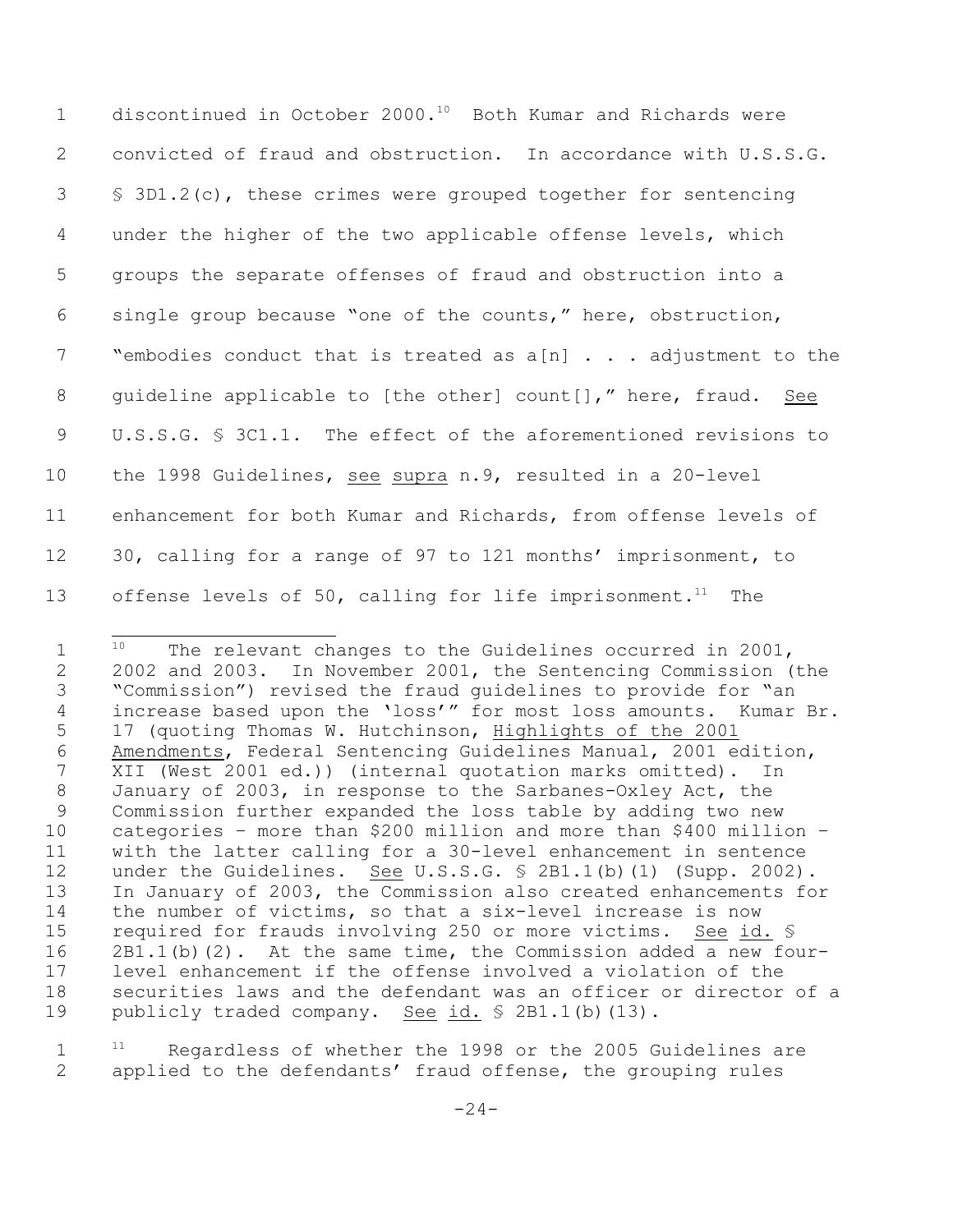differences between the application of the 1998 and the 2005 version of the Guidelines is decidedly detrimental to the defendants. Thus, our only inquiry is whether application of the 2005 Guidelines to the defendants' sentences was "retrospective" within the meaning of the Ex Post Facto clause. See Miller, 482 6 U.S. at  $430.^{12}$ 

 We previously reserved ruling on this question. See United States v. Santopietro, 166 F.3d 88, 96-97 (2d Cir. 1999),

9 abrogated on other grounds, Sabri v. United States, 541 U.S. 600

(2004). In Santopietro, we noted that "[t]he Commission has

 would require the sentencing court to impose "the highest offense level of the counts in the Group." U.S.S.G. § 3D1.3(a). As the defendants recognize, the offense level attributed to the defendants' fraud counts would be higher than that attributed to the obstruction count irrespective of the Guidelines version applied.Therefore, the government's assertion that the 7 sentences do not violate the Ex Post Facto clause "because the[] counts were properly grouped pursuant to § 3D1.2" is misplaced. If the sentences do not offend the Ex Post Facto clause, it is only because the application of the one-book rule is not 11 retrospective. See U.S.S.G. § 1B1.11 cmt. background (1998) ("Moreover, the approach set forth in subsection (b)(3) should be followed regardless of whether the offenses of conviction are the 14 type in which the conduct is grouped under § 3D1.2(d)."); U.S.S.G. § 1B1.11 cmt. background (2005).

  $1^2$  The district court found that the one-book rule did not 2 raise an ex post facto issue in this case, based on its conclusion that, after United States v. Booker, 543 U.S. 220 (2005), the Ex Post Facto clause does not apply to the previously mandatory, now advisory, Guidelines. The government has disclaimed reliance on the district court's analysis in its opening brief, see Gov't Br. 45 n.15; see also Kumar Reply Br. 1- 2 (noting that the government abandoned the argument it had 9 advanced to the district court that the Ex Post Facto clause does not apply to sentences post-Booker), and we therefore proceed with consideration of this appeal on the assumption that the Ex Post Facto clause applies to the advisory Guidelines.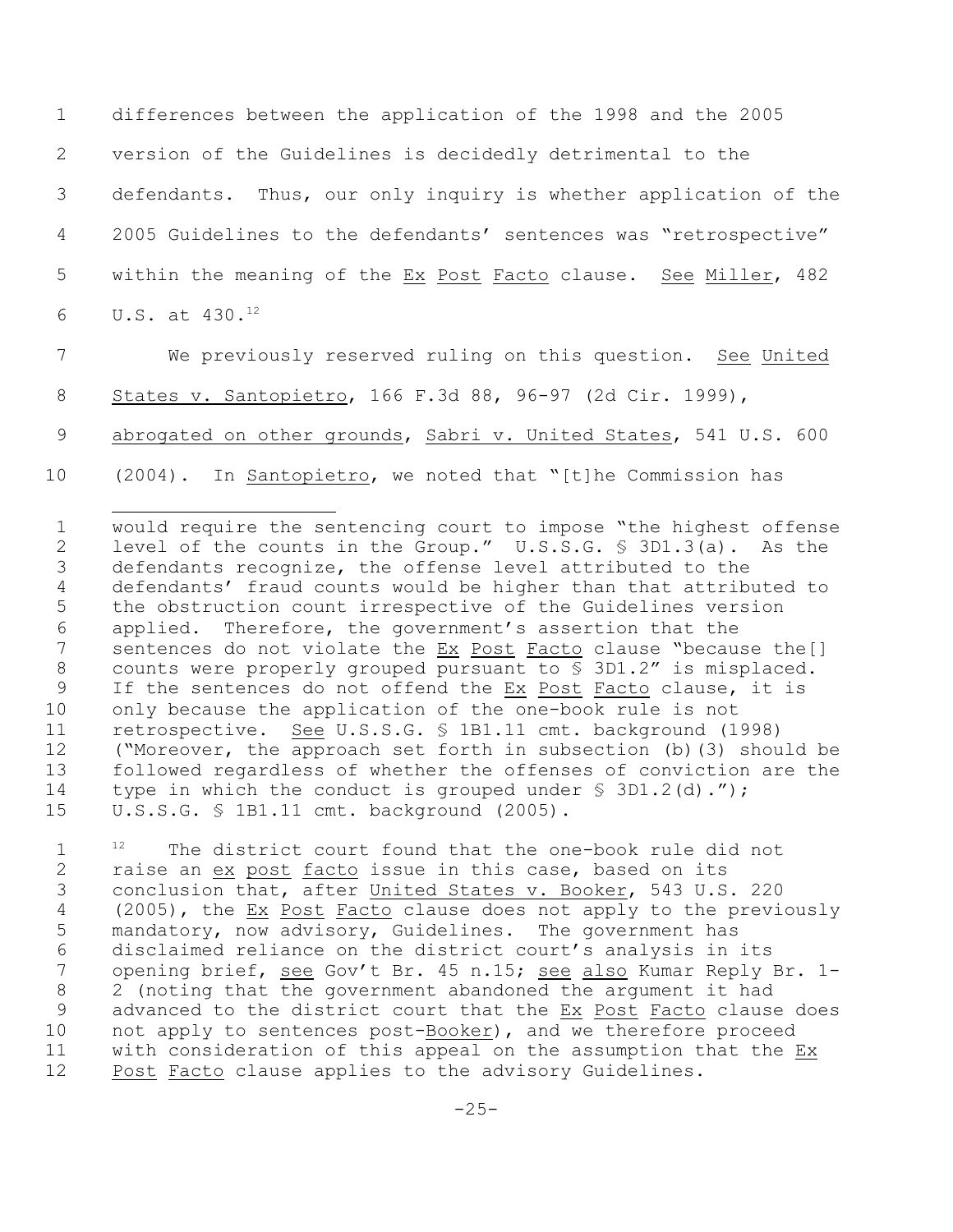issued a policy statement specifying that where some offenses occur before and some occur after a revised Guidelines version, the later version is to be applied to all offenses." Id. at 96; accord U.S.S.G. § 1B1.11(b)(3) (1998). However, the Commission's policy statement does not mark the end of the inquiry, because "an agency's interpretation of its own regulations" is only given "controlling weight" where its interpretation "does not violate the Constitution or a federal statute." Stinson v. United States, 508 U.S. 36, 45 (1993) (internal quotation marks omitted); accord United States v. Stephens, 347 F.3d 427, 430 (2d Cir. 2003). Thus, we must independently consider whether the one-book rule violates the Ex Post Facto clause.

13 A majority of circuit courts has held that the one-book rule does not contravene the Ex Post Facto clause, "at least as 15 applied . . . to a series of similar offenses." Santopietro, 166 F.3d at 96. In United States v. Vivit, the Seventh Circuit held that "the enactment of the grouping rules [under U.S.S.G. § 3D1.2] provides fair notice such that the application of § 1B1.11(b)(3) and 3D1.2 does not violate the Ex Post Facto Clause." 214 F.3d 908, 919 (7th Cir. 2000). According to the Seventh Circuit, the combination of the grouping rules and the one-book rule puts a defendant on notice that "the version of the sentencing guidelines in effect at the time he committed the last 24 of a series of grouped offenses will apply to the entire group."

 $-26-$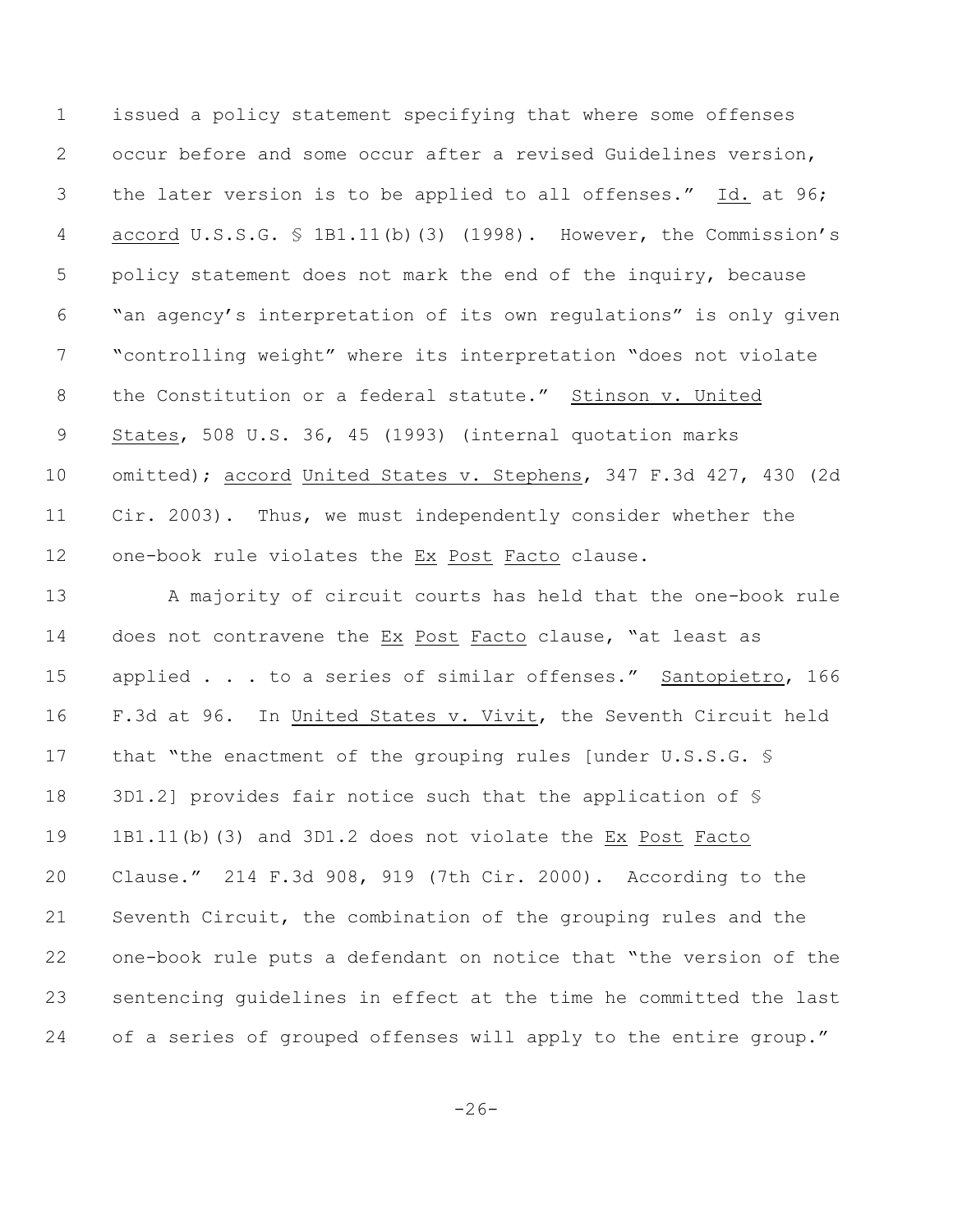Id. at 918 (internal quotation marks omitted). The Fourth, Fifth, Eighth, Tenth, and Eleventh Circuits agree. See United States v. Bailey, 123 F.3d 1381, 1404-05 (11th Cir. 1997) ("[T]he one book rule, together with the Guidelines grouping rules and relevant conduct, provide that related offenses committed in a series will be sentenced together under the . . . Manual in 7 effect at the end of the series.") (footnotes omitted); see also United States v. Sullivan, 255 F.3d 1256, 1262-63 (10th Cir. 2001); United States v. Lewis, 235 F.3d 215, 218 (4th Cir. 2000); United States v. Kimler, 167 F.3d 889, 893-95 (5th Cir. 1999); United States v. Cooper, 35 F.3d 1248, 1254-55 (8th Cir. 1994), vacated, 514 U.S. 1094 (1995), reinstated, 63 F.3d 761, 762 (8th Cir. 1995) (per curiam), cert. denied, 517 U.S. 1158 (1996).<sup>13</sup> The Third and Ninth circuits, however, have rejected the 15 Commission's position as incompatible with the Ex Post Facto clause. In United States v. Ortland, the defendant was charged with five identical counts of mail fraud. 109 F.3d 539, 547 (9th Cir. 1997). The offenses charged in four of the counts occurred prior to November 1, 1989, when the relevant Guidelines section

 In its recent opinion in United States v. Anderson, 570 F.3d 1025, 1033-34 (8th Cir. 2009), the Eighth Circuit applied the one-book rule to overcome an ex post facto challenge in the case of a defendant's convictions for wire fraud and failure to appear for trial. Although the crimes at issue were potentially subject to grouping under Guidelines section 2J1.6 and 3D1.2(c), Anderson's ex post facto analysis makes no mention of the Guidelines' grouping rules and bases its holding entirely on the application of the one-book rule. Id.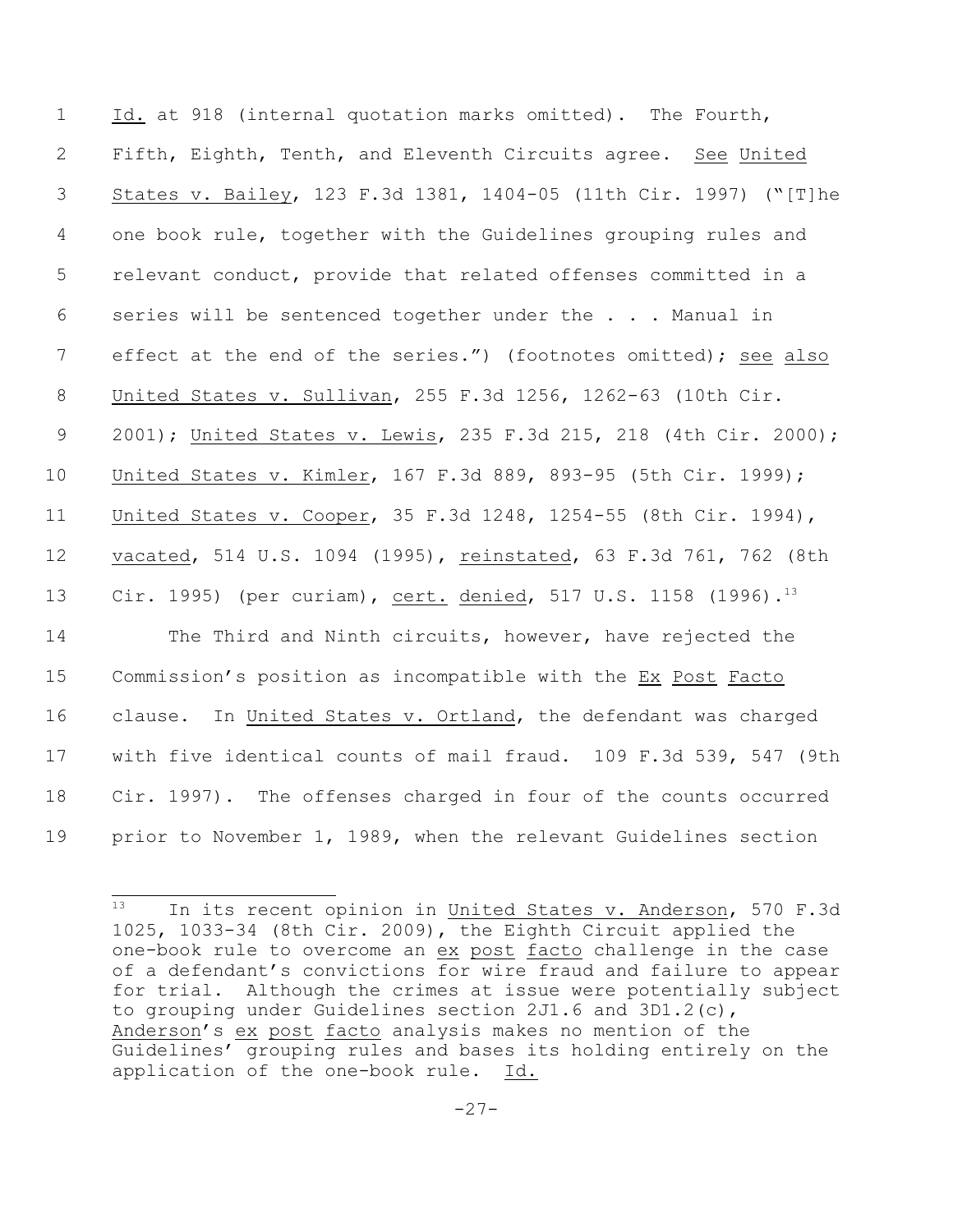for calculating loss in a fraud case was amended, and the fifth count covered conduct that took place in December 1989, after the amendment. Id. at 546. The district court, finding no ex post facto problem, applied the amended Guidelines section to all five counts resulting in an enhanced sentence for the first four counts. Id.

 The Ninth Circuit viewed each count as a "completed" offense, and concluded that "[a]pplication of the [Commission's] 9 policy statement in this case would violate the Constitution; its application would cause Ortland's sentence on earlier, completed counts to be increased by a later Guideline." Id. at 547. The Ortland court further questioned the "logic[]" behind the one-book rule, opining that

14 [t]he harm caused by the earlier offenses can be counted in sentencing the later one. That does not mean that the punishment for the earlier offenses 17 themselves can be increased, simply because the **punishment for the later one can be.** In fact, were the later count to fall at some time after sentencing, all that would remain would be the earlier sentences, which would be too long. There are, in fact, five separate crimes; each carries its own punishment, even if the sentences are all run concurrently to the extent that they overlap.

 Id. (emphasis in original) (internal citation omitted). The Ortland court effectively found that application of the one-book rule under the circumstances would be akin to the "tail wagging 29 the dog." <u>See, e.g.</u>, United States v. Bertoli, 40 F.3d 1384, 1404 n.17 (3d Cir. 1994) (concluding that, "while the one-book

-28-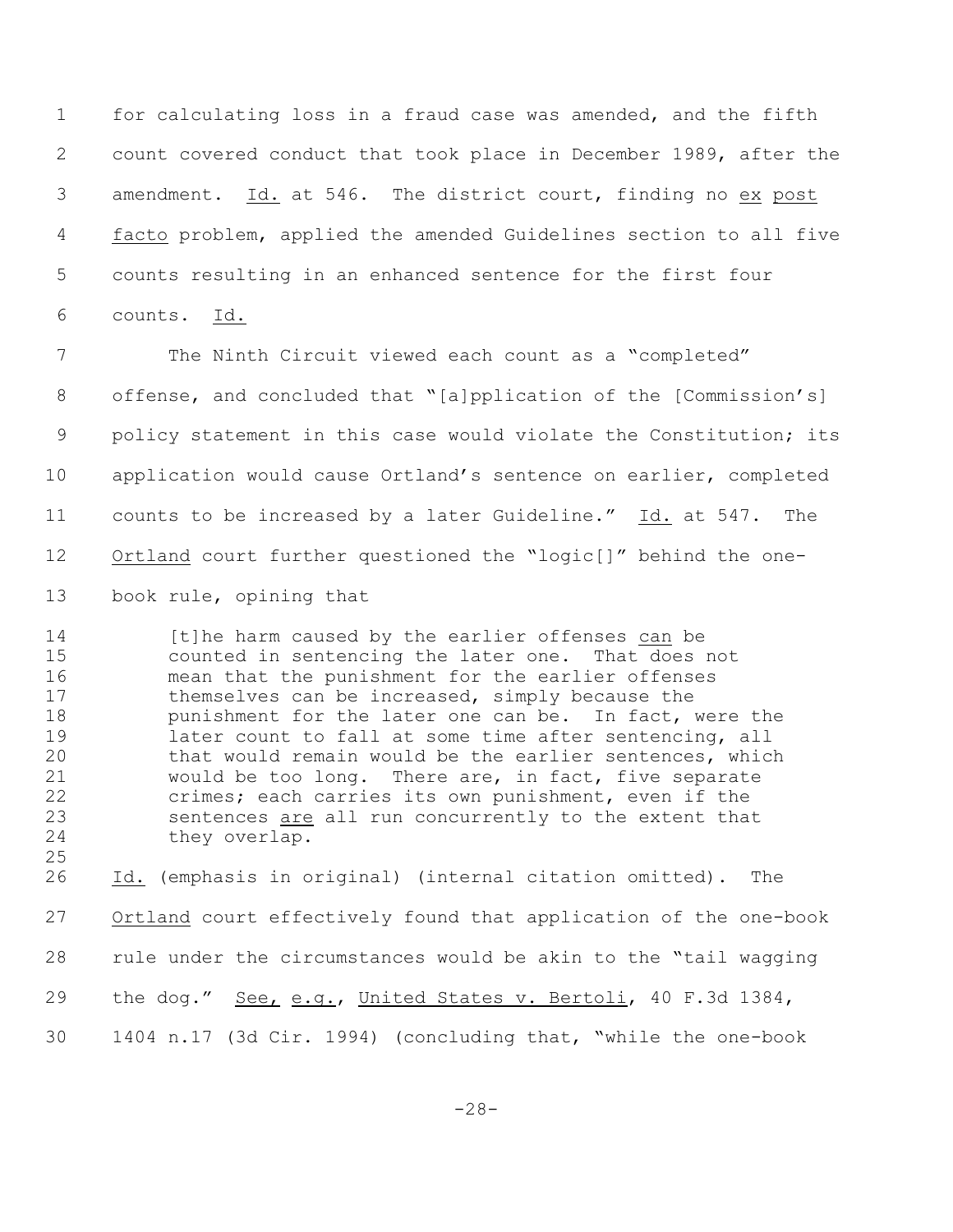rule . . . certainly can compel application of the earlier Manual," the Ex Post Facto clause may apply so as to prohibit the application of the later Manual to all counts); see also Santopietro, 166 F.3d at 96 (discussing the related problem, left by Ortland and Bertoli, of "whether the grouping rules of the earlier or later versions are to be applied, after each version has been used to determine the adjusted base offense level for each count").

 In Santopietro we declined to reach this issue, in part because of the circuit conflict, and in part because it was possible that the defendant's sentence in that case would not be affected by the difference in the two Guidelines versions. Id. 13 at  $96-97.^{14}$  In this case, we must face the issue because the defendants' Guidelines calculations under the later version had 15 an unequivocally negative impact on their recommended sentences. In addition, in the decade since Santopietro was decided, courts within this circuit have repeatedly wrestled with, and are divided on, the issue. Compare United States v. Weisberg, No. 07CR66, 2008 WL 2323376, at \*4-5 (W.D.N.Y. June 2, 2008) (finding no ex post facto problem where "defendant was on notice that any tax offense committed after November 2001 would face the more 22 stringent tax table"), with United States v. Johnson, Nos. 97-CR-

 Nor did this circuit's ruling in United States v. Meeks resolve the issue currently before us. 25 F.3d 1117 (2d Cir. 1994), abrogated by Johnson v. United States, 529 U.S. 694  $(2000)$ . See infra note  $\overline{17}$ .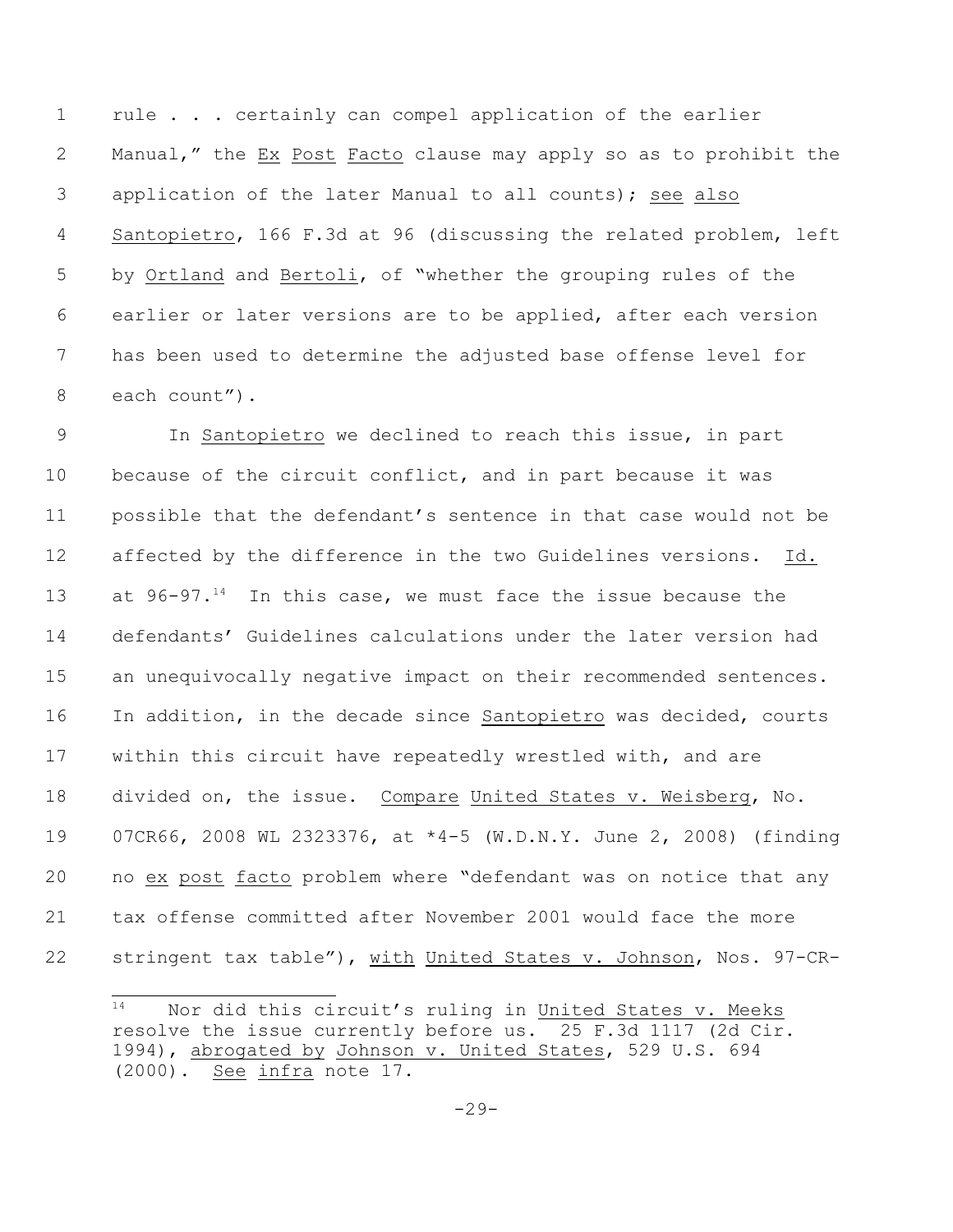206, 98-CR-160, 1999 WL 395381, at \*9-11 (N.D.N.Y. June 4, 1999) (concluding that "the most appropriate way to handle . . . multiple counts in light of the [E]x [P]ost [F]acto clause is to apply the earlier Sentencing Manual to those counts as to which the underlying conduct was completed before the later version became effective . . . and apply the current version to counts involving subsequent conduct"). Thus, this case presents the appropriate opportunity to "provide[] definitive instructions on how to handle such a situation." Johnson, 1999 WL 395381, at \*10.

 We conclude that the one-book rule set forth in § 12 1B1.11(b)(3) does not violate the Ex Post Facto clause when applied to the sentencing of offenses committed both before and after the publication of a revised version of the Guidelines. "[C]entral to the ex post facto prohibition is a concern for 'the lack of fair notice and governmental restraint when the legislature increases punishment beyond what was prescribed when 18 the crime was consummated.'" Miller, 482 U.S. at 430 (quoting Weaver v. Graham, 450 U.S. 24, 30 (1981)). The existence of an ex post facto violation turns on whether an individual was deprived of fair notice, "not [on] an individual's right to less punishment." Weaver, 450 U.S. at 30. The Framers' intent in requiring such notice was "to assure that legislative Acts give fair warning of their effect and permit individuals to rely on

-30-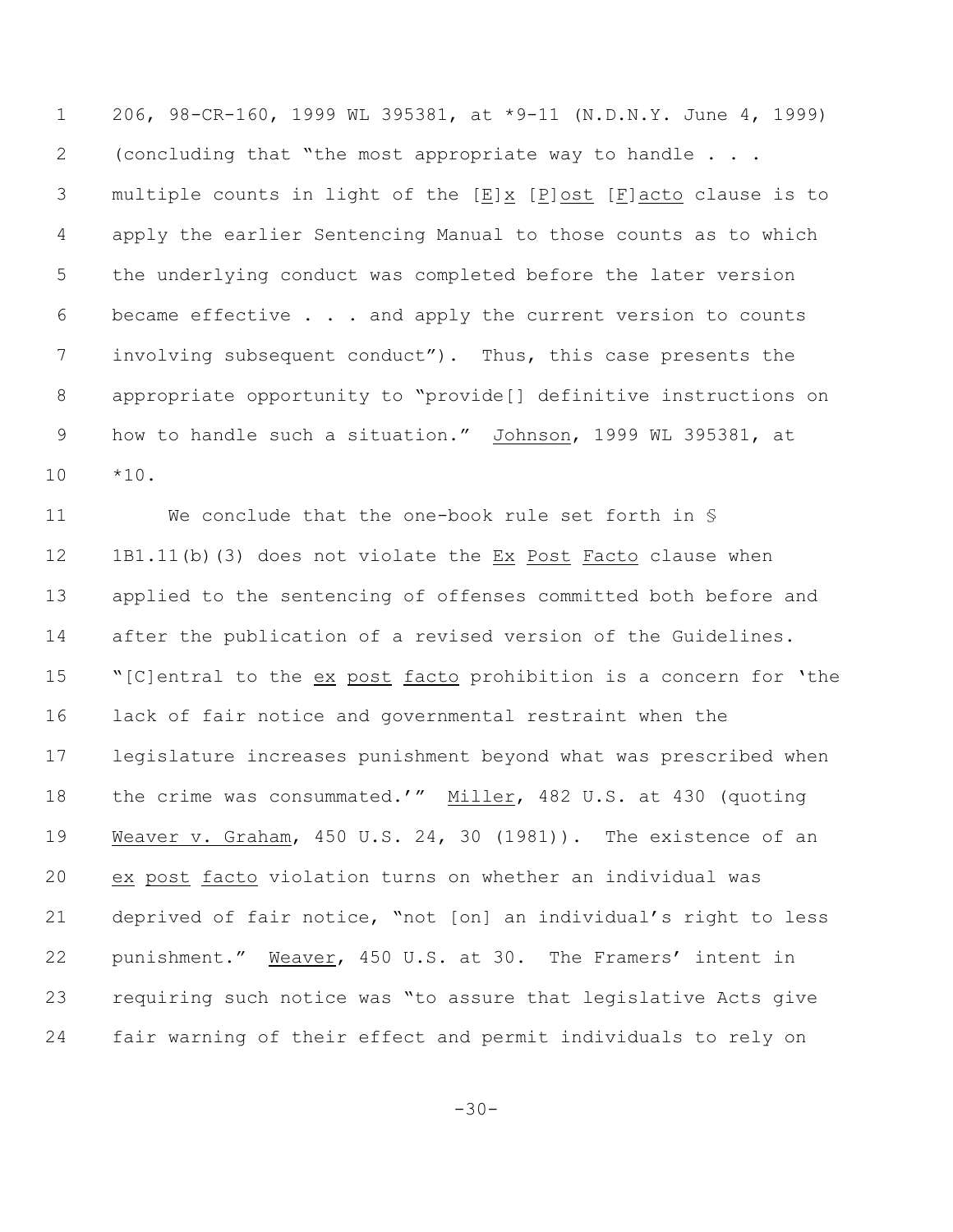1 their meaning until explicitly changed." Id. at 28-29.

 Applying these principles to § 1B1.11(b)(3), we hold that the adoption of the one-book rule prior to the commission of the defendants' obstruction offense had placed them on notice of the consequences of committing that second offense. That the consequences of the second offense included the application of the post-amendment Guidelines to all offenses considered at the defendants' sentencing was fully apparent prior to the commission of the crimes that triggered those consequences. When the defendants committed their obstruction offenses, "it was not the amendments to the Sentencing Guidelines that disadvantaged [the defendants], it was [their] election to continue [their] criminal activity." Cooper, 35 F.3d at 1250; accord Vivit, 214 F.3d at 919.

 Our affirmance of the defendants' sentences on this ground offends neither of the fundamental concerns - notice and governmental restraint - protected by the Ex Post Facto clause. As to notice, we observe that prior to the commission of their obstruction offenses the defendants could have altered their conduct so as to avoid any heightened punishment imposed on the basis of the one-book rule by choosing not to obstruct the government's investigation of their prior fraud. As to governmental restraint, our holding continues to prevent the Sentencing Commission and Congress from imposing a heightened

-31-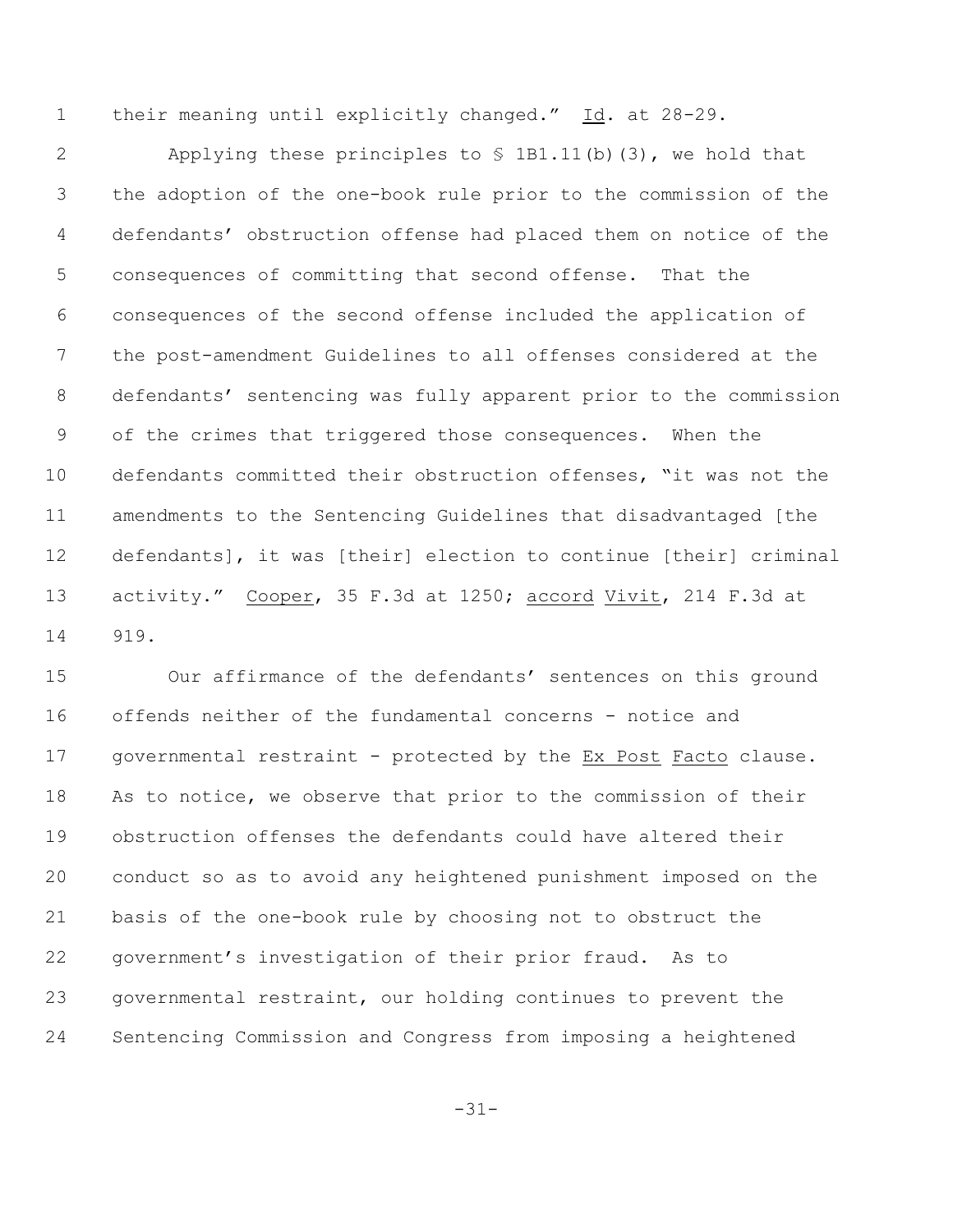punishment following the commission of the criminal conduct triggering that punishment. As the Guidelines themselves recognize, application of the one-book rule does not, and indeed may not, entail the application of a sentencing range devised after the commission of all of the offenses subject to sentencing. See § 1B1.11 cmt. background (2008) ("[E]ven in a complex case involving multiple counts that occurred under several different versions of the Guidelines Manual, it will not be necessary to compare more than two manuals to determine the applicable guideline range - the manual in effect at the time the last offense of conviction was completed and the manual in effect 12 at the time of sentencing." (emphasis added)).<sup>15</sup>

 The one-book rule, when it leads to a higher sentencing range than would be applied to a single offense, operates in a manner similar to that of the recidivist statutes and "three strikes" laws upheld by the Supreme Court and our sister circuits 17 in the past. The Supreme Court in Gryger v. Burke, 334 U.S. 728 (1948), rejected the defendant's argument that the consideration

 $15$  Contrary to Judge Sack's contention, our ruling does not suggest that legislatures may avoid the restrictions of the Ex Post Facto clause by including in criminal laws some notice that the law "might change." See Dissent at 24 (quoting Miller, 482 U.S. at 431). Kumar and Richards at the time of their obstruction offenses, were on notice that the law had changed and would apply to their convictions for fraud if, and only if, they invoked the one-book rule by committing a subsequent offense. Nor was the notice provided to the defendants "speculative and incomplete," Dissent at 25; at no point would an examination of the Sentencing Guidelines have left the defendants uncertain as to the sentencing ranges applicable to their conduct.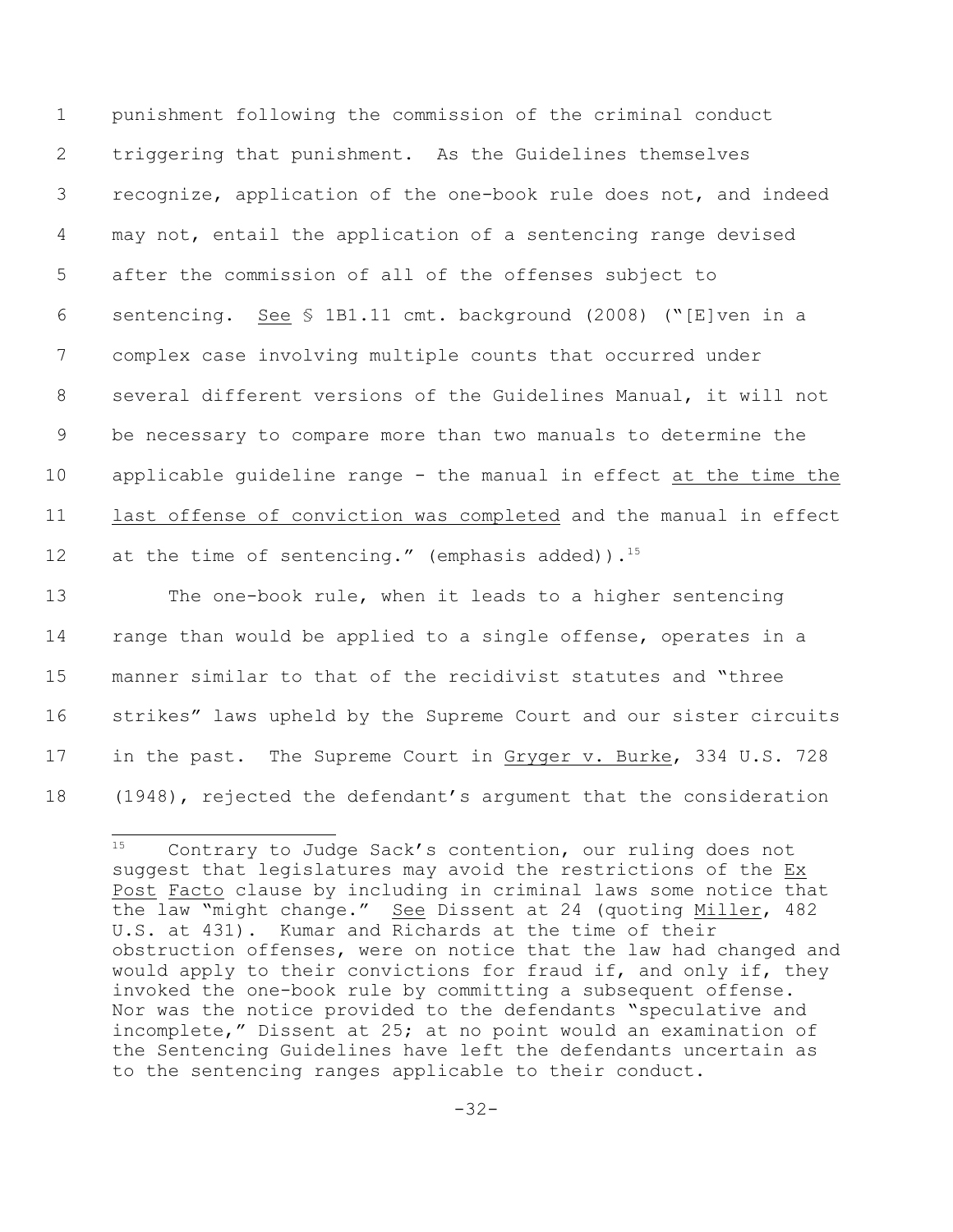of his past offenses in determining his sentence for a later offense was foreclosed by the Ex Post Facto clause. Id. at 732. ("[W]e [do not] think the fact that one of the convictions that entered into the calculations by which petitioner became a fourth offender occurred before the Act was passed, makes the Act invalidly retroactive . . . ."). The Ninth Circuit has on several occasions upheld such laws. United States v. Ahumada-Avalos, 875 F.2d 681, 684 (9th Cir. 1989) (per curiam) (upholding a repeat offender statute); see also United States v. Kaluna, 192 F.3d 1188, 1199 (9th Cir. 1999) (en banc) ("The Supreme Court and this court uniformly have held that recidivist statutes do not violate the Ex Post Facto clause if they are 'on the books at the time the [present] offense was committed.'" (alteration in original) (quoting Ahumada-Avalos)). The Fifth, Seventh, Eighth, and Eleventh Circuits have come to this same conclusion. See United States v. Rosario-Delgado, 198 F.3d 1354, 1356 (11th Cir. 1999); United States v. Rasco, 123 F.3d 222, 227 (5th Cir. 1997); United States v. Washington, 109 F.3d 335, 338 (7th Cir. 1997) ("The three-strikes law was enacted before Washington committed the bank robberies, so he had fair warning of the consequences attached to new violent offenses."); United States v. Farmer, 73 F.3d 836, 841 (8th Cir. 1996).

 The fact that the impetus for enacting the recidivist statutes was to reflect the greater culpability associated with

-33-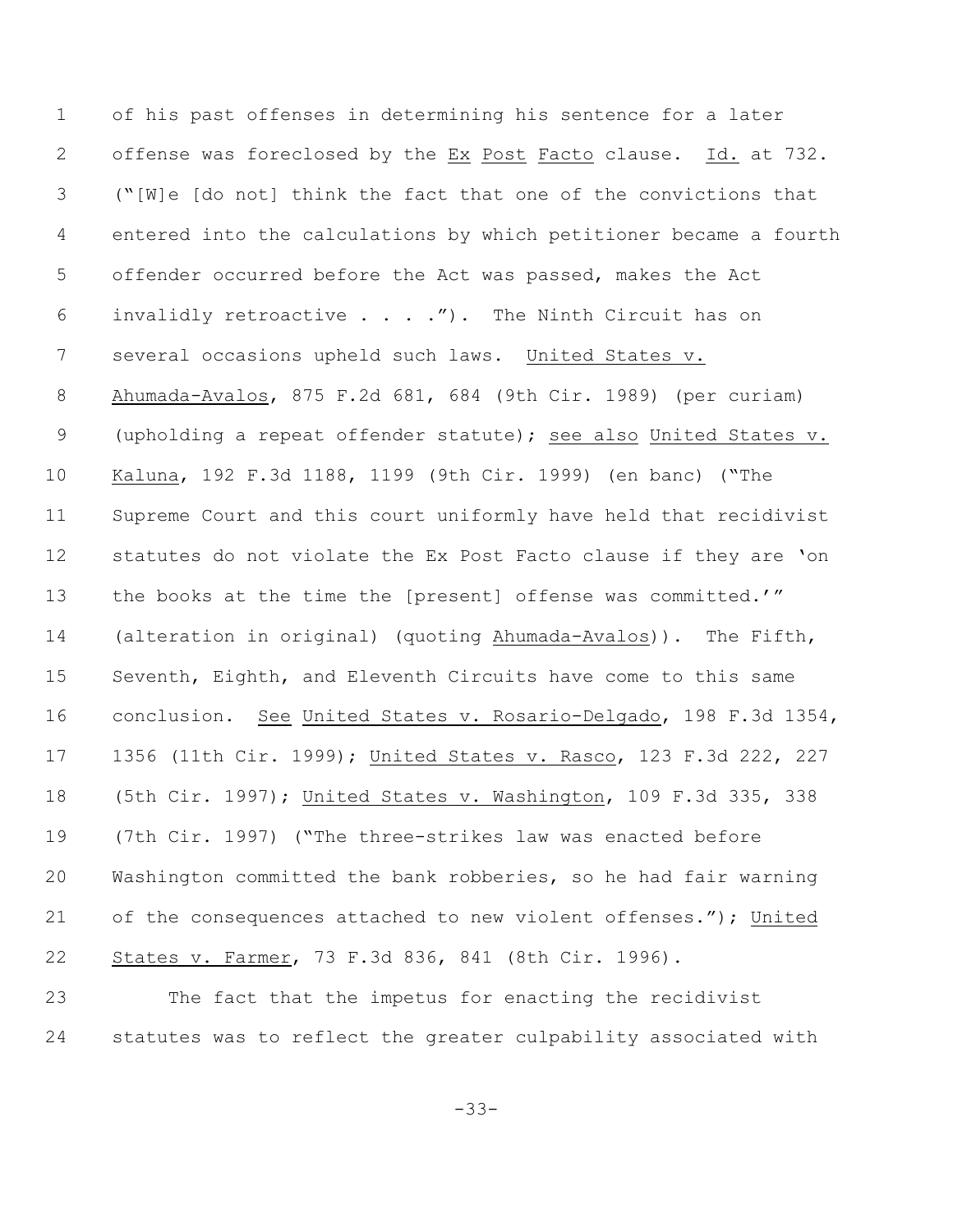the latter offenses, whereas the impetus for the enactment of the 2 one-book rule is to avoid "piecemeal" sentencing, U.S.S.G. § 1B1.11 cmt. background (2008), is of no relevance for purposes of determining the retroactivity of the legal consequences of a defendant's actions. It might also be argued that the recidivist statutes impose punishment upon only a single crime, the prior offenses having already been committed and for which the defendant had been sentenced. Of the seven cases cited above, however, six place no reliance on that potential distinction. 10 Only the Eighth Circuit, in Farmer, implies that the sentencing of only the last crime that triggered the consequences of the recidivist statute was a factor supporting the constitutionality of the "three strikes" law. 73 F.3d at 841 ("[S]o long as the actual crime for which a defendant is being sentenced occurred 15 after the effective date of the new statute, there is no ex post facto violation." (quoting United States v. Allen, 886 F.2d 143, 146 (8th Cir. 1989)) (internal quotation marks omitted)). Despite this statement in Farmer, the distinction between the recidivist statutes and the one-book rule makes neither a practical nor a logical difference for purposes of an analysis under the Ex Post Facto clause. In both cases, prior conduct becomes the basis for imposing a heightened sentence only upon 23 conviction for a later criminal act.<sup>16</sup> Here, the defendants'

 Judge Sack attempts to distinguish the operation of recidivist statutes from the operation of the one-book rule by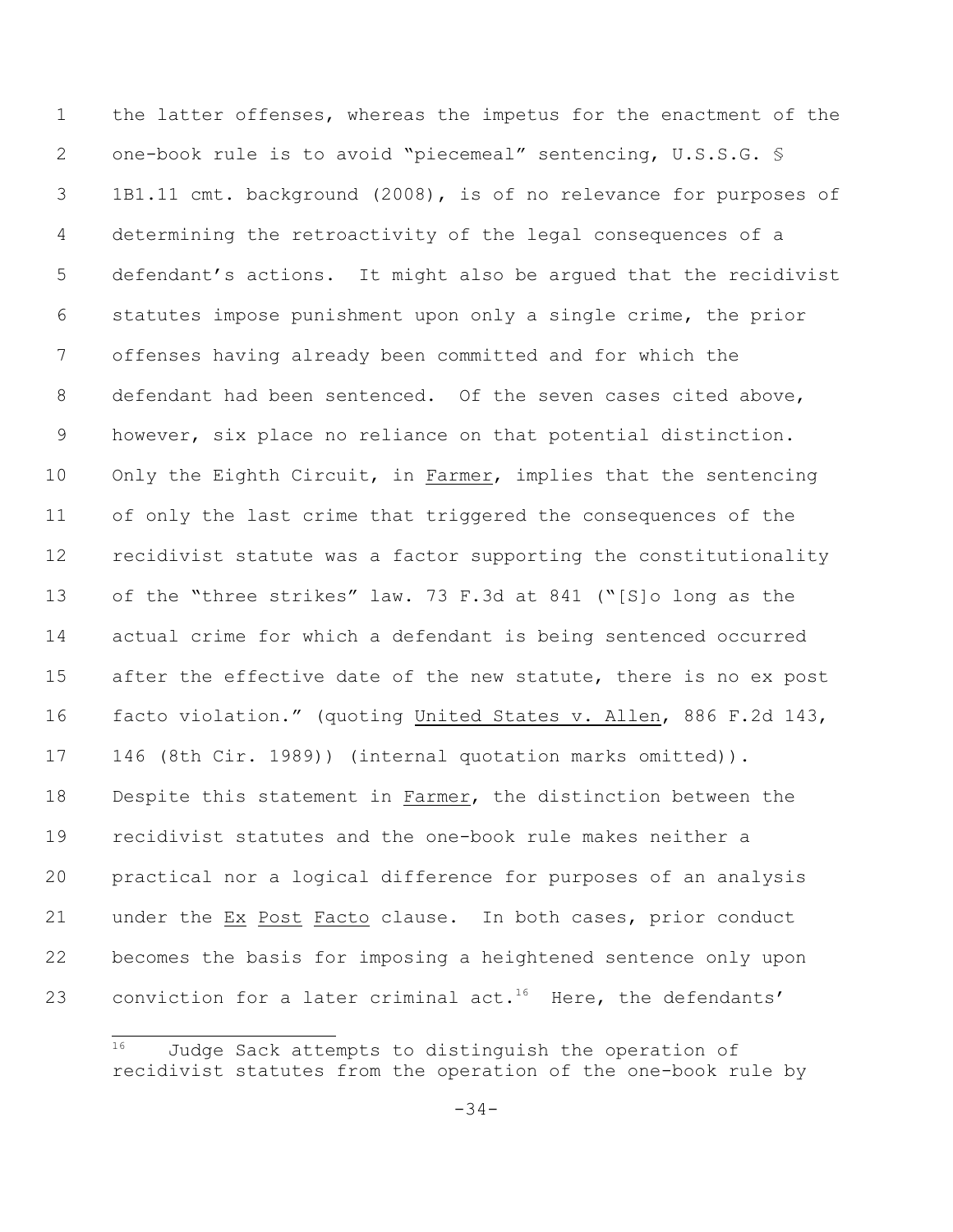obstruction offense is the "actual crime" triggering the application of the one-book rule, the defendants had prior notice of the consequences of that crime, and therefore the application 4 of the one-book rule is proper.<sup>17</sup>

noting that recidivist statutes "impose a stiffer penalty for the latest crime," but he fails to acknowledge that the stiffer penalty is imposed only because the defendant committed earlier crimes. See Dissent at 28. Judge Sack also states that Congress could rewrite the one-book rule to reflect its concern with the gravity of the subsequent triggering offense and thereby satisfy his reading of the Ex Post Facto clause. Dissent at 28-29. As we previously noted, the motivation for enacting the one-book rule, whether to avoid disjointed sentences or to reflect a crime's severity, is irrelevant to an ex post facto analysis of retroactivity. Contra Dissent at 26 ("[T]here is a crucial difference between the legislative branch deciding that a particular crime is more serious when committed by . . . a person who has a specified level of past criminal behavior than someone who does not, and increasing a penalty for a completed crime 'triggered' by the commission of a subsequent one."). That a revised one-book rule could satisfy Judge Sack's standard while accomplishing precisely the same results, with only a superficial change to the rule's current language, underscores the dissent's essential formalism.

 $17$  Judge Sack's dissent relies in part on United States v. Meeks, 25 F.3d 1117 (2d Cir. 1994), abrogated by Johnson v. United States, 529 U.S. 694 (2000), in which this circuit found a violation of the Ex Post Facto clause where Congress retroactively altered a previously imposed sentence by changing the consequences of a defendant's violation of the terms his supervised release. In Meeks, the court reasoned that changing the terms of a previously imposed sentence without any subsequent criminal act by the defendant was an unconstitutional alteration of "the legal consequences of a defendant's completed acts." 25 F.3d at 1121. The court distinguished Congress's change to the terms of supervised release from the operation of recidivist statutes by noting that the latter "simply alter the legal consequences of future criminal conduct." Id. We find the operation of the one-book rule to be similar to the operation of recidivist statutes because both turn on the legal consequences of future criminal conduct prior to the imposition of any sentence. Meeks is silent as to the constitutionality of a law that increases a sentence as a consequence of subsequent criminal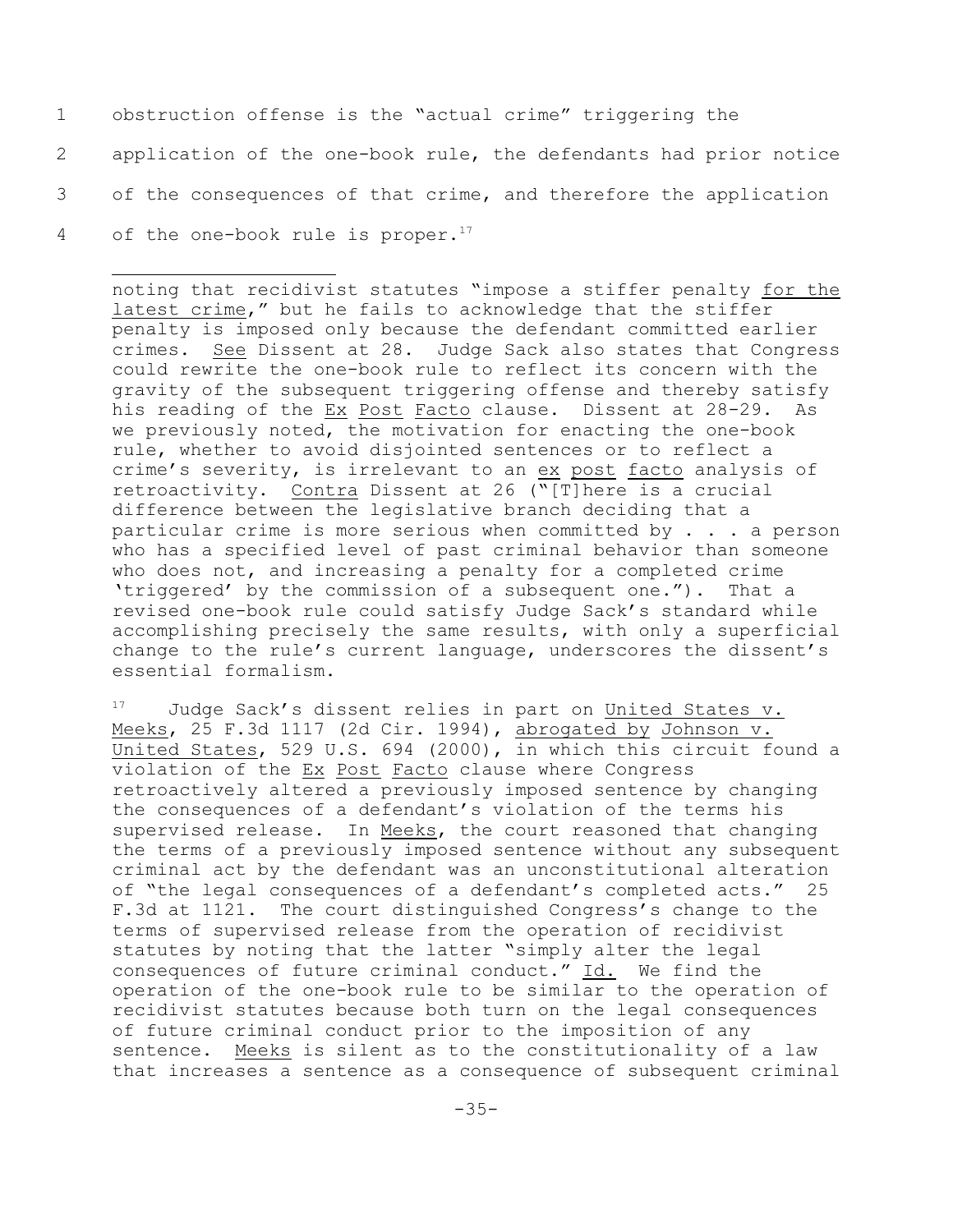| $\mathbf 1$ | Kumar offers a hypothetical situation that, he claims,            |
|-------------|-------------------------------------------------------------------|
| 2           | demonstrates the incorrectness of our ruling. Kumar Br. 25.<br>In |
| 3           | his hypothetical, he posits two defendants, A and B, and that the |
| 4           | fraud penalties are increased, as here, between 2000 and 2004 in  |
| 5           | the event of a conviction for both fraud and obstruction of       |
| 6           | justice. Defendant A is convicted of committing fraud in 2000     |
| 7           | and is found at a Fatico hearing to warrant a sentencing          |
| 8           | enhancement on the basis of obstruction of justice perpetrated in |
| 9           | 2004, although he is not tried or convicted of that crime.        |
| 10          | Defendant B is convicted of both fraud committed in 2000 and of   |
| 11          | obstructing justice in 2004. Kumar notes that in such a           |
| 12          | situation, as a result of the one-book rule, "B's offense level   |
| 13          | [for the fraud] would be higher than A's even though their        |
| 14          | conduct was the same." Kumar Br. 25-26. The error in Kumar's      |
| 15          | reasoning, of course, is that the hypothetical defendants face    |

conduct and applies only where all of the relevant crimes are tried and punished simultaneously.

Nor does our decision today run counter to the Supreme Court's dicta in Johnson, as Judge Sack implies. Dissent at 14 n.8. The "serious constitutional questions" to which Johnson alludes did not relate to the Ex Post Facto clause, but to the prospect of criminal punishment for non-criminal conduct and problems of double jeopardy. 529 U.S. at 700. Johnson further states that, "since postrevocation penalties relate to the original offense, to sentence Johnson to a further term of supervised release . . . would be to apply this section retroactively." Id. at 701. This dictum, like our circuit's holding in Meeks, was concerned with an increase of a previously rendered sentence that was not triggered by a subsequent crime; the Court did not address the constitutionality of heightened punishment resulting as the consequence of the commission of, and conviction for, a subsequent crime.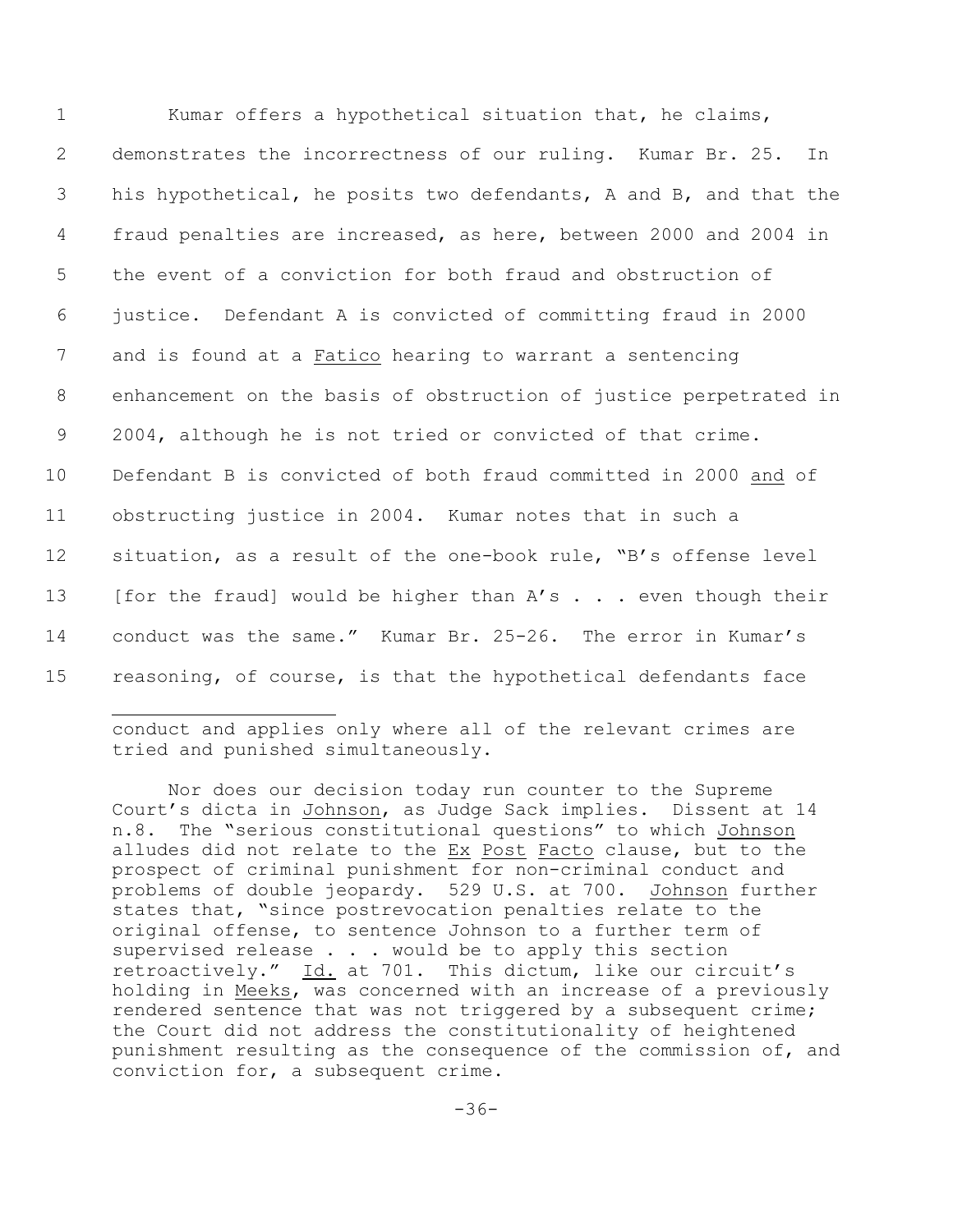different consequences as a result of substantially different circumstances. Defendant A could have received a higher sentence for the fraud if the prosecutor had obtained a conviction for both offenses because Defendant A would have been on notice of the legal consequences of a conviction for the obstruction, which would have triggered the one-book rule and, thus, would have included a higher sentence for fraud than would have been the case without the obstruction conviction. In this hypothetical, however, only Defendant B's conduct resulted in a conviction for obstruction. Because the prosecutor in Defendant A's case did not obtain a conviction for the obstruction, the sentence for the fraud is necessarily lower. The difference is not the result of 13 an inequity in the guidelines; it is the result of a successful prosecution of Defendant B for obstruction, which triggered the operation of the one-book rule of which Defendant B had notice, and which was absent in the case of Defendant A. Kumar's hypothetical has no ex post facto implications.

 In substance, the defendants propose a rule requiring notice before the first offense of the sentencing consequences flowing from subsequent offenses. The emptiness of the notice demanded by the defendants' position is obvious. Notice of the consequences of a subsequent offense, an offense presumably not even contemplated at the time the first offense is committed, would have no bearing on the commission of the first offense.

-37-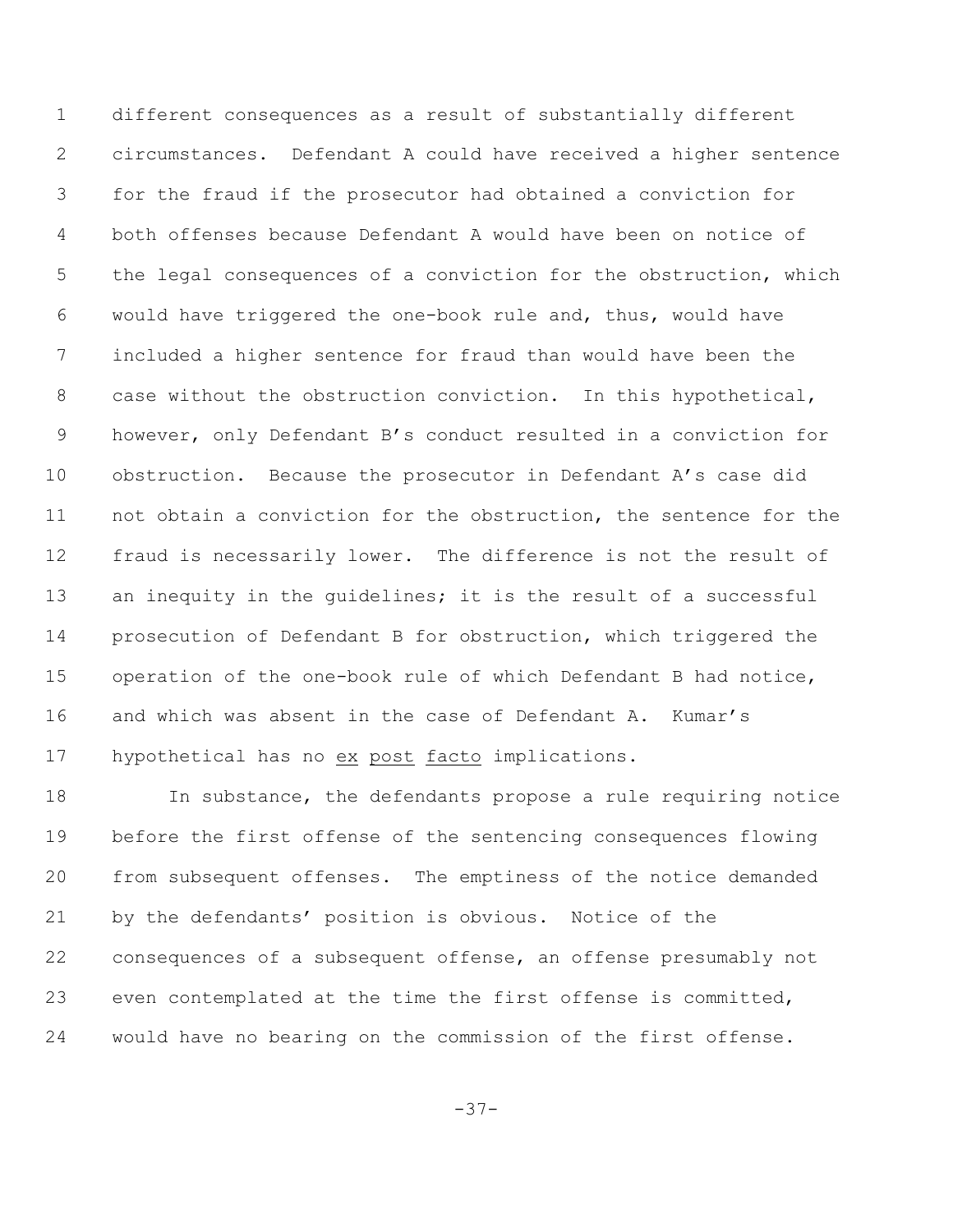The one-book rule only becomes relevant to a defendant at the time of the commission of a subsequent offense, when it puts the defendant on notice that when he commits that subsequent offense the sentence for his first offense will be higher than it would have been otherwise.

6 In rejecting the holdings of the Third and Ninth circuits, we recognize the practical – though unlikely – risk that applying the one-book rule to offenses that straddle a Guidelines revision could result in a defendant being sentenced for offenses according to the revised Guidelines only to see the second offense, which enabled the application of the one-book rule, fall out after sentencing. See Ortland, 109 F.3d at 547. The hypothetical posed in Ortland is, of course, irrelevant on the facts of this case. Kumar and Richards were sentenced based on two proper convictions, and the application of the one-book rule to their sentencings does not offend the Constitution's Ex Post Facto clause.

# 

### **IV. Was The Loss Calculation Clearly Erroneous?**

 Next, the defendants argue that the district court's determination that their fraudulent conduct resulted in financial losses greater than \$400 million was clearly erroneous and, as a result, improperly enhanced their Guidelines level by thirty points. The government responds that there was ample support for the district court's calculation based on the testimony of the

-38-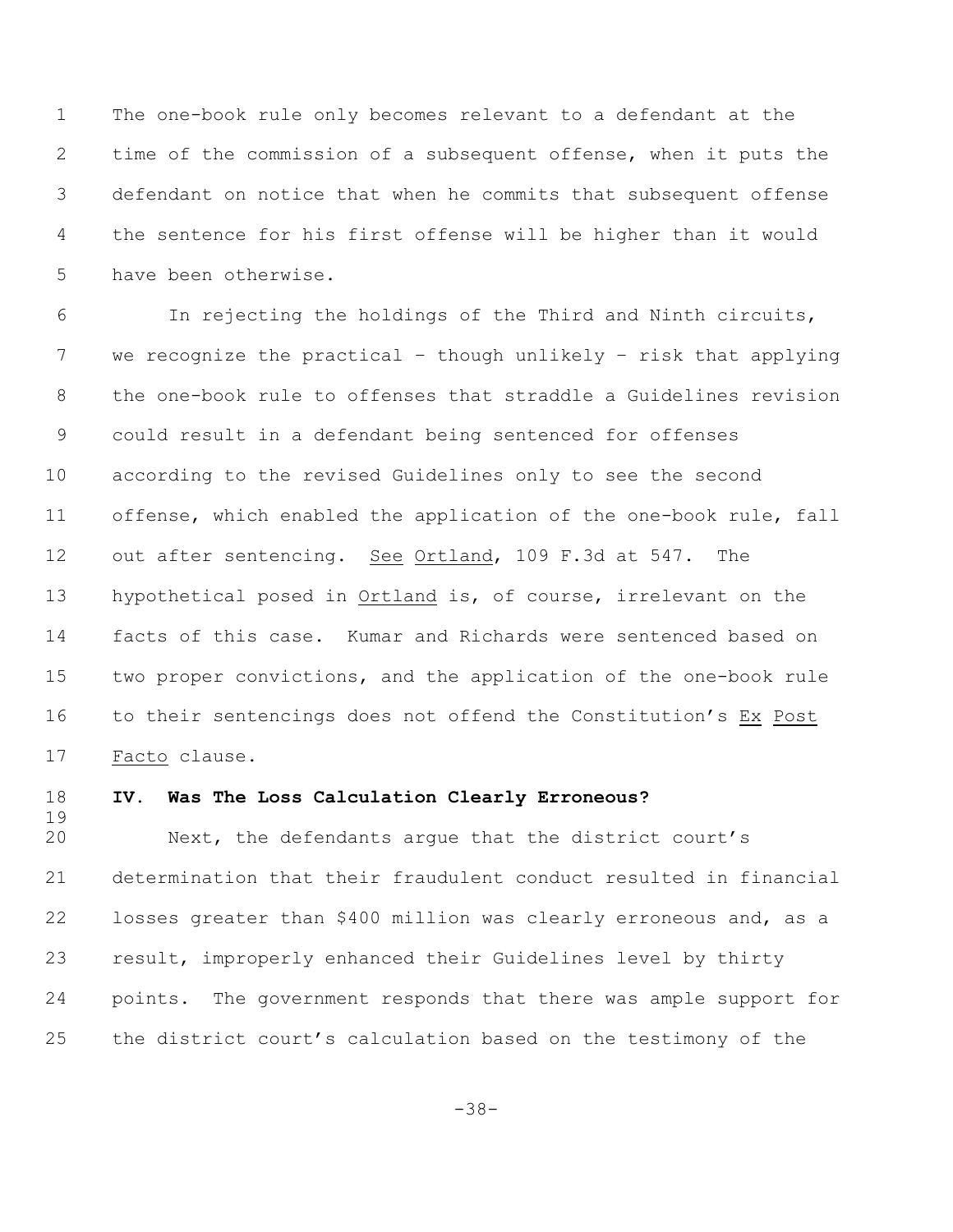government's expert at the Fatico hearing. We agree with the government and affirm the district court's loss calculation.

 A sentencing court is not required to compute the loss resulting from a fraud offense "with precision." United States v. Jacobs, 117 F.3d 82, 95 (2d Cir. 1997). Instead, "[t]he court need only make a reasonable estimate of the loss." U.S.S.G. § 2B1.1, cmt. n.3 (1998). Moreover, because the district court occupies a unique position to assess the evidence and estimate the loss based upon that evidence, the court's loss determination 10 is entitled to appropriate deference. See United States v. Bennett, 252 F.3d 559, 565 (2d Cir. 2001); United States v. Germosen, 139 F.3d 120, 129 (2d Cir. 1998); cf. United States v. Rostoff, 53 F.3d 398, 407 (1st Cir. 1995) ("Calculating the amount of loss for purposes of the sentencing guidelines is more 15 an art than a science. Courts can, and frequently do, deal with rough estimates."). While "[l]osses from causes other than the fraud must be excluded from the loss calculation," United States v. Ebbers, 458 F.3d 110, 128 (2d Cir. 2006), courts frequently calculate loss in securities fraud cases "by relying on the change of market capitalization as a result of the disclosure of the fraud," Gov't Br. 52, in order to prevent "perpetrators of 22 [the] fraud" from "get[ting] a windfall," Ebbers, 458 F.3d at 127.

The loss calculation in this case was sharply disputed. The

-39-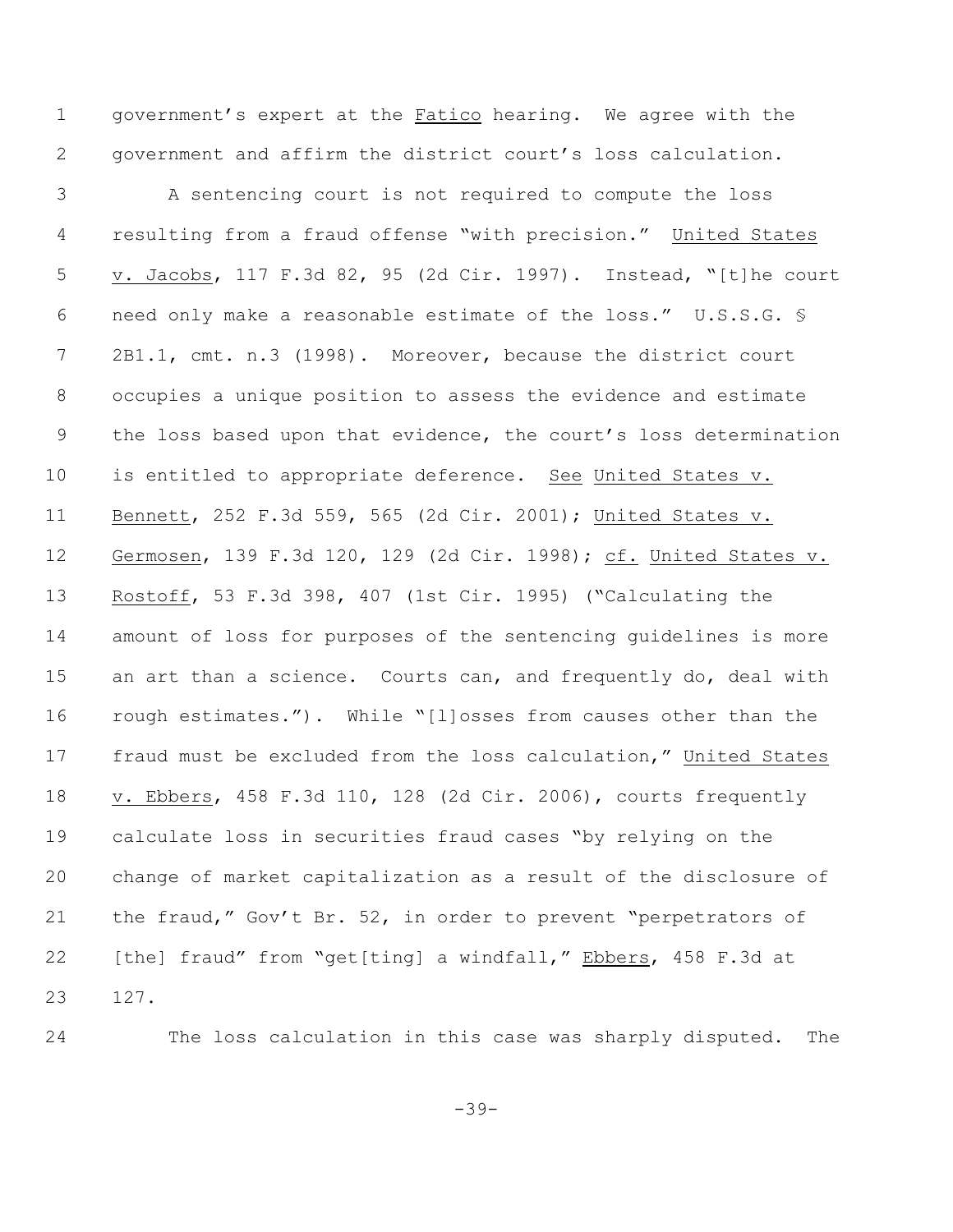most significant area of disagreement centered on how to properly frame the economic impact of the 35-day month practice. The government's expert, Dr. Mukesh Bajaj, framed the loss resulting from the 35-day month practice as an "earnings miss," which caused an estimated 10.68% decline in CA's stock price that translated into a loss of \$330 million for one quarter of fiscal year 2000 alone. Conversely, the defendants' expert, Professor Daniel Fischel, denied that the 35-day month practice caused an "earnings miss," whereby the earnings CA reported were completely "fabricate[d]," but instead testified that the practice only caused an "earnings shift," whereby earnings that were properly attributable to a future quarter were reported in the previous quarter. Kumar Br. 29-30 (internal quotation marks omitted). Fischel did not submit his own loss calculation, but focused only 15 on refuting Bajaj's analysis.<sup>18</sup>

 The district court held a Fatico hearing in order to untangle this web. During the hearing, the district court questioned both Bajaj and Fischel on their respective analyses. Specifically, the district court challenged Bajaj's analysis as based on only one quarter's losses, which Fischel argued resulted in an artificially inflated loss calculation. In turn, the

  $18$  Bajaj also submitted "two alternative scenarios" to the district court, calculating loss figures of "at least \$3.1 billion" and "at least \$3.5 billion." Supplemental Report of Dr. Mukesh Bajaj, at 22-23, Oct. 9, 2006. The district court did not rely on these alternative figures in its loss calculation.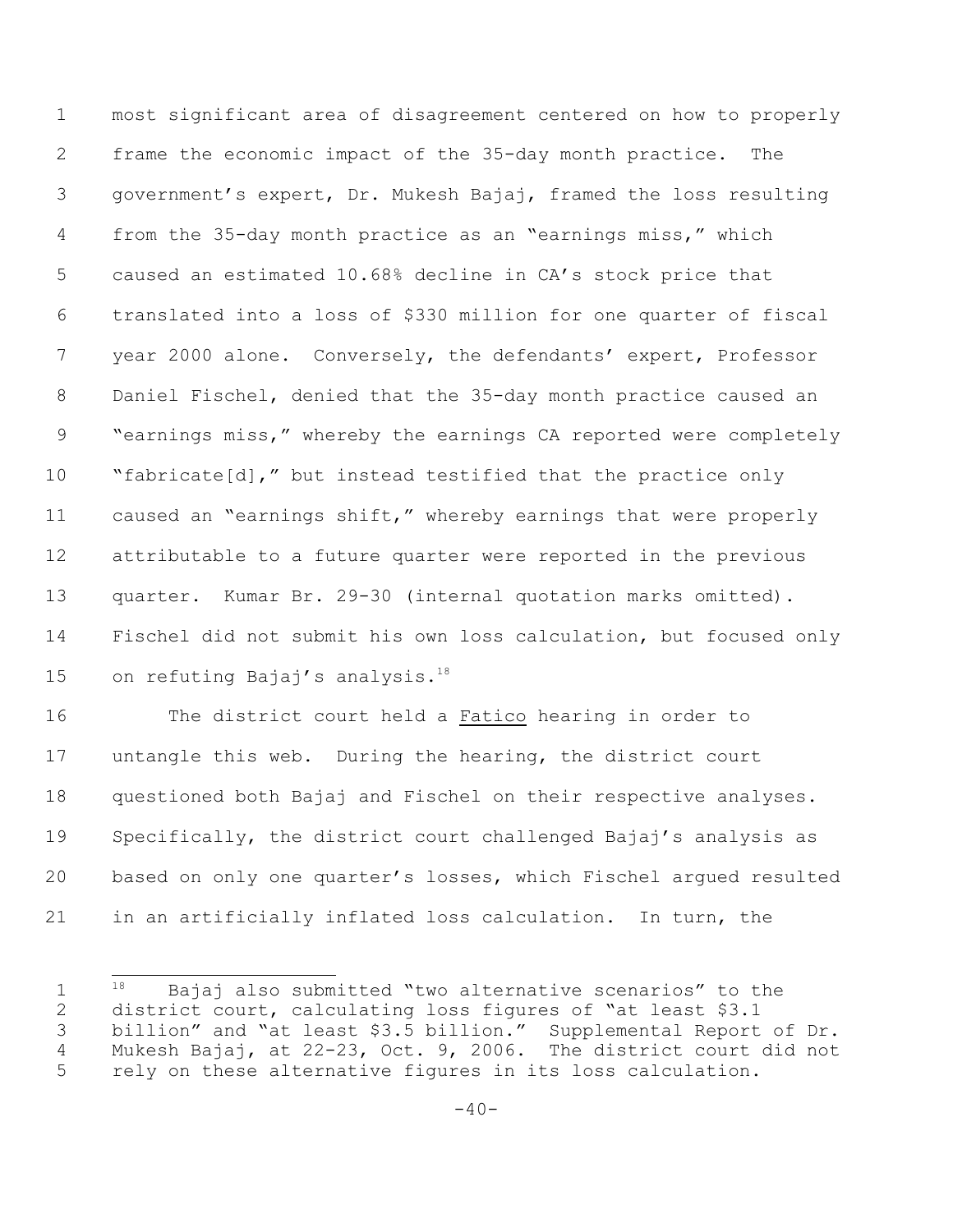district court questioned Fischel's analysis insofar as seeming to imply that the fraudulent conduct caused no economic loss whatsoever. Fischel conceded, however, that, even if Bajaj's "earnings miss" nomenclature was inaccurate, there was still an investor loss to be ascertained based not only on the market impact of the 35-day month practice on earnings, but also on the "real effect on cash flows resulting from th[e] disclosure" of the practice, which led to a drop in confidence in CA's management and market speculation about the extent of the fraudulent activity. See Fatico Hr'g Tr. 416:13-14, Oct. 25, 2006.

 Ultimately, the district court accepted Bajaj's calculation. The court found that "[a]lthough[ the] precise dollar amount of 14 the loss . . . is difficult if not impossible to fix, the testimony of Dr. Bajaj [was convincing] that the loss was in the hundreds of millions of dollars." Kumar Sentencing Tr. 64:17-20. In rejecting Fischel's analysis, the court noted that Fischel was unable to explain why CA executives would engage in the 35-day month practice if it did not, in fact, positively affect CA's stock price. See Kumar Sentencing Tr. 64:1 (characterizing Fischel's testimony during the Fatico hearing as "not enlightening")**.** Consequently, the defendants' Guidelines calculation was enhanced thirty levels (under the 2005 Guidelines) for the financial loss.

-41-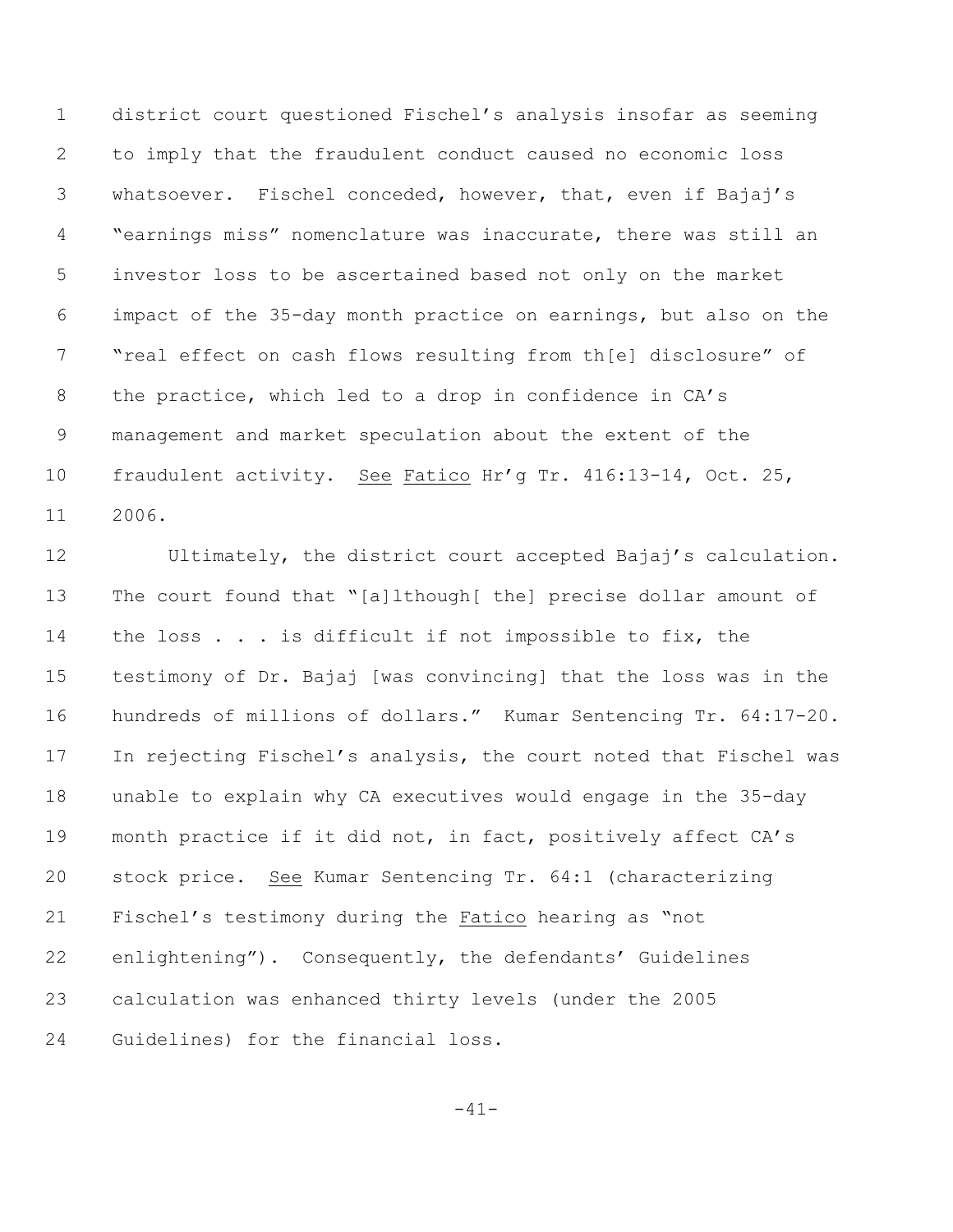On appeal, Kumar and Richards claim that the district court's reliance on Bajaj's "earnings miss" analysis was clearly erroneous, because Fischel showed that the 35-day month practice did not result in earnings misses but instead in earnings shifts whereby any earnings lost in one quarter were made up in the subsequent one. As an initial matter, the record reveals that Fischel's objection to the term "earnings miss" was partly semantic. As the defendants now concede, Bajaj did not analyze the 35-day month practice as resulting in an earnings miss, but instead his analysis simply "removed the earnings associated with each contract from the quarter in which it had been improperly booked and 're-booked' it in the proper quarter." Kumar Br. 27. However, despite this concession, the defendants argue that Bajaj's calculation was nevertheless erroneous because he only calculated the "miss" part of the shift, and did not take into 16 account that, had CA "reported . . . its earnings correctly, . . . it would have reported higher earnings in the third and fourth quarters of fiscal year 2000 than the earnings it actually reported." Kumar Br. 30 (emphasis in original, internal quotation marks omitted). Thus, the defendants argue that Bajaj's calculation should have accounted for these higher earnings, which would have significantly – or completely – offset the earnings miss in the prior quarters.

 $-42-$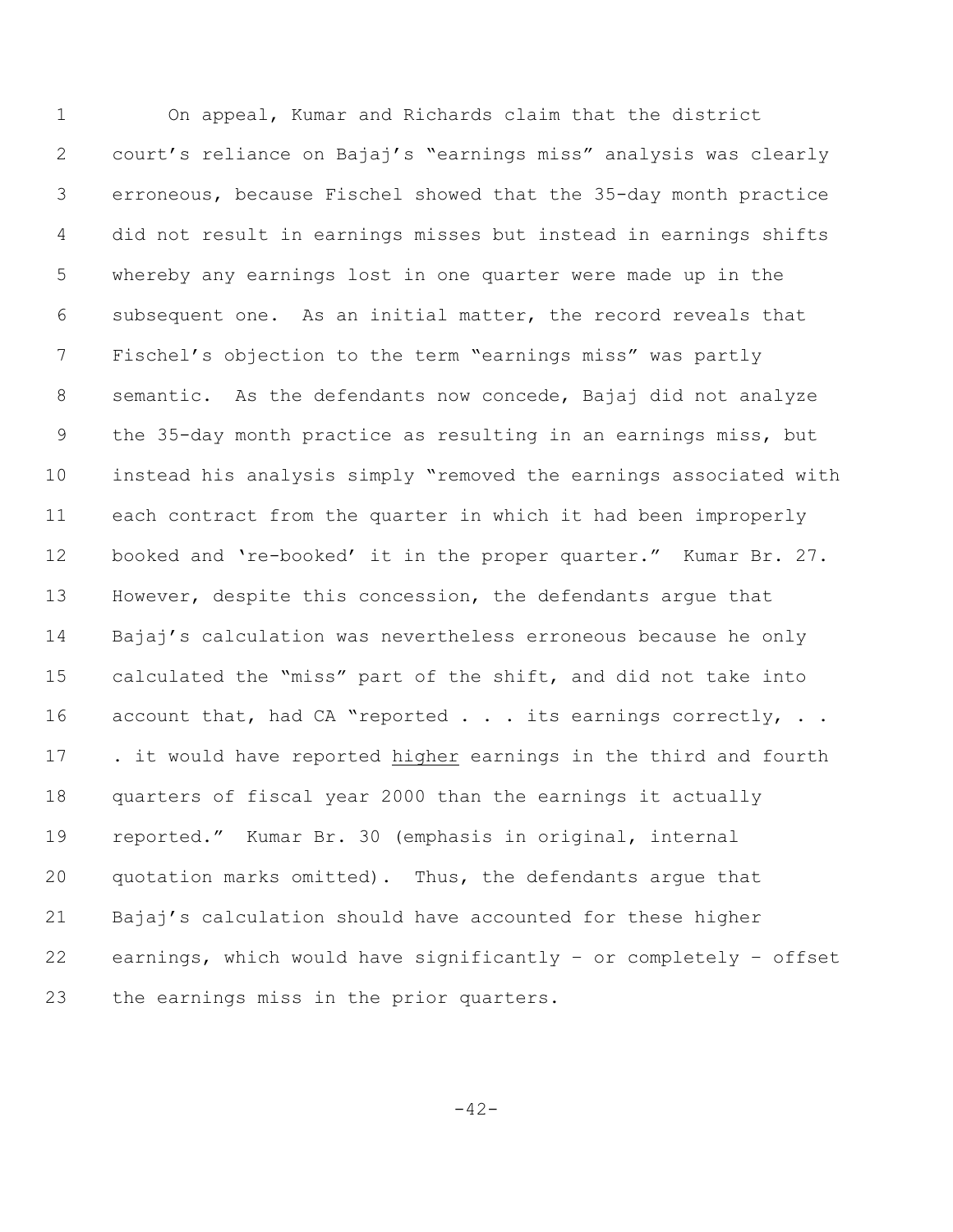We are not persuaded. Taken to its logical conclusion, the defendants' argument would also compel the conclusion that CA's investors did not suffer any loss due to the 35-day month practice, since under Fischel's hypothesis, the false gains and the false losses should have effectively canceled each other out. Fischel himself undermined this conclusion during the Fatico hearing when he conceded that the 35-day month practice "obviously" had a "real negative monetary effect" on CA's investors, not only by affecting CA's "cash flow[]," but by injecting "speculation" into the market and harming investor confidence in CA's management. Fatico Hr'g Tr. 416:13-14, 23, 419:8, 18. Accepting Fischel's testimony would cast doubt on the entire basis for the Generally Accepted Accounting Principles rule that earnings earned in one quarter must be reported in the 15 same quarter; if merely "shifting" earnings between quarters had no negative effect on investors, there would be no need for the rule in the first place. As Bajaj noted in his report, "[m]any firms that missed earnings in a given quarter could also have avoided announcing the miss if they could 'borrow' sufficient earnings from the next quarter to cover their shortfall." Supplemental Report of Dr. Mukesh Bajaj, at 12, Oct. 9, 2006**.** Thus, the government properly characterizes Fischel's analysis as "stretch[ing] credulity." Gov't Br. 53.

-43-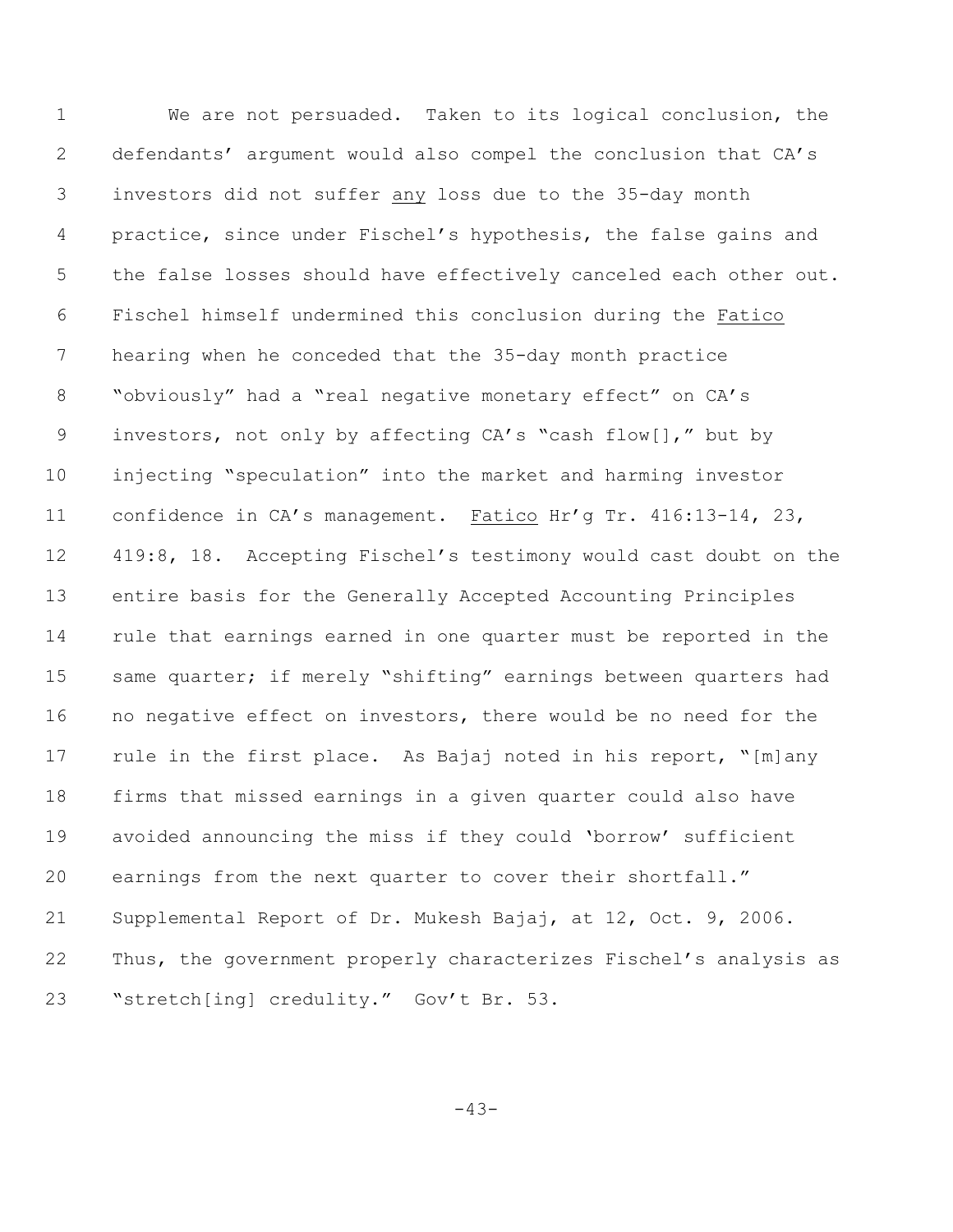In addition, during the Fatico hearing, the government not only provided reasons why Fischel's analysis was wrong, but also provided reasons why Bajaj's analysis was sound. Specifically, the government showed that "re-booked" false earnings in one quarter could indeed have caused CA's stock price to decline, by, inter alia, causing loss to investors who purchased CA stock at inflated prices because of fraudulent disclosures and omissions flowing from the 35-day month, then sold after such inflation had seeped out of the stock, as well as losses to investors who sold at deflated prices, where the 35-day month caused CA to understate results. See Fatico Hr'g Tr. 234-236, Oct. 25, 2006. In other words, individual sales and purchases of CA stock were singular events – thus, even assuming CA came out even in the end (a dubious contention, at best), CA's individual investors did not go unharmed. Instead, claims filed by individual investors with CA's claims administrator for their losses resulting from the 35-day month practice reveal that those losses not only existed, but were significantly underestimated by Bajaj, who "calculated damages only to an artificially narrow subset of victims: namely, those victims who filled out and submitted claims for restitution," which is often "substantially fewer than all eligible victims." Gov't Br. 55 n.22. This potential disconnect between the financial health of a corporation and that of individual investors is precisely why the type of "event

 $-44-$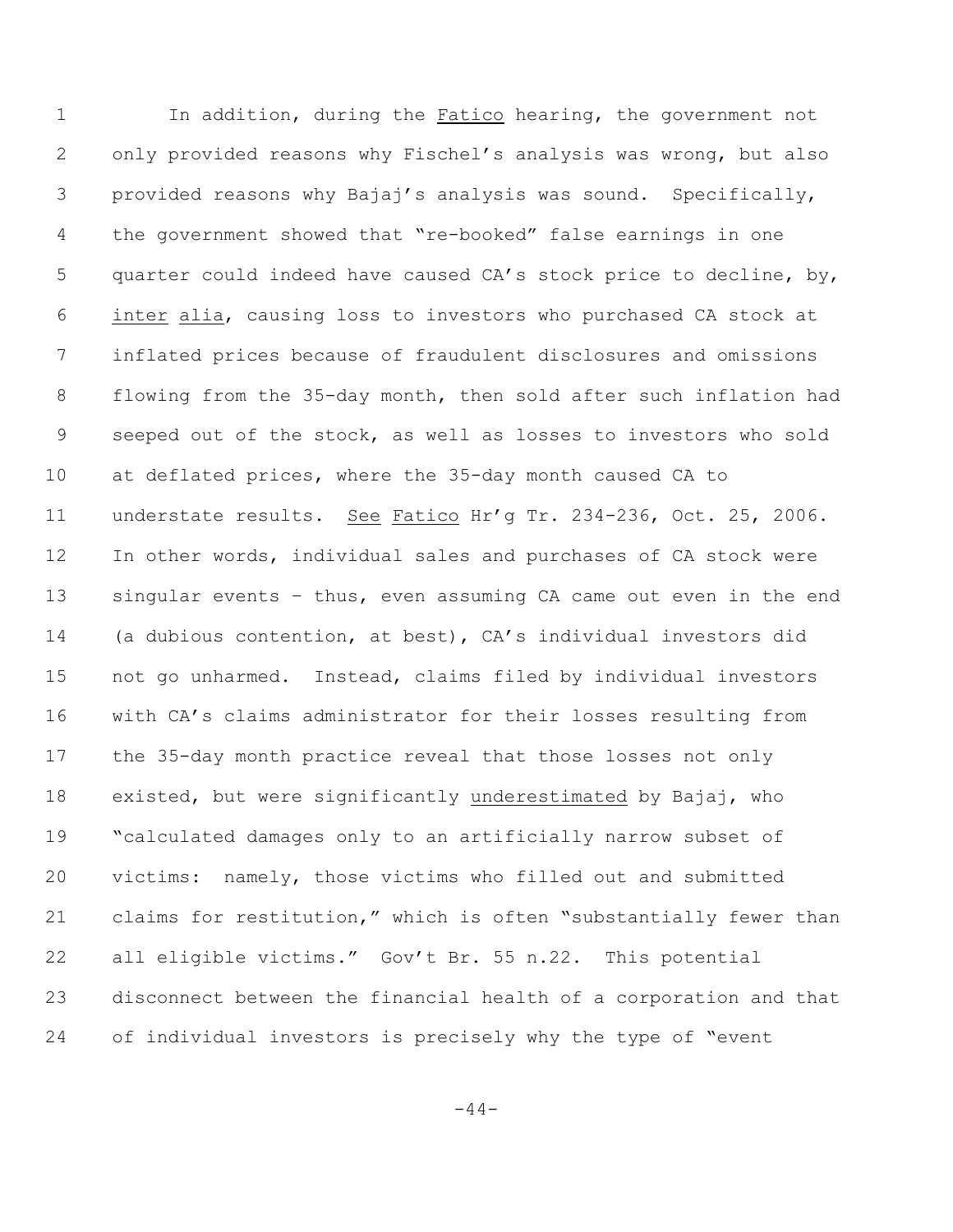study" undertaken by Bajaj "conforms to the most widely accepted practices of economists." Id. at 55.

 The defendants also claim that Bajaj's loss calculation was erroneous because the "sample of earnings misses" he used in his study "involved firms that had experienced genuine adverse developments . . . such that a stock price decline would be expected." Kumar Br. 30.Thus, the defendants argue that the sample firms Bajaj used in his study were not appropriate comparators to CA. Again, the defendants' argument is unpersuasive. In estimating a loss calculation, a sentencing court should not analyze the impact of fraud in a vacuum, but instead should recognize that "[m]any factors may cause a decline in share price between the time of the fraud and the revelation of the fraud," not all of which will be attributable to fraudulent activity. United States v. Rutkoske, 506 F.3d 170, 179 (2d Cir. 2007).

 In this case, the district court properly focused on loss attributable to the defendants' fraud. As previously established, the 35-day month practice did indeed cause a "genuine adverse development" to CA's financial health. Moreover, Bajaj's study took other causes for CA's stock decline into account by comparing the earnings misses of CA to those of thirty other similarly-situated companies, and "perform[ing] a comprehensive regression analysis in an effort to isolate the

 $-45-$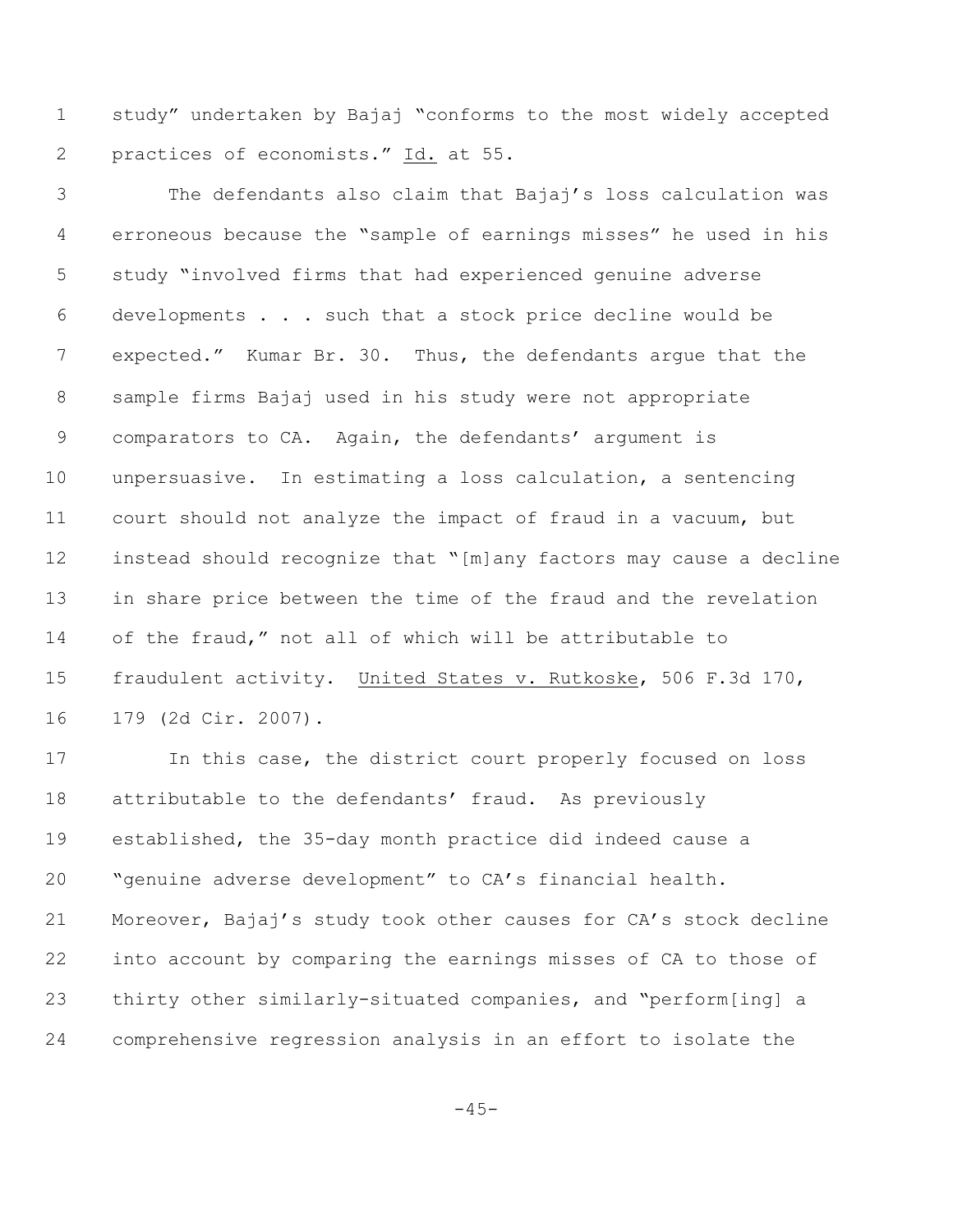event-specific impact of the given firm's earnings-miss disclosure on its stock price, while controlling for market-wide or industry-wide factors." Gov't Br. 56. The district court was fully entitled to credit Bajaj's assessment of the impact of external causes on CA's stock and reject Fischel's, particularly in light of Fischel's inherently contradictory analysis.

 Finally, in reviewing the district court's loss calculation, we find it particularly telling that CA's stock closed \$5.85 below what would have been expected on October 10, 2003, two days 10 after CA's public disclosure of the 35-day month practice. Multiplying that undisputed figure by the 200.2 million affected shares would have brought the estimated loss to investors to more than \$1 billion, alone. Even assuming that the losses of October 9 and 10, 2003 were tied, not to the actual operation of the fraudulent 35-day month practice, but to the "possibility of an 16 open-ended criminal and regulatory investigation that could . . . 17 [have] disastrous effects for the company," Kumar Br. 37 (alteration in the original), financial loss caused by speculation that stems from the fraudulent practice and a loss of confidence in management is properly included in the loss calculation, see Ebbers, 458 F.3d at 127. Thus, we affirm the district court's loss calculation of greater than \$400 million as not clearly erroneous.

# **V. Were The Defendants Properly Denied Acceptance Of Responsibility Credit?**

 $-46-$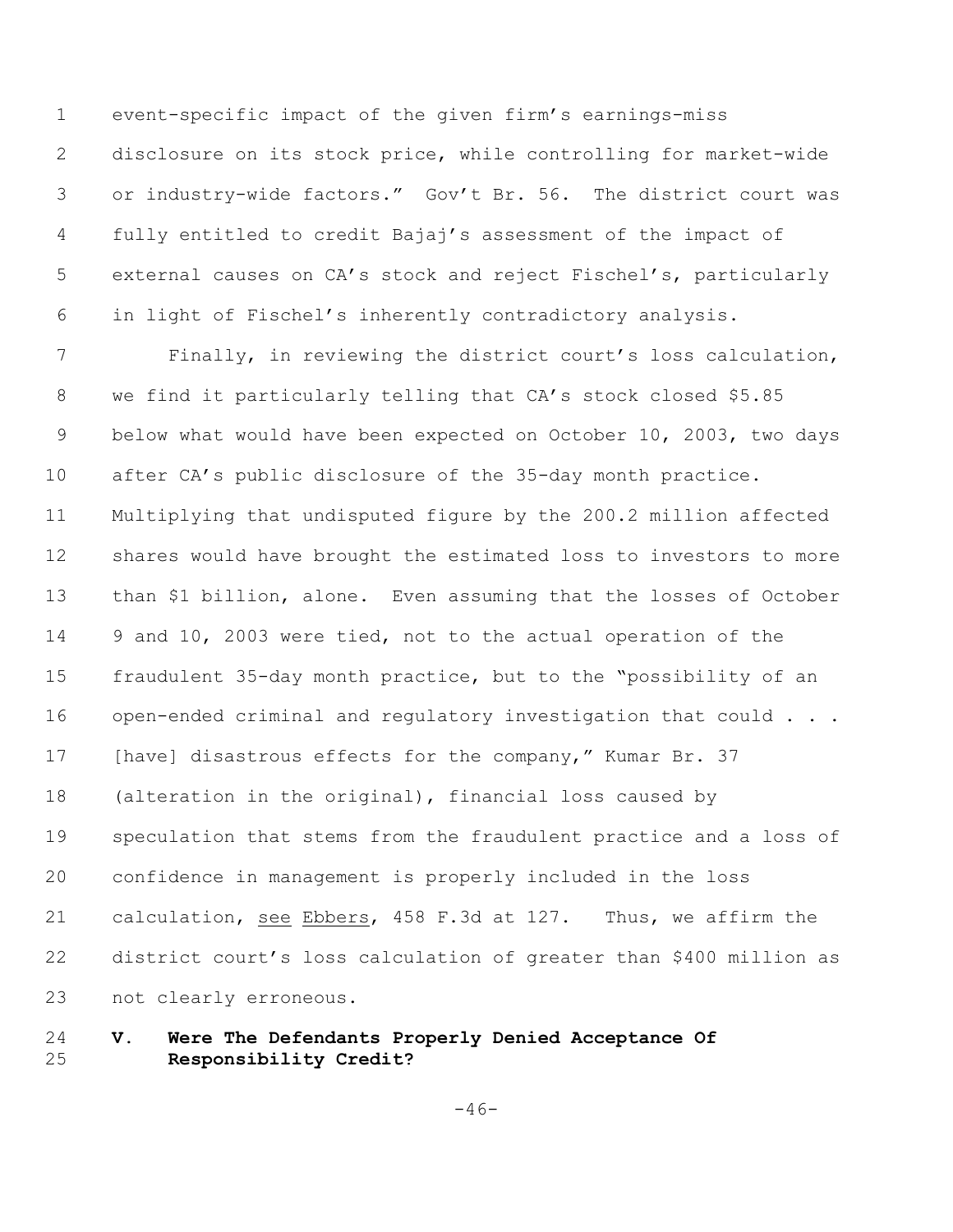Next, the defendants argue that, "[a]lthough [they] pleaded guilty to all the charges against [them]," the district court abused its discretion in denying them "any credit for acceptance of responsibility." Kumar Br. 44 (emphasis in original); see Richards Br. 47-48.

 A defendant is entitled to a two-point reduction under U.S.S.G. § 3E1.1(a) if he "clearly demonstrates acceptance of responsibility for his offense." A defendant "who enters a guilty plea is not entitled to an adjustment under this section as a matter of right." U.S.S.G. § 3E1.1, cmt. n.3. In particular, a defendant who engages in "[c]onduct resulting in an enhancement under § 3C1.1 (Obstructing or Impeding the Administration of Justice) ordinarily" would not be entitled to the reduction, as such conduct "indicates that the defendant has not accepted responsibility for his criminal conduct." Id. at cmt. n.4. However, there may be "extraordinary cases" in which a defendant who obstructs justice in some way is also entitled to a reduction for acceptance of responsibility. Id.

 A district court's § 3E1.1 determination is entitled to "great deference" because the "sentencing judge is in a unique position to evaluate a defendant's acceptance of responsibility." Id. at cmt. n.5. A district court's decision to deny credit for acceptance of responsibility, primarily a factual determination,

-47-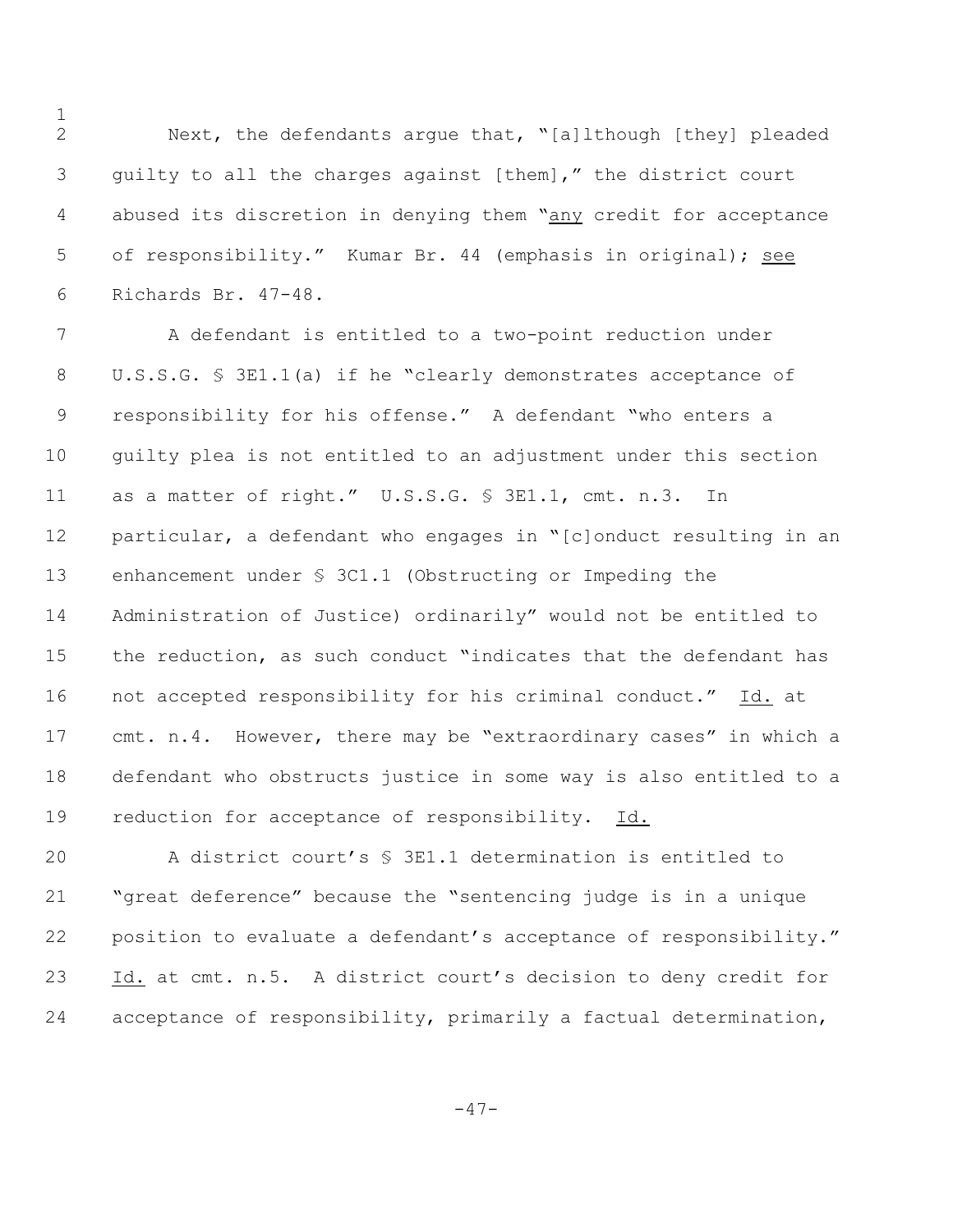will be upheld unless it is "without foundation." United States v. Harris, 13 F.3d 555, 557 (2d Cir. 1994).

### **A. Kumar's Acceptance Of Responsibility**

 At sentencing, the district court denied Kumar's request for 5 an acceptance of responsibility reduction under § 3E1.1, concluding that Kumar had not sufficiently accepted responsibility for his criminal conduct because he had obstructed justice, and because he had waited until the eve of trial to plead guilty. In addition, the district court noted that (1) Kumar's plea allocation was phrased to "mute[] the gravity of his complicity in the securities fraud offenses," Sentencing Tr. 61:12-13, Nov. 2, 2006, and (2) Kumar's meritless objections to the evidence-tampering and fraudulent transaction allegations in the PSR revealed a lack of acceptance of responsibility, Kumar Sentencing Tr. at 60:18-61:21.

 On appeal, Kumar claims that the district court's rejection of his acceptance of responsibility request was erroneous. First, Kumar claims that, although an acceptance of responsibility departure is generally unavailable when a defendant engages in obstructive behavior, that exception does not apply to him because his obstructive behavior occurred pre- indictment and the exception only applies to post-indictment 23 obstructive behavior. See, e.g., United States v. Gregory, 315 F.3d 637, 641 (6th Cir. 2003) (granting acceptance points where

 $-48-$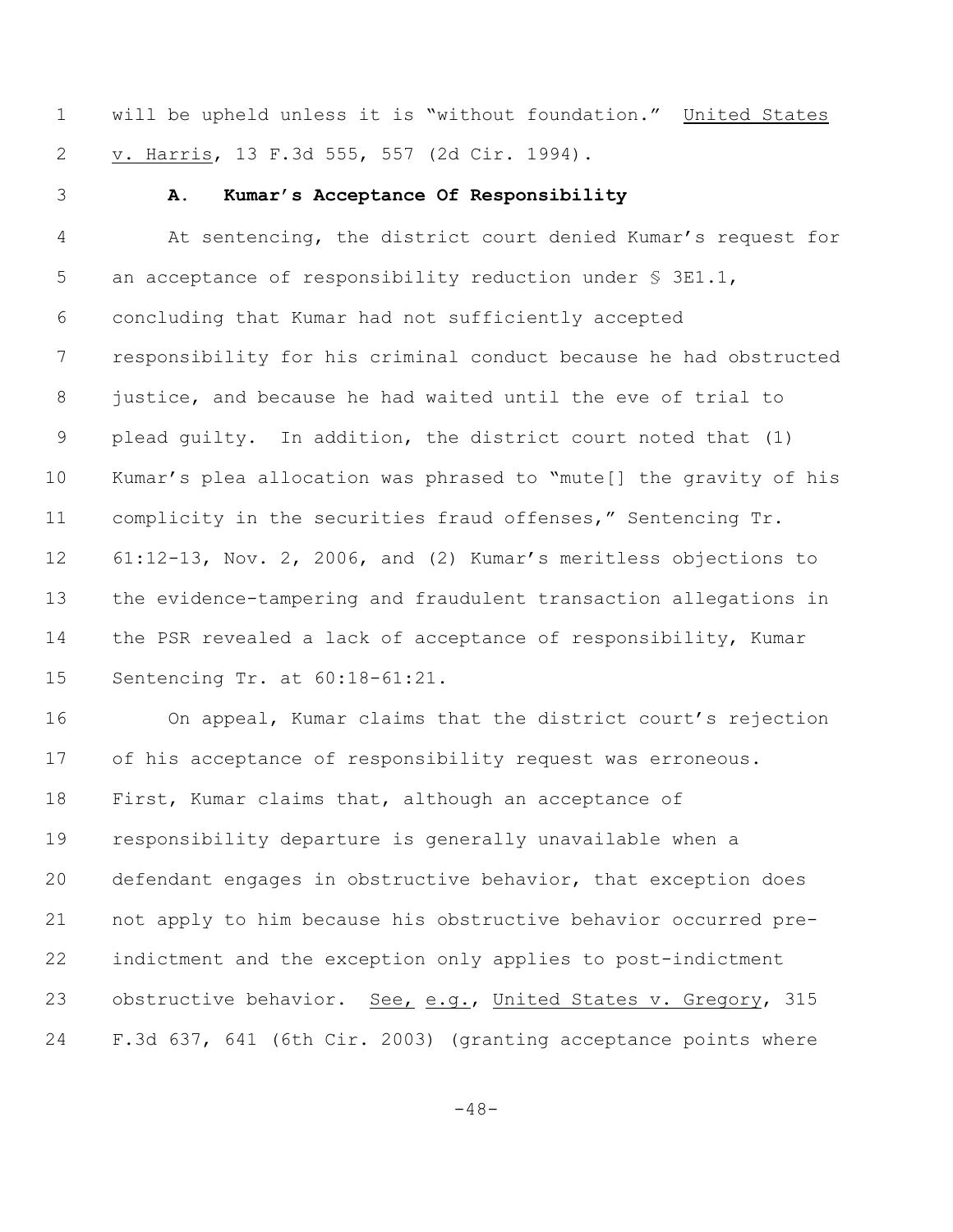"[a]ll of [the defendant's] obstructive conduct predated [the] indictment"); see also United States v. Teyer, 322 F. Supp. 2d 359, 368 (S.D.N.Y. 2004) ("Were courts to hold that any 4 obstructive conduct, however early in the investigation . . . of a case . . . forever disentitled a defendant to credit for later acceptance of responsibility, this incentive would be ill served."). Second, Kumar argues that the district court placed too much reliance on the "lateness" of his plea in rejecting his request for an acceptance of responsibility reduction, which he argues is only a basis for denying him "a third acceptance point, 11 . . . but [not] . . . for denying the first two." Kumar Br. 44; see United States v. Sloley, 464 F.3d 355, 359 (2d Cir. 2006) ("[A] government motion is a necessary prerequisite to the additional one-level decrease [for a timely plea] under Guidelines § 3E1.1(b)."); see also Kumar Br. 49 (noting that "this Court has not directly addressed the relationship between the timeliness of a defendant's guilty plea and his receipt of acceptance credit").

 We need not resolve either of these alleged flaws in the district court's reasoning with respect to Kumar, however, because an examination of the record shows that he engaged in sufficient objectionable post-indictment conduct to justify a rejection of his request for acceptance of responsibility credit. Specifically, Kumar, individually and separately from Richards,

 $-49-$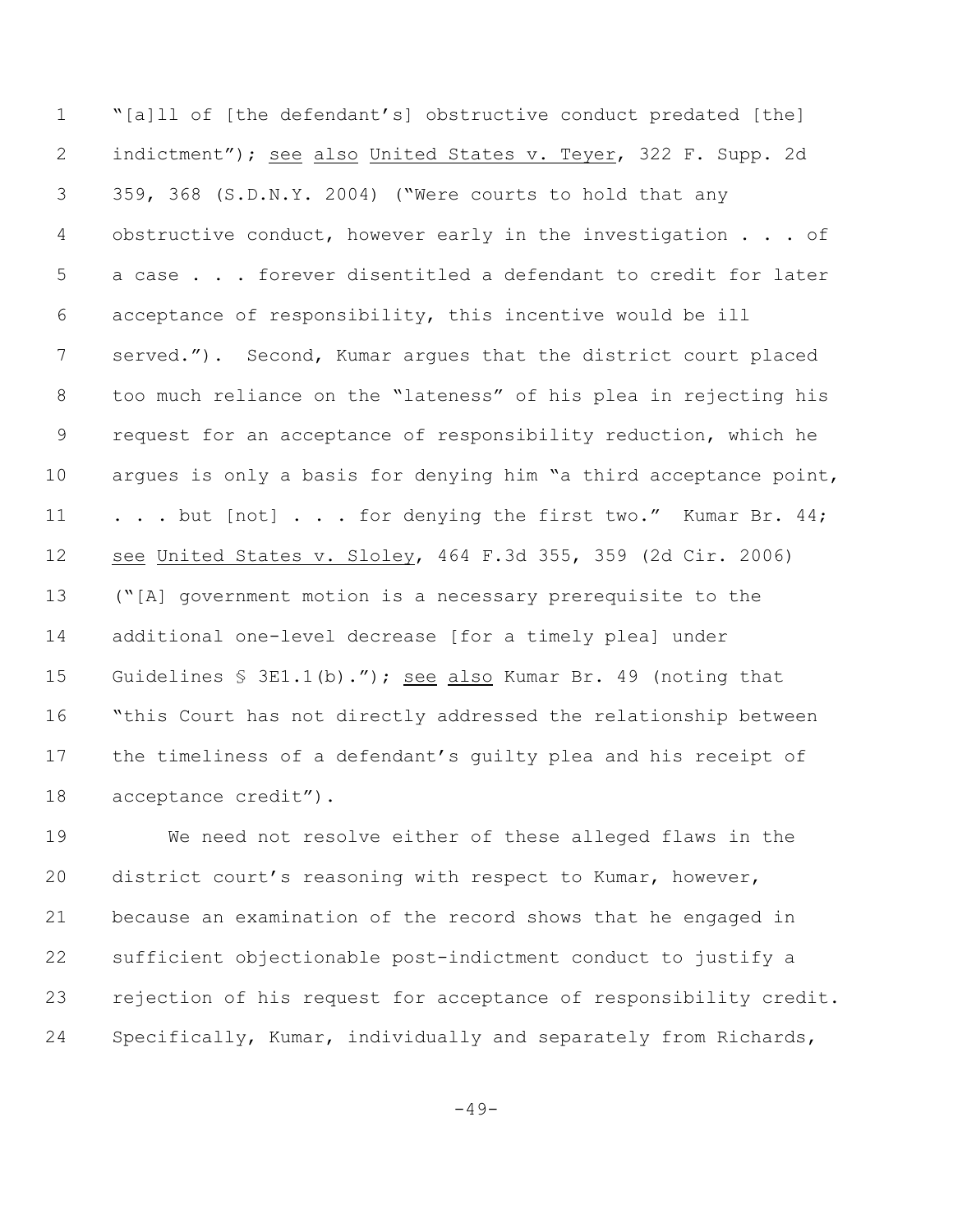acted in ways that the district court reasonably found to be inconsistent with a full acceptance of responsibility. For example, the district court found that "Kumar's carefully worded 4 plea allocution . . . muted the gravity of his complicity in the 5 securities fraud offenses. . . . When asked if he thought that [his fraudulent conduct] . . . would have affected a prudent investor's decision to buy or sell his company's stock, his 8 response was: 'I could see the possibility where it could.'" Kumar Sentencing Tr. 61:11-13, 17-21**.** Moreover, the district court found it particularly telling that Kumar objected to the PSR on various grounds related to evidence tampering and fraudulent transactions during his tenure at CA, but then withdrew those objections during the course of the Fatico hearing, implicitly acknowledging that his objections lacked merit. Indeed, notwithstanding Kumar's withdrawal of his objection, the district court expressly found at sentencing that there was "clear[] and convincing[]" evidence that at least one of Kumar's objections was meritless. Kumar Sentencing Tr. 61:9. See U.S.S.G. § 3E1.1, cmt. n.1(a) ("[A] defendant who falsely denies, or frivolously contests, relevant conduct that the court determines to be true has acted in a manner inconsistent with acceptance of responsibility.").

 $-50-$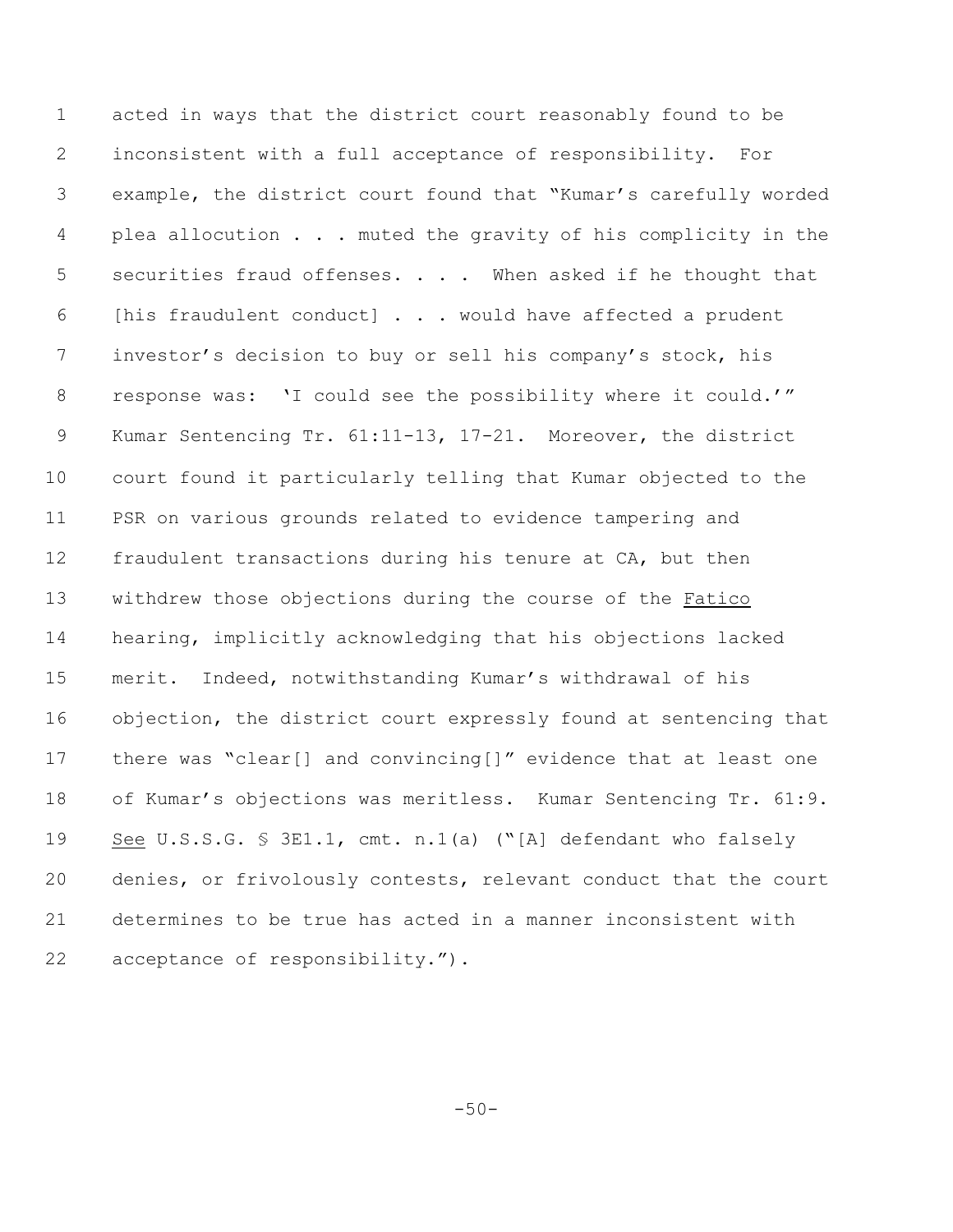Thus, Kumar's post-indictment conduct provided a reasonable basis for rejecting his request for an acceptance of responsibility reduction.

#### **B. Richards's Acceptance Of Responsibility**

 While the district court set forth several reasons why Kumar did not deserve a sentencing reduction for acceptance of responsibility, in denying Richards's same request, the court relied on a single factor: the lateness of Richards's plea. According to the district court, "the most significant factor in the acceptance of responsibility scale is the factor of time limits." Richards Sentencing Tr. 15:7-9. The district court concluded that, by pleading two weeks before trial, Richards had exceeded those "time limits," and therefore, was not entitled to 14 acceptance of responsibility credit. On this point, we disagree.

 Timeliness of a defendant's plea is an appropriate consideration in the acceptance of responsibility determination. U.S.S.G. § 3E1.1 cmt. n.1(h). However, while the two-level reduction provided for in § 3E1.1(a) is for demonstration of acceptance of responsibility, the Sentencing Guidelines specifically provide that timeliness of a plea is primarily relevant to the reduction of an additional point under § 3E1.1(b), ostensibly "for helping the authorities save resources." United States v. Ortiz-Torres, 449 F.3d 61, 76 (1st Cir. 2006) (internal quotation marks omitted). See United States

-51-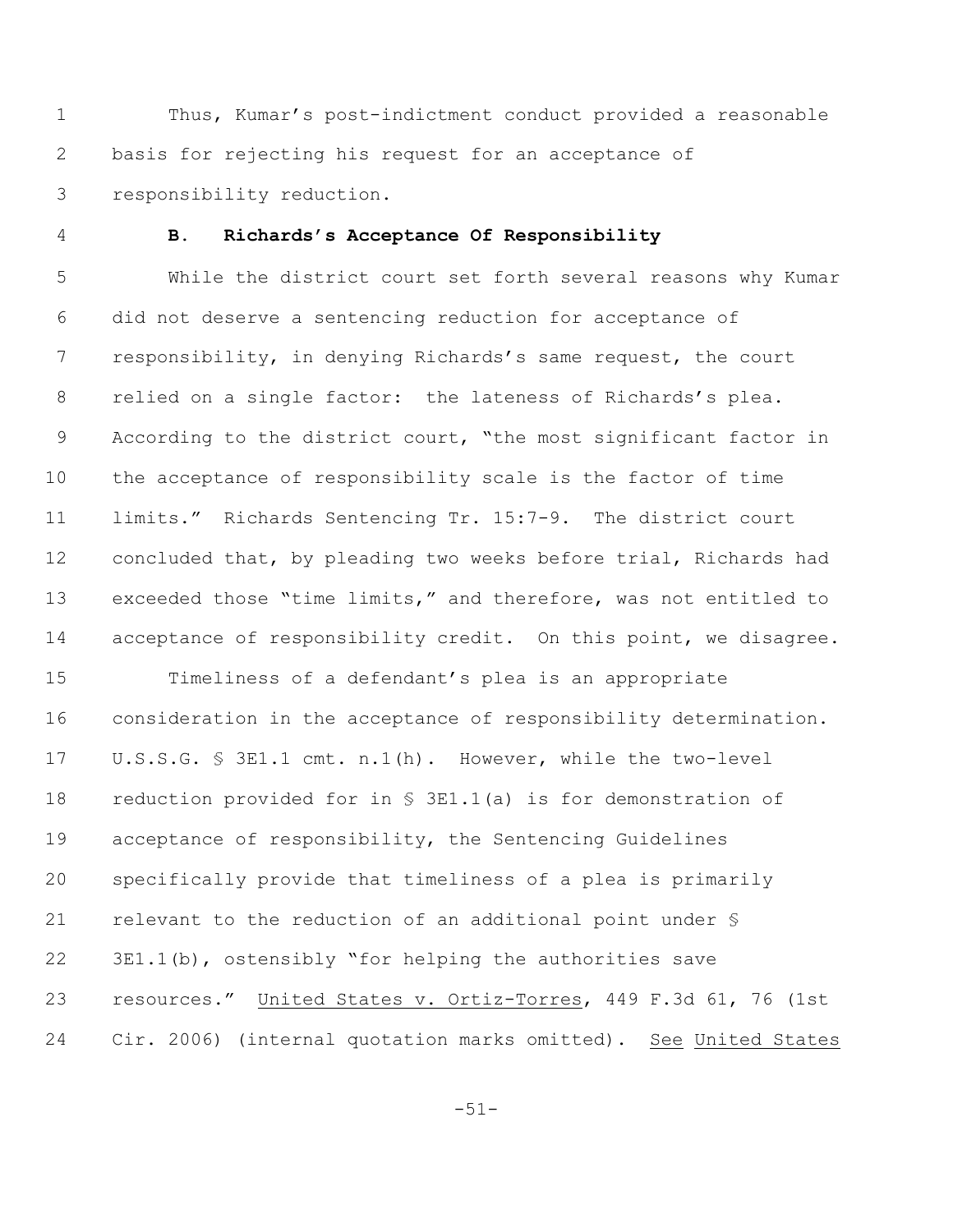v. Eyler, 67 F.3d 1386, 1390-91 (9th Cir. 1995) ("While the key inquiry for purposes of [§ 3E1.1(a)] is whether the defendant has demonstrated contrition, once this has been determined, then the focus of the section (b) inquiry is on timeliness." (emphasis in original)). As Judge Lynch stated in Teyer:

 The Guidelines specifically provide a sanction for belated guilty pleas that fail adequately to save the resources of the Government and the Court. Defendants who plead at an early stage qualify for an additional one-level reduction that is correspondingly unavailable for belated pleas. That a defendant can earn an additional one-level reduction merely by notifying the authorities of his intention to plead early enough to permit the government to avoid preparing for trial strongly implies that defendants may qualify for the basic two-level adjustment for acceptance of responsibility without doing so. 

 322 F. Supp. 2d at 376 (alteration, internal citations, and quotation marks omitted).

 Here, the lateness of Richards's plea on its own was not a sufficient foundation for denying him any acceptance of responsibility credit. While under certain circumstances the lateness of a plea might indeed weigh against the defendant, those circumstances are not present in this case. For example, 26 Richards's plea came neither "after the [q]overnment . . . 27 concluded presenting its case, . . . during the jury's deliberations," nor "on the morning of trial," and the district court cited no "other [relevant] factors" that warranted a rejection of Richards's request. Id. It is undisputed that Richards's obstruction and culpability was "of a different order"

-52-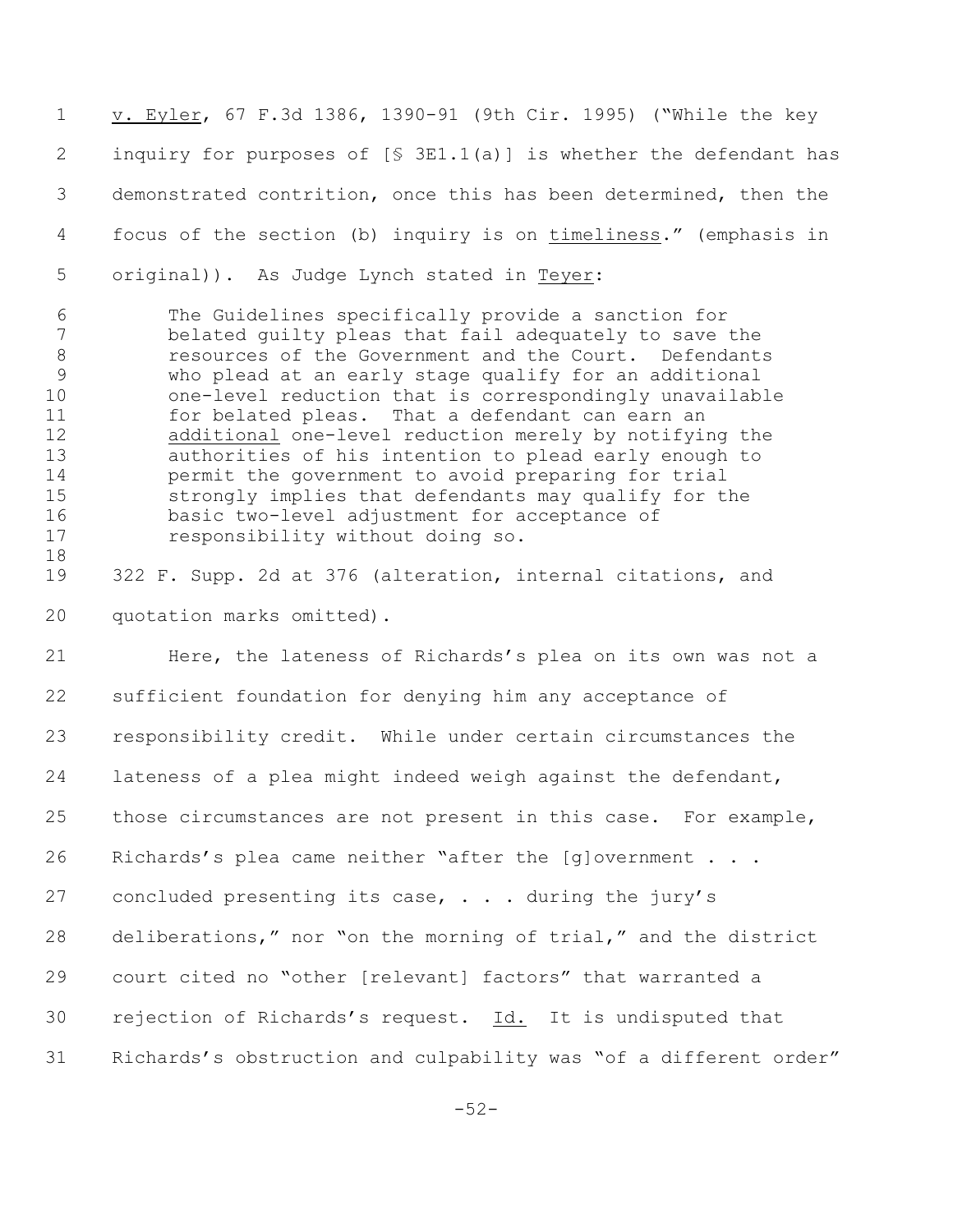than that of Kumar. Richards Sentencing Tr. 25:15-16. Unlike Kumar, Richards appeared to fully accept responsibility both prior to and during sentencing. See Richards Sentencing Tr. 12:14-16 ("Your Honor, I fully accept responsibility for the actions that I have taken and regret those actions."). Also unlike Kumar, who tampered with physical evidence, bribed witnesses, and lied repeatedly during the course of a federal investigation, Richards's obstructive conduct consisted entirely of a single, albeit false, denial of knowledge of the 35-day month practice during an interview and subsequent testimony that predated his guilty plea by three years and was accounted for in 12 the indictment. Indeed, denying Richards acceptance of responsibility solely due to his charged obstructive conduct would effectively raise the Guidelines level for such conduct by foreclosing the opportunity for acceptance of responsibility credit in obstruction cases.

 Because "the paramount factor in determining eligibility for § 3E1.1 credit is whether the defendant truthfully admits the conduct comprising the offense or offenses of conviction," and because Richards did so here "in a sufficiently timely manner so as to avoid a lengthy trial and avert the risk of an irrational verdict," Teyer, 322 F. Supp. 2d at 376, his lateness in pleading guilty did not by itself provide a sufficient basis for the denial of more than a one-point reduction for acceptance of

-53-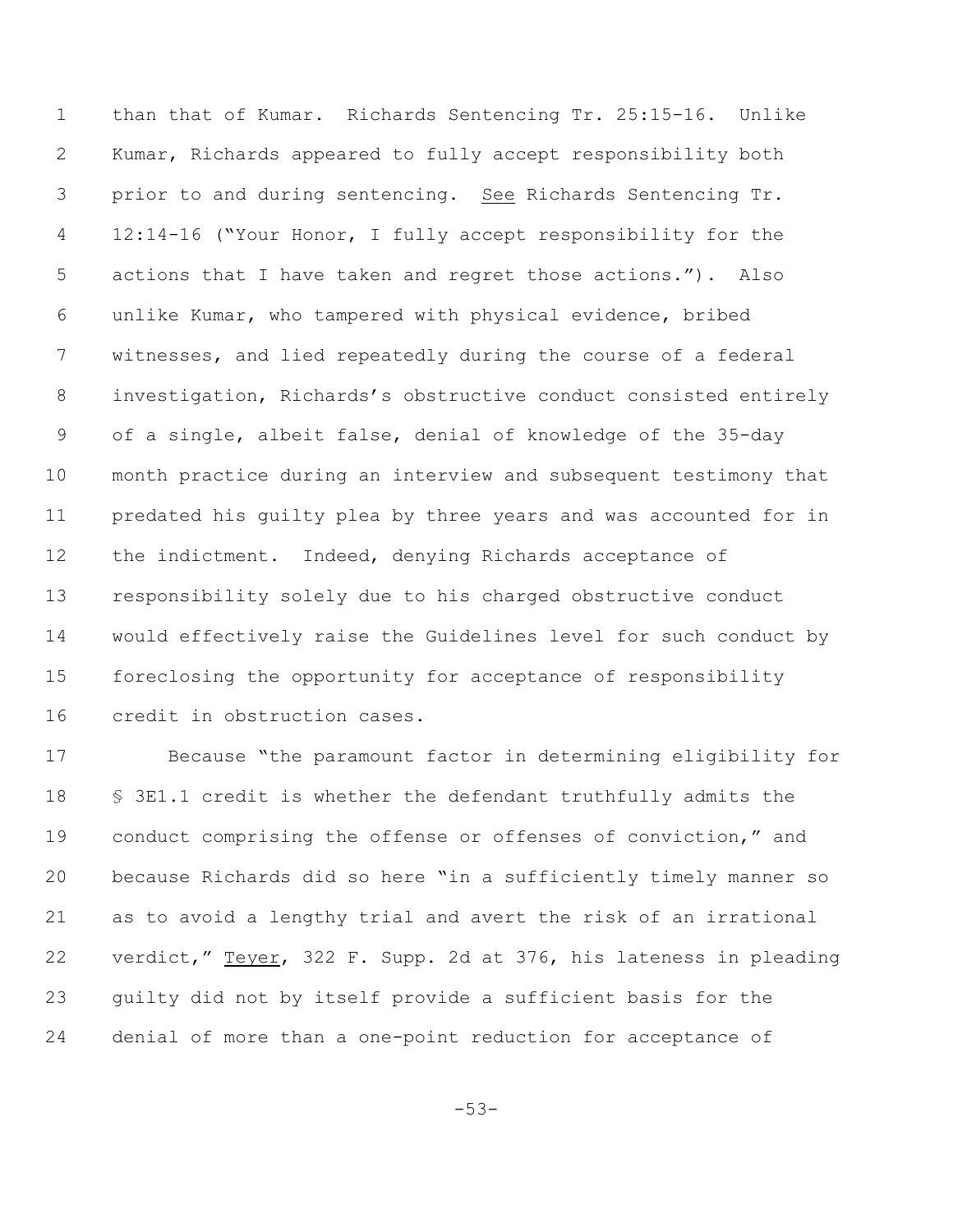responsibility. Accordingly, because the district court erroneously failed to award Richards a two-point reduction for acceptance of responsibility that he should have received, Richards's sentence is vacated and the case remanded to the district court for resentencing on this additional basis.

#### **VI. Was Richards's Sentence Substantively Unreasonable?**

 Finally, Richards contends that his non-Guidelines sentence of seven years' imprisonment was unreasonably long, despite the PSR's recommendation of a life sentence. However, because we vacate Richards's sentence as procedurally unsound and remand the case for resentencing, there is no need to entertain his substantive reasonableness argument at this time. See Gall v. United States, 128 S. Ct. 586, 597 (2007) ("Assuming that the district court's sentencing decision is procedurally sound, the appellate court should then consider the substantive reasonableness of the sentence imposed under an abuse-of- discretion standard.") (emphasis added); accord United States v. Cavera, 550 F.3d 180, 190 (2d Cir. 2008) (en banc).

#### **CONCLUSION**

 For the foregoing reasons, the district court's judgment and sentence as to Kumar is AFFIRMED in all respects; the district court's judgment as to Richards is AFFIRMED, but Richards's sentence is VACATED and REMANDED to the district court for resentencing consistent with this opinion.

-54-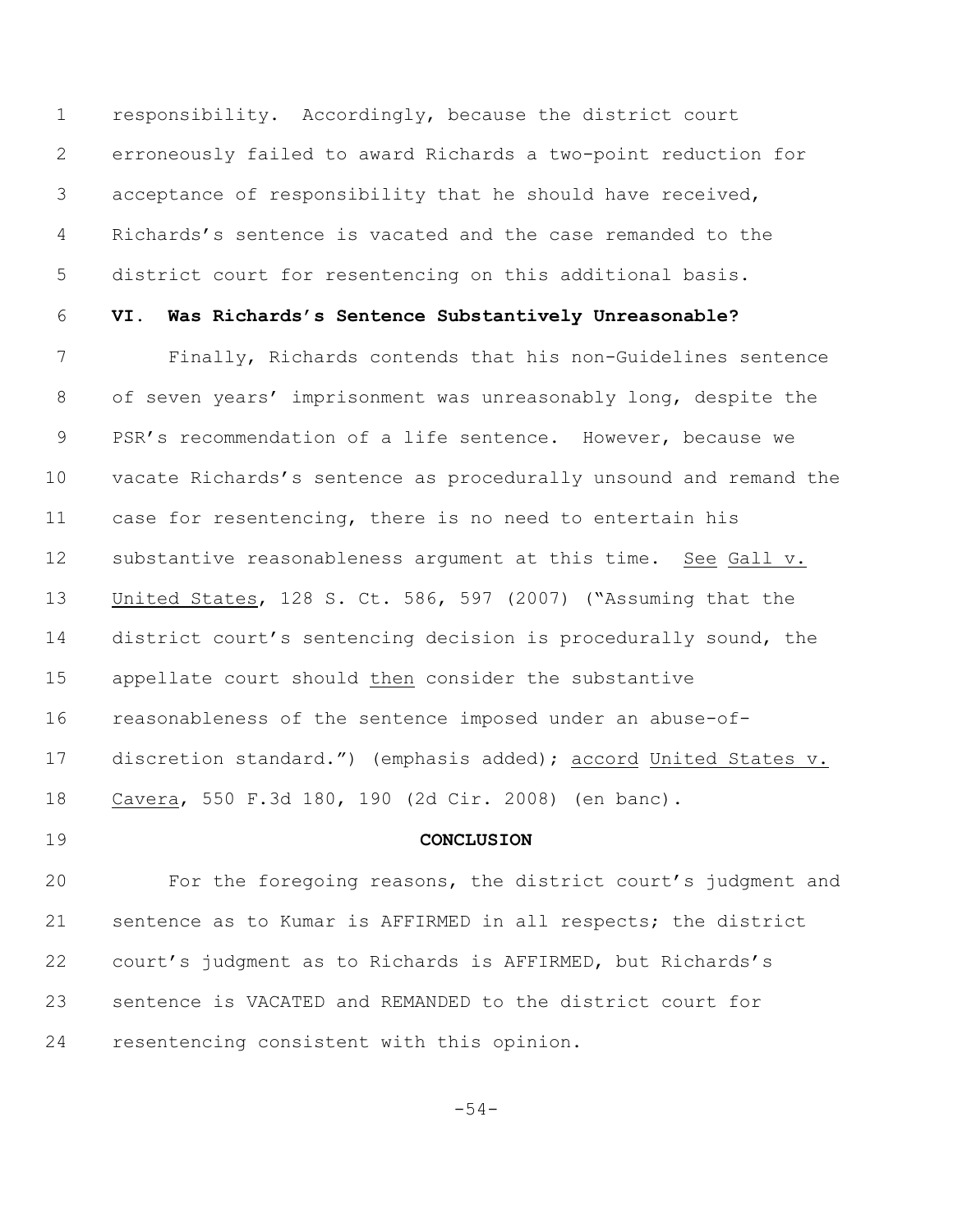#### United States v. Kumar; Richards, No. 06-5482-cr

 SACK, Circuit Judge, concurring in part and dissenting in part --------------------------------------------------------------

 I join in the majority's conclusions regarding the sufficiency of evidence for Richards's conviction of obstruction of justice, the rejection of Richards's coercion claim, the applicability of 18 U.S.C. § 1512(c) to Richards's conduct, the district court's loss calculation, and the defendants' acceptance of responsibility. I disagree, however, with the majority's conclusion that the defendants' sentencing on securities and wire fraud charges on the basis of the "one book" of the Sentencing Guidelines in effect in 2005, long after those violations had been completed, does not violate the constitutional prohibition against ex post facto laws. The defendants' commission of subsequent obstruction of justice offenses, though related to the underlying securities and wire fraud charges and committed at a time when the 2005 Guidelines would apply, does not, in my view, render those Guidelines applicable to the securities and wire fraud charges because at the time the defendants committed the securities and wire fraud offenses, they did not have "fair notice" of the severity of the penalties to which they might be subjected for them under the later, harsher Guidelines. To the extent that the majority conclude otherwise, I respectfully dissent.

#### Ex Post Facto Clause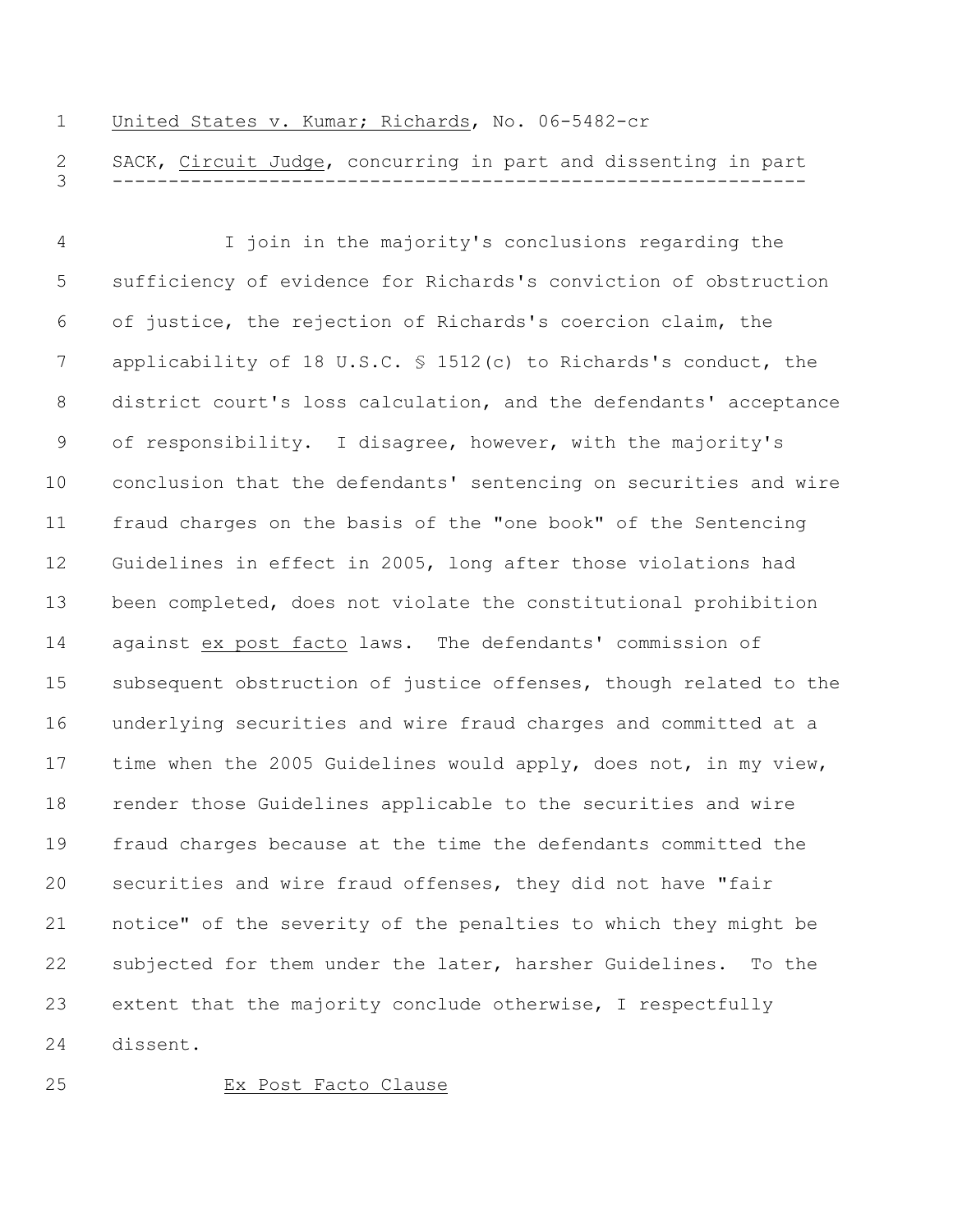| $\mathbf 1$     | The Ex Post Facto clause of Article I, Section 9,                                   |
|-----------------|-------------------------------------------------------------------------------------|
| $\mathbf{2}$    | reads: "No Bill of Attainder or ex post facto Law shall be                          |
| 3               | passed." <sup>1</sup> U.S. CONST. ART. I, $\frac{1}{5}$ 9, cl. 3. Some eleven years |
| 4               | after it was adopted as part of the original United States                          |
| 5               | Constitution, Justice Samuel Chase, a President Washington                          |
| 6               | appointee, observed that this "prohibition $\ldots$ necessarily                     |
| $7\phantom{.0}$ | requires some explanation; for, naked and without explanation, it                   |
| 8               | is unintelligible, and means nothing." Calder v. Bull, 3 U.S.                       |
| 9               | 386, 390, 3 Dall. 386 (1798) (Chase, $J_L$ ). He then established as                |
| 10              | black letter Constitutional law that, inter alia, "[e]very                          |
| 11              | [criminal] law that changes the punishment, and inflicts a                          |
| 12              | greater punishment, than the law annexed to the crime, when                         |

 Section 10, which applies to the States as opposed to Congress, contains a similar prohibition against "pass[ing] any Bill of Attainder [or] ex post facto Law. . . . " U.S. Const. ART. I, § 10, cl. 1.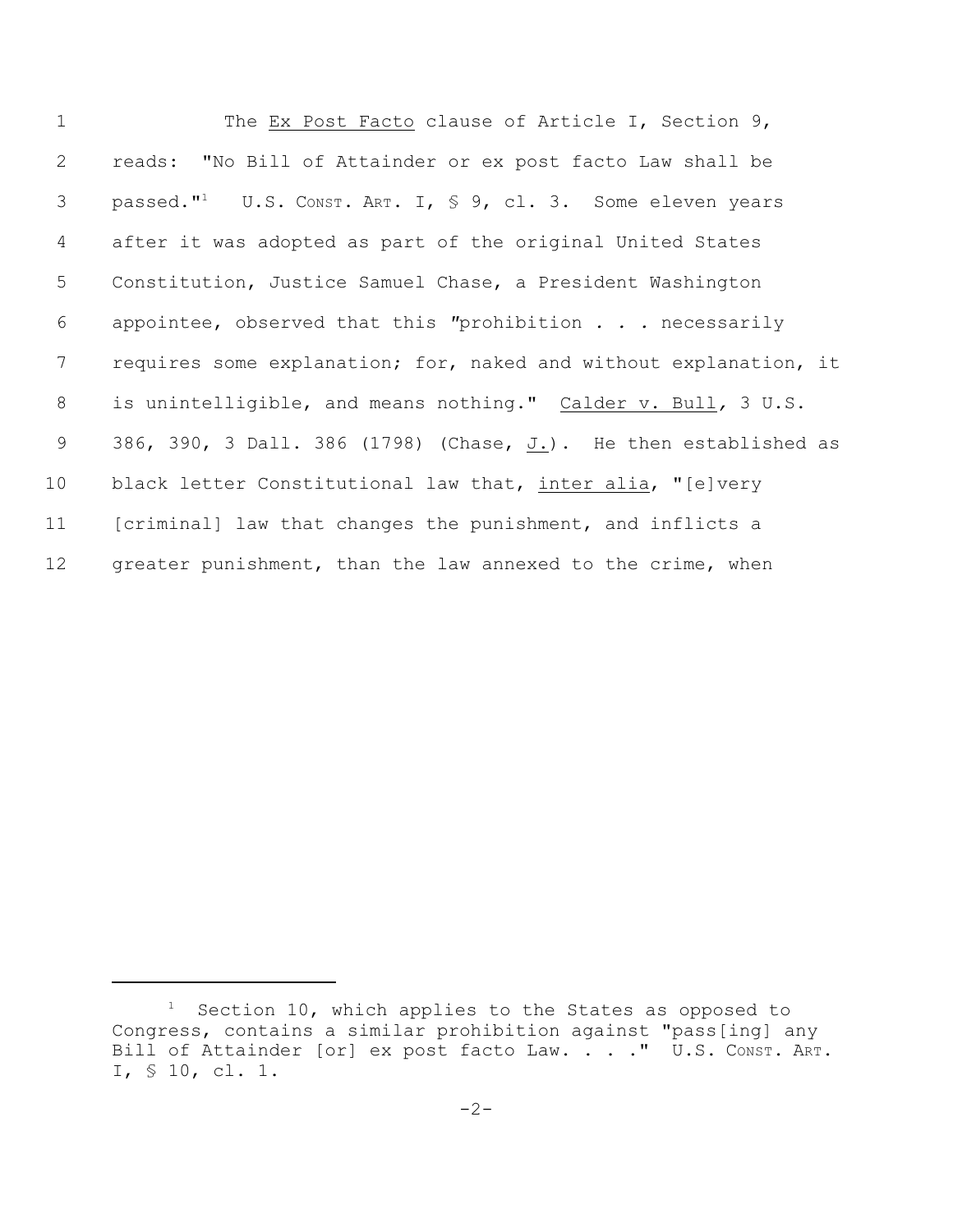1 committed," violates the Ex Post Facto clause. Id.<sup>2</sup> (emphasis

2 omitted).<sup>3</sup>

 $1<sup>2</sup>$  Justice Chase's complete enumeration of prohibited ex post facto laws reads:

> 1st. Every law that makes an action, done before the passing of the law, and which was innocent when done, criminal; and punishes such action. 2nd. Every law that aggravates a crime, or makes it greater than it was, when committed. 3rd. Every law that changes the punishment, and inflicts a greater punishment, than the law annexed to the crime, when committed. 4th. Every law that alters the legal rules of evidence, and receives less, or different, testimony, than the law required at the time of the commission of the offence, in order to convict the offender.

Id. (emphasis in original). The continued viability of the fourth category, at least with the breadth suggested by Justice Chase, is in doubt, see Collins v. Youngblood, 497 U.S. 37, 43 n.3 (1990) ("As cases subsequent to Calder make clear, this language was not intended to prohibit the application of new evidentiary rules in trials for crimes committed before the changes."), but that aspect of ex post facto law is not implicated in this appeal.

 $3$  The Supreme Court has consistently and repeatedly held that a law that increases the punishment of a crime after the completion of the offending act violates the Ex Post Facto clause. See, e.g., Garner v. Jones, 529 U.S. 244, 249 (2000) ("One function of the Ex Post Facto Clause is to bar enactments which, by retroactive operation, increase the punishment for a crime after its commission."); Collins, 497 U.S. at 43 ("Legislatures may not retroactively . . . increase the punishment for criminal acts."); Weaver v. Graham, 450 U.S. 24, 30 (1981) (finding that the Ex Post Facto clause "forbids the imposition of punishment more severe than the punishment assigned by law when the act to be punished occurred"); Calder, 3 U.S. at 397 (Paterson, J.) ("The enhancement of a crime, or penalty, seems to come within the same mischief as the creation of a crime or penalty; and therefore they may be classed together."). These decisions recognize no distinction between the scope of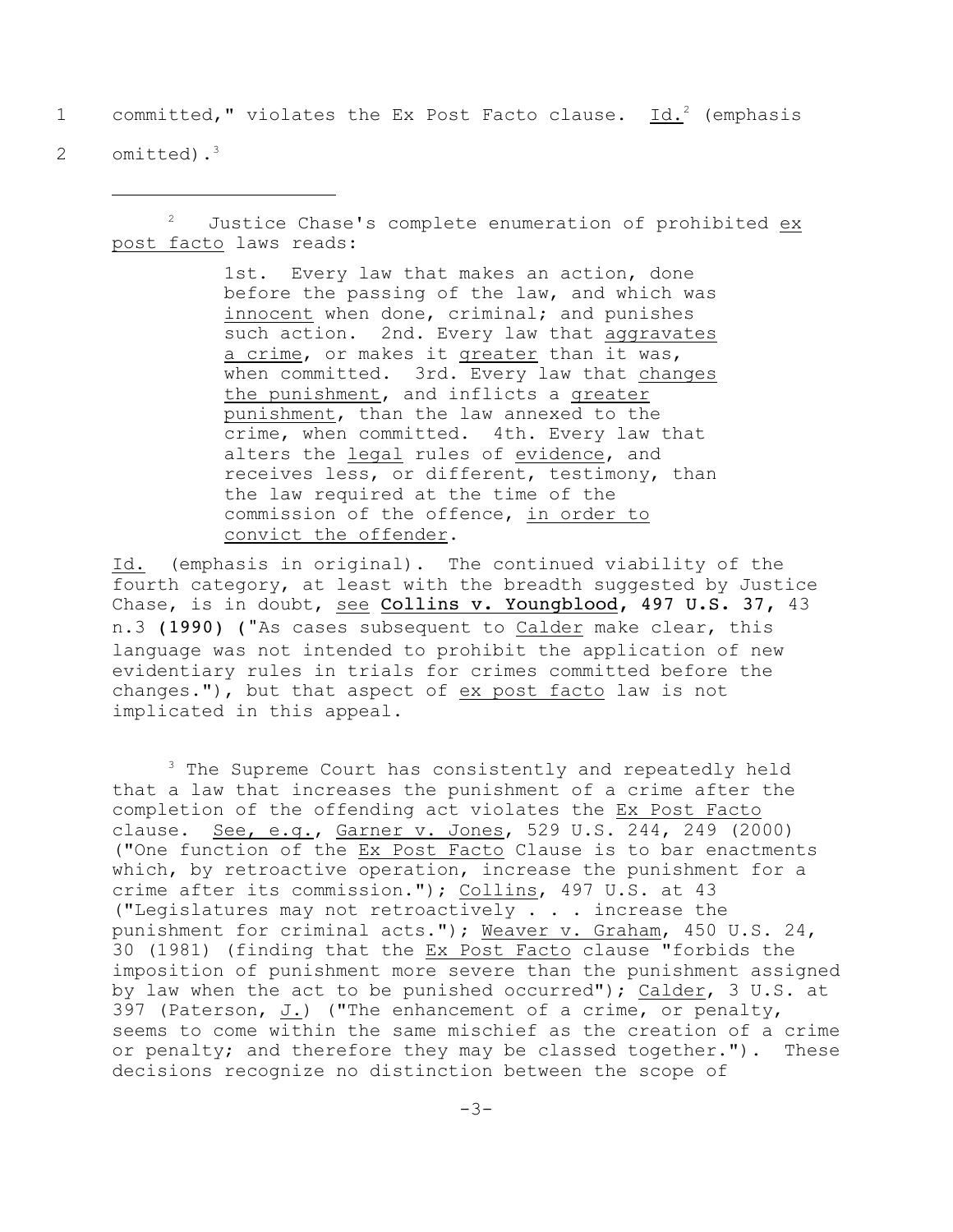| $\mathbf 1$                                                                 | Nearly two hundred years later, Chief Justice                                                                                                                                                                                                                                                                                                                                                                                                                                                                 |
|-----------------------------------------------------------------------------|---------------------------------------------------------------------------------------------------------------------------------------------------------------------------------------------------------------------------------------------------------------------------------------------------------------------------------------------------------------------------------------------------------------------------------------------------------------------------------------------------------------|
| $\overline{2}$                                                              | Rehnquist, writing for the Court, explained:                                                                                                                                                                                                                                                                                                                                                                                                                                                                  |
| 3<br>$\overline{4}$<br>5<br>6<br>$\overline{7}$<br>$\,8\,$<br>9<br>10<br>11 | Early opinions of the Court portrayed [the<br>enumeration by Justice Chase in Calder] as an<br>exclusive definition of ex post facto laws<br>[citing three Nineteenth Century Supreme<br>Court decisions]. So well accepted were<br>these principles that the Court in Beazell v.<br>Ohio, 269 U.S. 167 (1925), was able to<br>confidently summarize the meaning of the<br>Clause as follows:                                                                                                                 |
| 12<br>13<br>14<br>15<br>16<br>17<br>18<br>19<br>20<br>21<br>22<br>23<br>24  | "It is settled, by decisions of this<br>Court so well known that their citation<br>may be dispensed with, that any statute<br>which punishes as a crime an act<br>previously committed, which was innocent<br>when done; which makes more burdensome<br>the punishment for a crime, after its<br>commission, or which deprives one<br>charged with crime of any defense<br>available according to law at the time<br>when the act was committed, is<br>prohibited as ex post facto." Id., at<br>$169 - 170$ . |
| 25<br>26                                                                    | See also Dobbert v. Florida, 432 U.S. 282,<br>292 (1977).                                                                                                                                                                                                                                                                                                                                                                                                                                                     |
| 27<br>28<br>29<br>30<br>31<br>32                                            | The Beazell formulation is faithful to our<br>best knowledge of the original understanding<br>of the Ex Post Facto Clause: Legislatures<br>may not retroactively alter the definition of<br>crimes or increase the punishment for<br>criminal acts.                                                                                                                                                                                                                                                           |
| 33                                                                          | Collins v. Youngblood, 497 U.S. 37, 42-43 (1990) (holding change                                                                                                                                                                                                                                                                                                                                                                                                                                              |
| 34                                                                          | in State law allowing reformation of improper criminal verdicts                                                                                                                                                                                                                                                                                                                                                                                                                                               |
| 35                                                                          | not to violate Ex Post Facto clause) (footnotes omitted).                                                                                                                                                                                                                                                                                                                                                                                                                                                     |

protection under the Ex Post Facto clause for laws that increase a sentence and laws that criminalize conduct after the commission of the relevant act.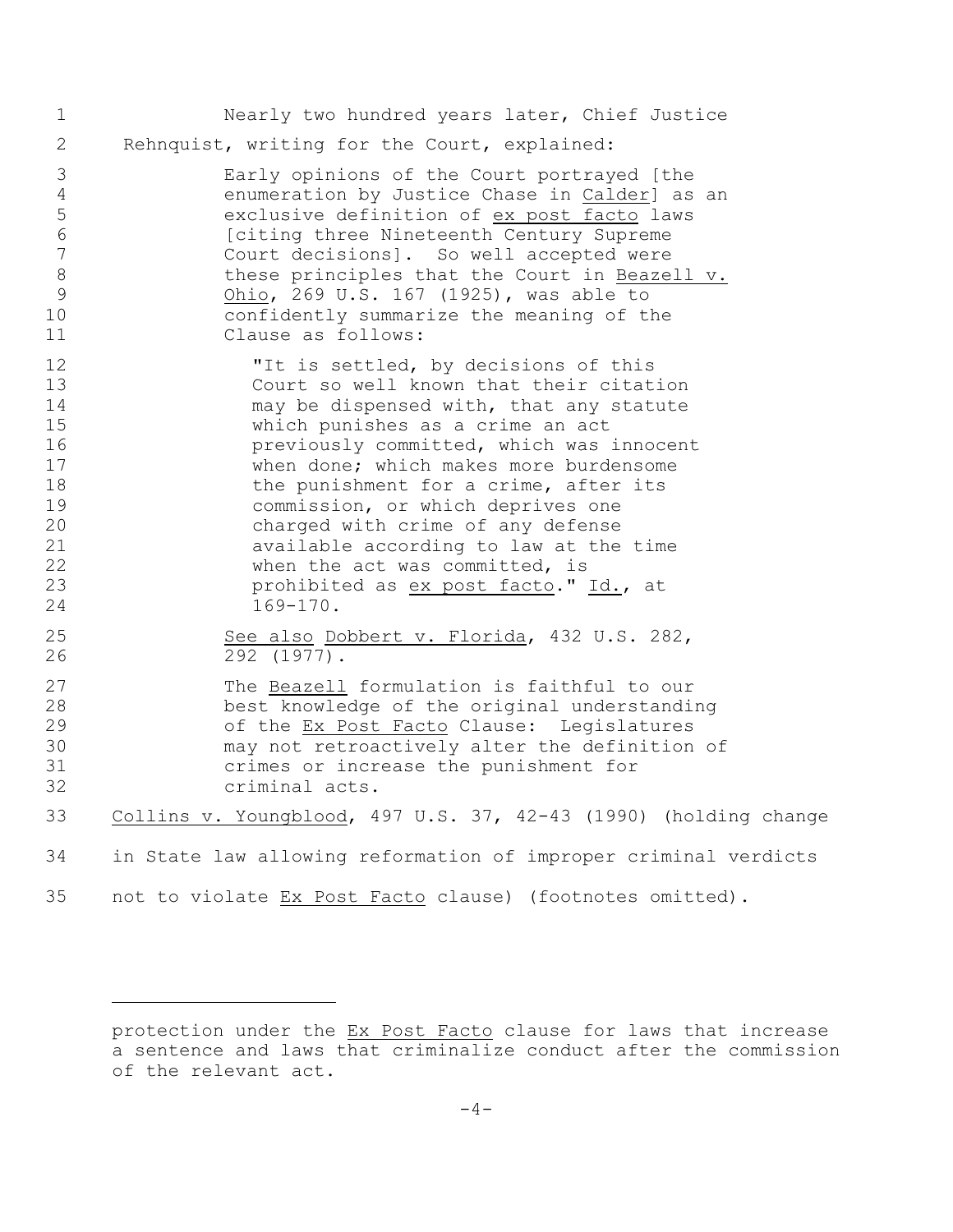| $\mathbf 1$ | As we observed in somewhat different circumstances,                                   |
|-------------|---------------------------------------------------------------------------------------|
| 2           | "the ex post facto doctrine is concerned not just with notice,                        |
| 3           | but with the inherent injustice associated with retroactivity                         |
| 4           | itself." Sash v. Zenk, 439 F.3d 61, 64 (2d Cir. 2006) (denial of                      |
| 5           | panel rehearing); see also id. (contrasting the ex post facto                         |
| 6           | doctrine and the rule of lenity, which is "more narrowly focused"                     |
| 7           | on the sole issue of notice). <sup>4</sup> The ex post facto doctrine                 |
| 8           | therefore requires not only "notice," but notice that is "fair."                      |
| 9           | See, e.g., Weaver v. Graham, 450 U.S. 24, 30 (1981).                                  |
| 10          | The "One-Book Rule"                                                                   |
| 11          | Section 1B1.11 of the United States Sentencing                                        |
| 12          | Guidelines provides in pertinent part:                                                |
| 13<br>14    | Use of Guidelines Manual in Effect on Date of<br><b>Sentencing</b> (Policy Statement) |

<sup>4</sup> We continued:

Id. at 64-65.

For this reason, the Supreme Court has associated the ex post facto doctrine with the Fifth Amendment's Takings Clause, which "prevents the Legislature . . . from depriving private persons of vested property rights except for a 'public use' and upon payment of 'just compensation,'" and with the "prohibitions on 'Bills of Attainder' in Art. I, §§ 9-10, [which] prohibit legislatures from singling out disfavored persons and meting out summary punishment for past conduct." Landgraf v. USI Film Prods., 511 U.S. 244, 266 (1994). Ex post facto is as much a doctrine of retroactivity as it is a doctrine of notice.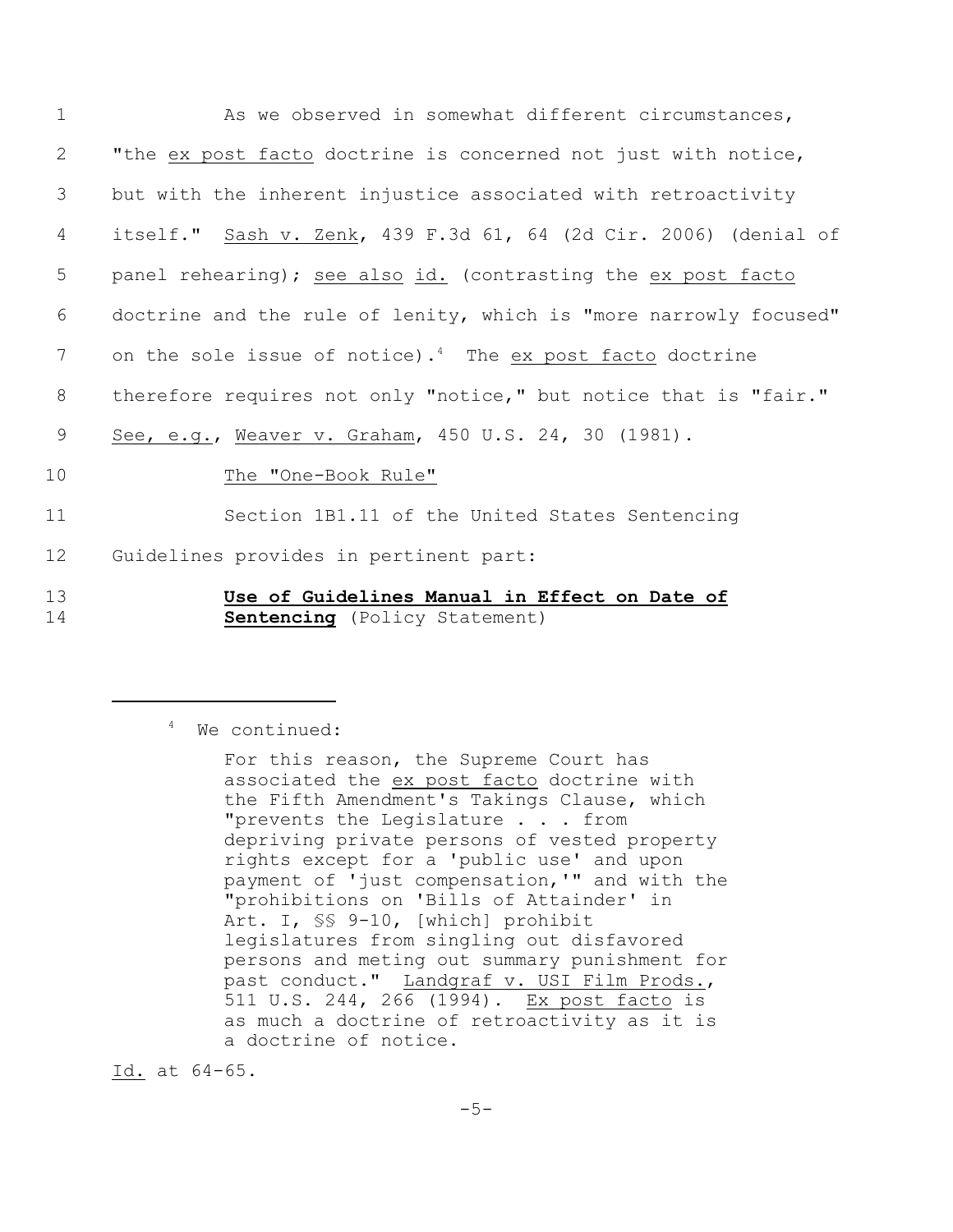(a) The court shall use the Guidelines Manual in effect on the date that the defendant is sentenced. (b)(1) If the court determines that use of the Guidelines Manual in effect on the date that the defendant is sentenced would violate the ex post facto clause of the United States 8 Constitution, the court shall use the Guidelines Manual in effect on the date that 10 the offense of conviction was committed. 11 (2) The Guidelines Manual in effect on a particular date shall be applied in its 13 entirety. . . . 14 (3) If the defendant is convicted of two 15 offenses, the first committed before, and the<br>16 second after, a revised edition of the second after, a revised edition of the Guidelines Manual became effective, the revised edition of the Guidelines Manual is 19 to be applied to both offenses. The notion that only one set of Guidelines should be applied in imposing a single sentence, even where that sentence covers multiple crimes the commission of which straddles the effective dates of two sets of Guidelines, appears to derive from the principle that each set of Guidelines is meant to act as a "cohesive whole." United States v. Bailey, 123 F.3d 1381, 1404 (11th Cir. 1997). "'A sentencing court has no authority to pick and choose, taking one provision from an earlier version of the guidelines and another from a later version . . . . [The one- book rule] avoids twisting the guidelines, depriving them of 30 uniformity and consistency.'" Id. (quoting United States v. Keller, 58 F.3d 884, 890 (2d Cir. 1995) (brackets and ellipsis in Bailey)).

-6-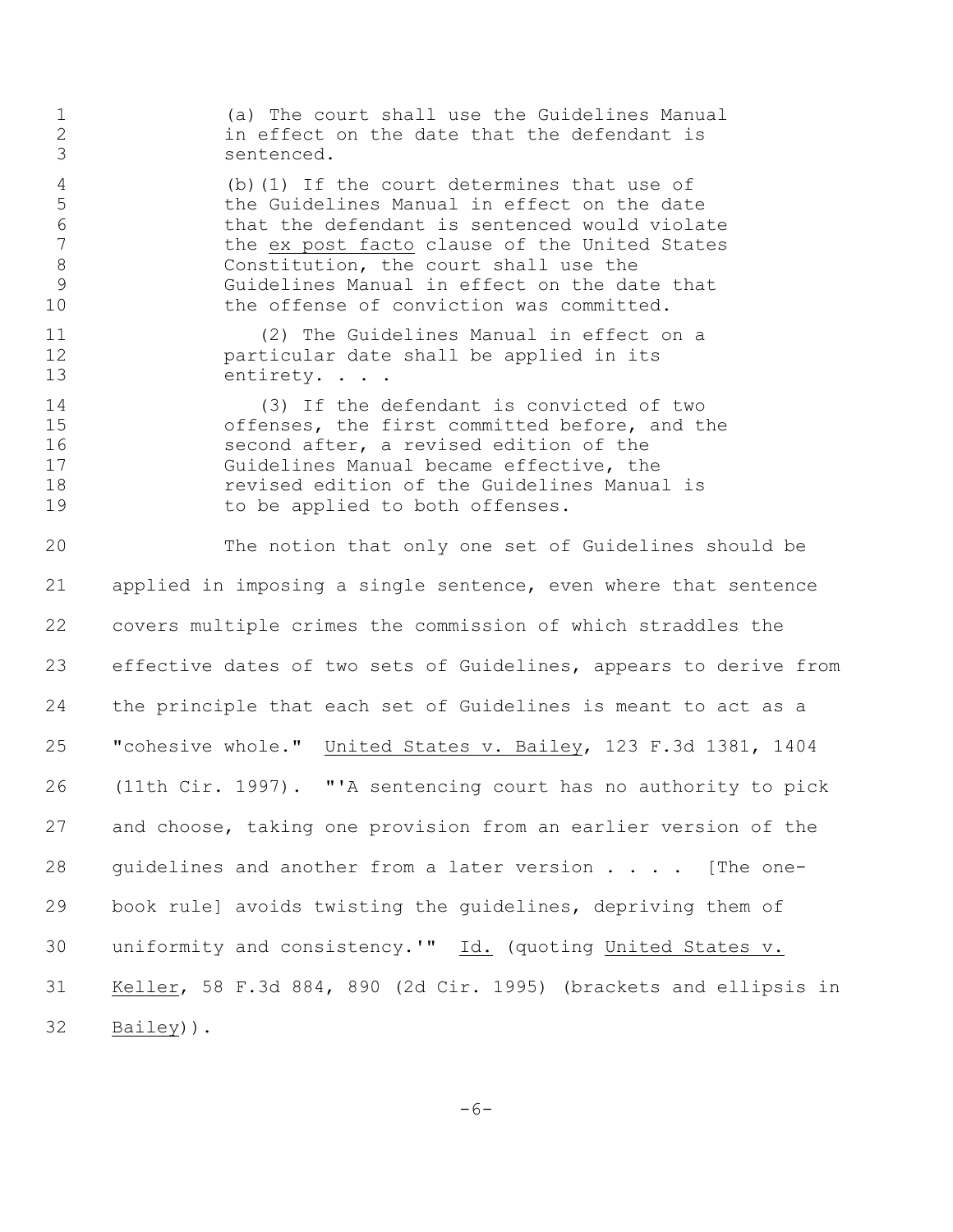Consistent with that principle, Application Note 2 to 2 Section 1B1.11 provides, in relevant part, that

 the approach set forth in subsection (b)(3) should be followed regardless of whether the offenses of conviction are the type in which the conduct is grouped under § 3D1.2(d). The ex post facto clause does not distinguish 8 between groupable and nongroupable offenses, 9 3 3 and unless that clause would be violated, Congress' directive to apply the sentencing guidelines in effect at the time of sentencing must be followed.

- U.S.S.G. § 1B1.11 App. Note 2.
- Relevant Facts

 The facts relevant to the ex post facto issue before us are relatively simple and straightforward.

17 The defendants engaged in securities and wire fraud, and conspired to commit such fraud. The last overt act of the conspiracy was committed in May of 2000**,** and the fraud itself -- the use of a so-called "35-day accounting month" -- ended no later than October 2000. At the time the defendants committed these crimes, the November 1, 1998, edition of the Guidelines was in effect.

 Between 2001 and 2003, the Guidelines were revised so as to increase the punishment for crimes of the sort that the defendants had previously committed. The revisions resulted in an increase in the offense levels applicable to those crimes based upon the amount of money lost by the victims of the crime, and in an expansion of the loss table through the addition of new

-7-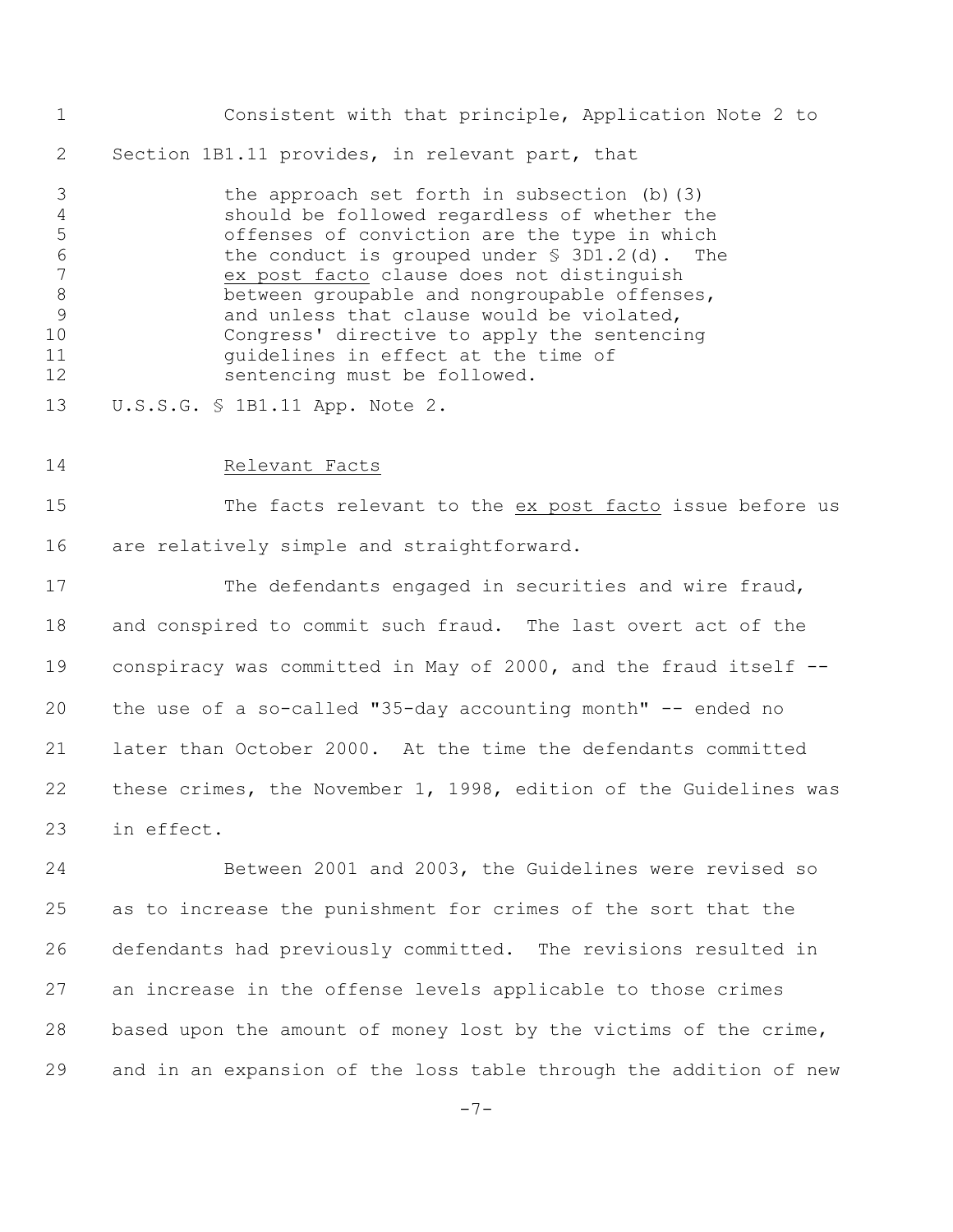categories for losses of \$200 and \$400 million, with the latter calling for a 30-level enhancement compared to the 20-level enhancement that would have applied to a \$400 million loss under the 1998 version of the Guidelines. The revised Guidelines also created a new 6-level enhancement for fraud involving 250 or more victims, and a 4-level enhancement for violations of securities laws by defendants who were officers or directors of public companies. See U.S.S.G. §§ 2b1.1(b)(2)&(b)(13).

 Under the Guidelines in effect at the time of the defendants' commission of the fraud and conspiracy crimes, the applicable offense level was 30, which translated into a Guidelines range of 97 to 121 months' imprisonment. As a result 13 of the subsequent revisions, the offense level was raised to 50, resulting in a recommended sentence of life imprisonment. See Maj. Op. at **[24]**.

 Beginning in September 2002 and continuing until April 17 2004, the defendants engaged in various acts designed to cover up their previously committed conspiracy and fraud. In a 2005 superseding indictment -- the original indictment had been handed down in 2004 -- the defendants were charged with committing fraud and conspiracy to commit fraud over a period of time ending in 22 2000.<sup>5</sup> But the superseding indictment also charged Richards with

 The indictment purports to charge the frauds as occurring "[o]n or about and between April 1, 1998 and April 6, 2004, both dates being approximate and inclusive," but alleges no overt act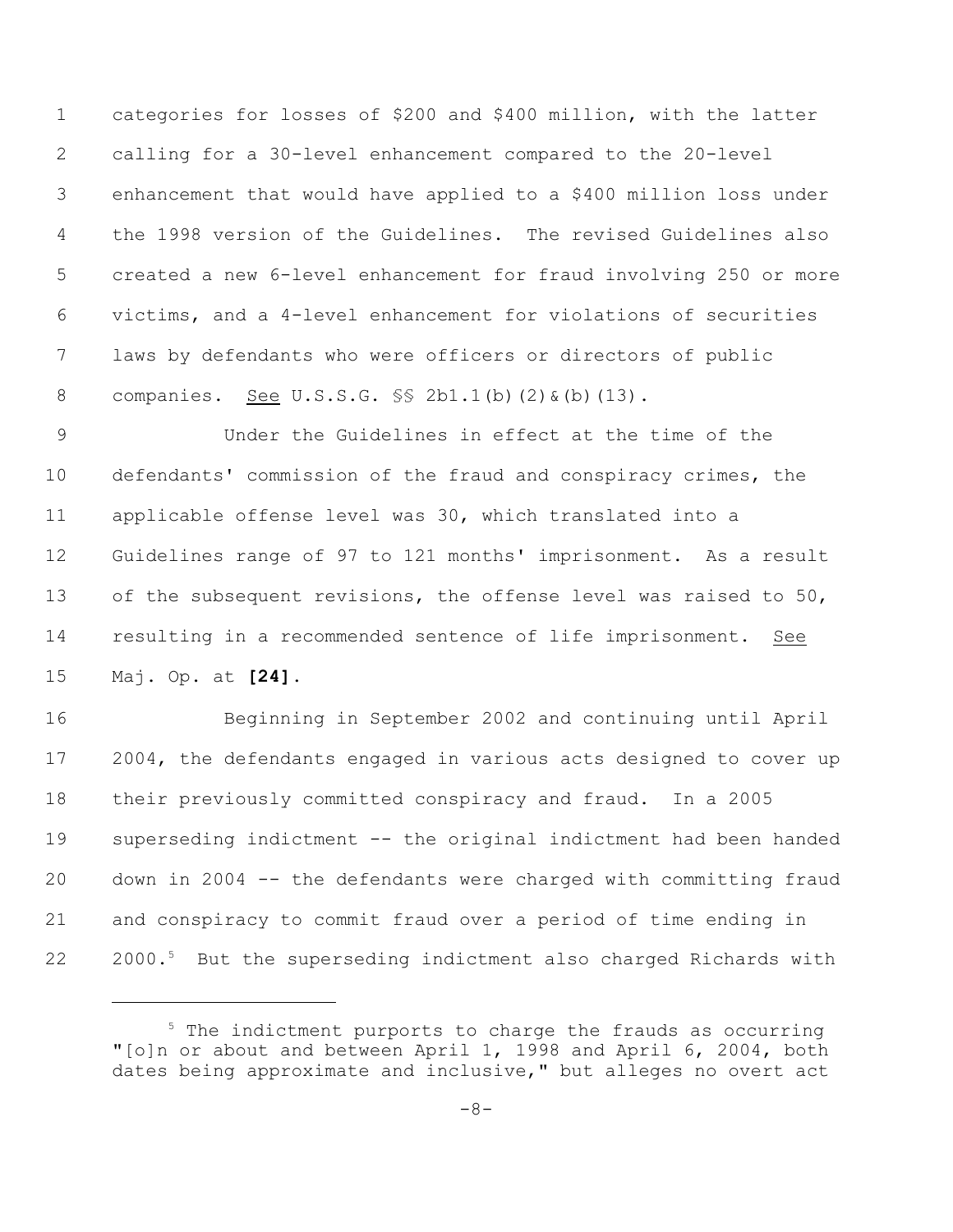committing perjury thereafter, Kumar with making false statements to a Special Agent of the FBI thereafter, and both defendants with filing false SEC filings, obstructing justice and conspiring to obstruct justice thereafter. Both defendants pled guilty to all of these charges in April 2006, and were sentenced on all of them in November of that year. No relevant changes in the Guidelines were made between the time of the commission of the coverup crimes and the filing of the superseding indictment, the plea, and the sentencing**.**

 Relying on the one-book rule, the district court sentenced the defendants on all of the charges to which they pled guilty under the 2005 Guidelines. The court decided that no ex post facto issue was presented by the fact that this version of the Guidelines was not in effect at the time the defendants committed the fraud and conspiracy crimes; it therefore did not apply the exception set forth in subsection (b)(1) that instructs a court not to apply the Guidelines manual in effect on the date of sentencing if so doing would violate the Ex Post Facto clause. Using the 2005 Guidelines, the district court sentenced each

after May of 2000 and itself describes "The Scheme to Defraud" as occurring "[p]rior to and during CA's fiscal year 2000, which ended March 31, 2000." On appeal, the government does not dispute that the frauds were completed before the revision of the Guidelines in 2001 and 2002 and the subsequent increases in the penalties for securities and wire fraud. See, e.g., Appellees' Br. at 46 ("This case involves the application of a Guidelines manual to two sets of crimes, one occurring before, and one after, a revision of the Guidelines.").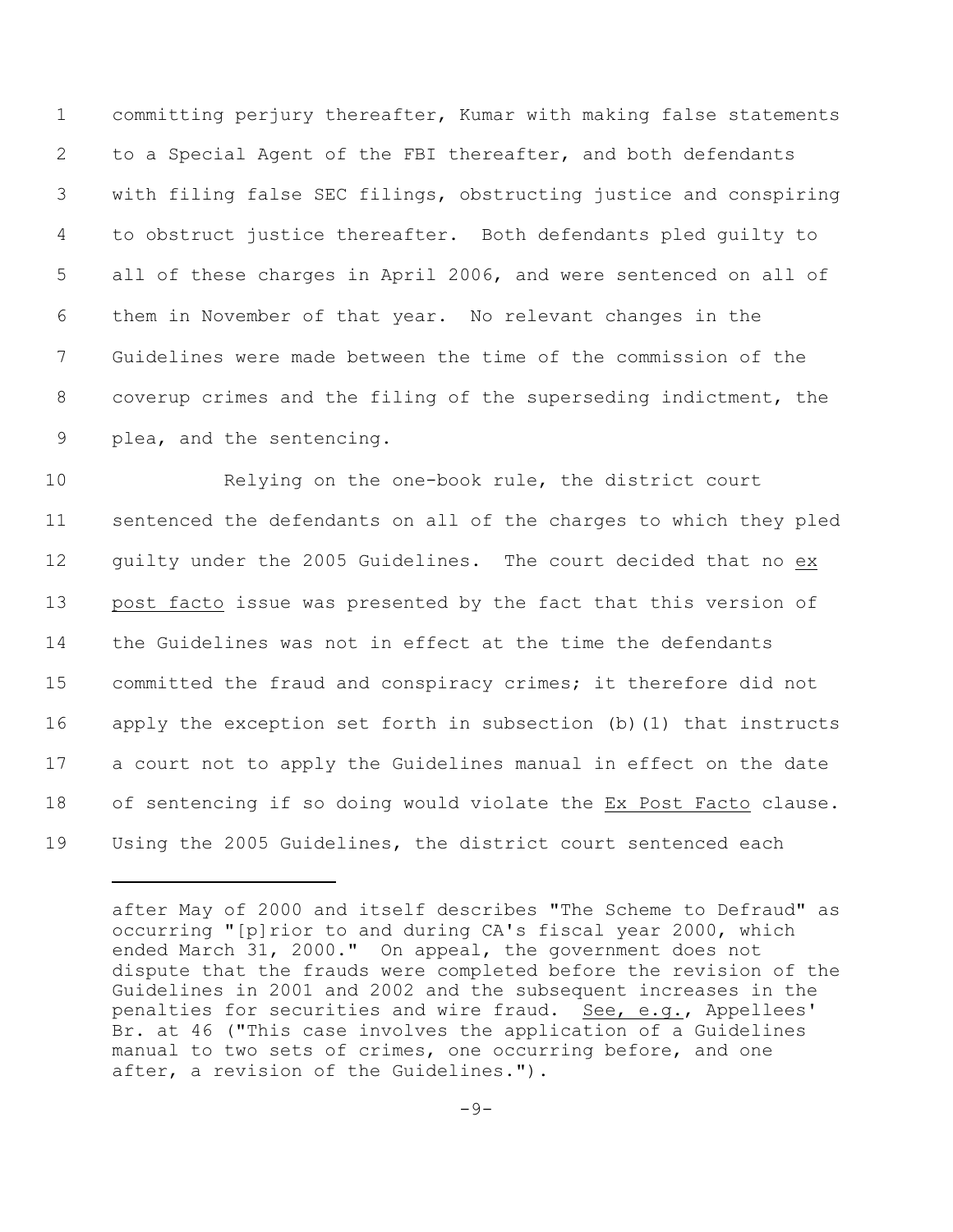defendant to what would appear to be (depending on the actual longevity of each defendant) well below his Guidelines-indicated life sentence: Kumar to 144 months' incarceration, followed by three years of supervised release; Richards to 84 months' incarceration, followed by three years of supervised release.

## The Majority Opinion

 There is an inherent tension between the one-book rule and the Ex Post Facto clause -- between a rule prescribing the application of Guidelines that are current as of the day of sentencing with respect to crimes that were committed before those Guidelines went into effect, and a constitutional 12 requirement that "[l]egislatures $^{[6]}$  not retroactively increase . . . the punishment for criminal acts." Collins, 497 U.S. at 43. Indeed, that tension is explicitly acknowledged in subsection (b)(1) of the one-book rule, quoted above. Judge Easterbrook once remarked on the "gymnastics performed" by the Seventh Circuit in the case there on appeal in resolving that 18 tension in order "to show that  $a[n]$  . . . increase in [the defendant's] offense level [was] compatible with the ex post facto clause . . . ." United States v. Vivit, 214 F.3d 908, 924 (7th Cir. 2000) (Easterbrook, J., concurring); see also id. (opining that such gymnastics were "unnecessary, because the

We all assume for present purposes that the Guidelines were promulgated by a "legislature." Cf. footnote 7, infra.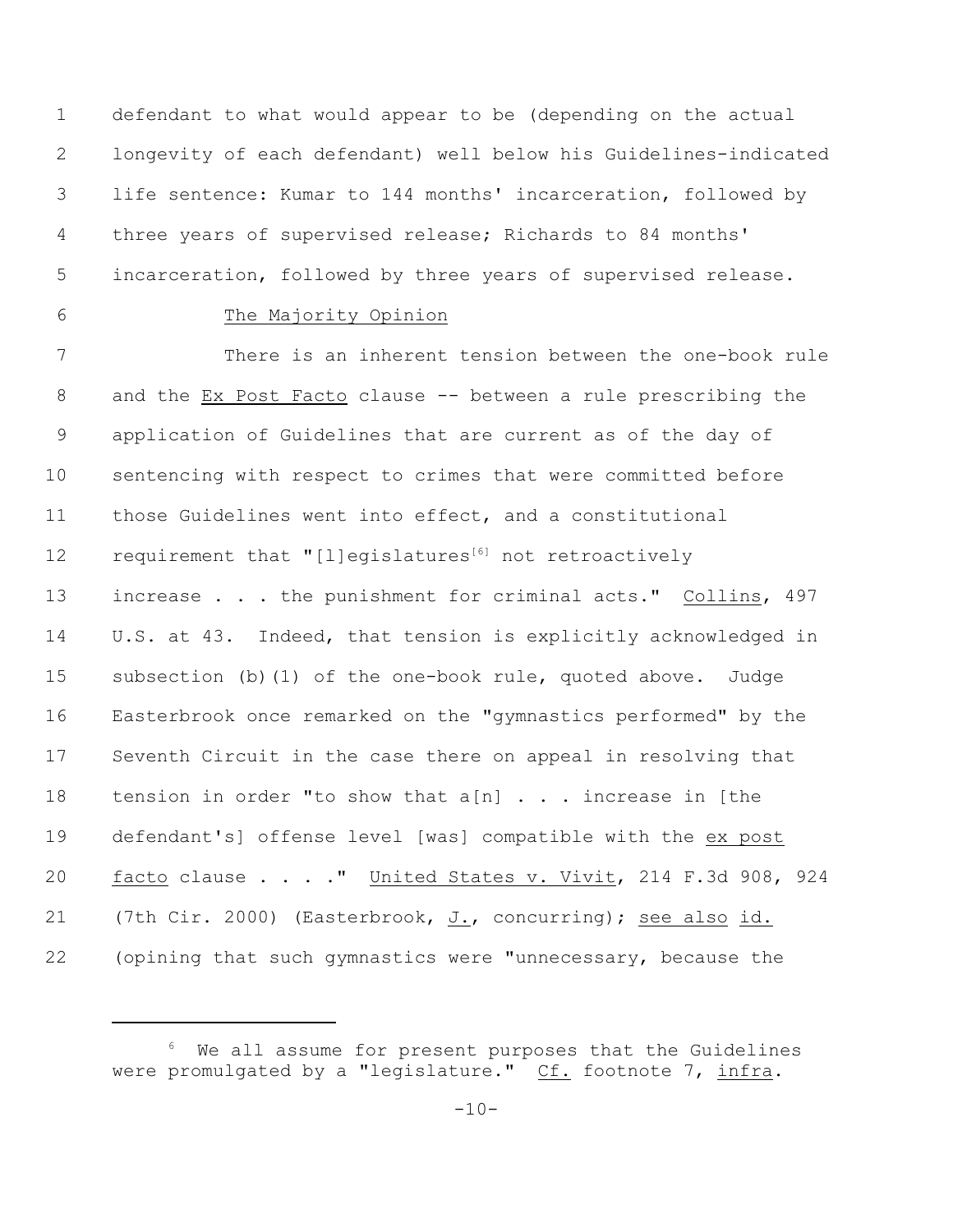1 sentencing guidelines are not 'laws' within the scope of [the Ex Post Facto] clause"). That might be said of similar attempts by federal courts nationwide since the Guidelines regime began. I fear, though, that in the case at bar, the majority have turned from gymnastics to contortions.

 The majority and I begin on common ground. We first assume that the ex post facto doctrine applies to the Sentencing Guidelines after the Supreme Court decided, in United States v. Booker, 543 U.S. 220, 244-268 (2005), that the Guidelines are 10 advisory.<sup>7</sup> We then agree that "[f]or a law to contravene the Ex Post Facto clause, 'two critical elements must be present: 12 First, the law must be retrospective, that is, it must apply to events occurring before its enactment; and second, it must disadvantage the offender affected by it.'" Maj. Op. at 22 (quoting Miller v. Florida, 482 U.S. 423, 430 (1987)). We also

 $7$  We have not yet explicitly decided whether the nowadvisory Guidelines can implicate the Ex Post Facto clause, although we implicitly assumed this to be the case in United States v. Kilkenny, 493 F.3d 122 (2d Cir. 2007) where, post-Booker, we analyzed the application of revised Sentencing Guidelines in light of the Ex Post Facto. It is the subject of some disagreement among the various circuit courts. Compare, e.g., United States v. Demaree, 459 F.3d 791 (7th Cir. 2007) (Clause not directly applicable after Booker) with, e.g., United States v. Turner, 548 F.3d 1094, 1100 (D.C. Cir. 2008) ("It is enough . . . [for purposes of the Ex Post Facto clause] that using the [post-crime] Guidelines created a substantial risk that [the defendant's] sentence was more severe" than it would have been under the Guidelines in effect at the time of the crime.); and cf. United States v. Thompson, 518 F.3d 832, 870 (10th Cir. 2008) (assuming that the Guidelines may still implicate ex post facto concerns after Booker).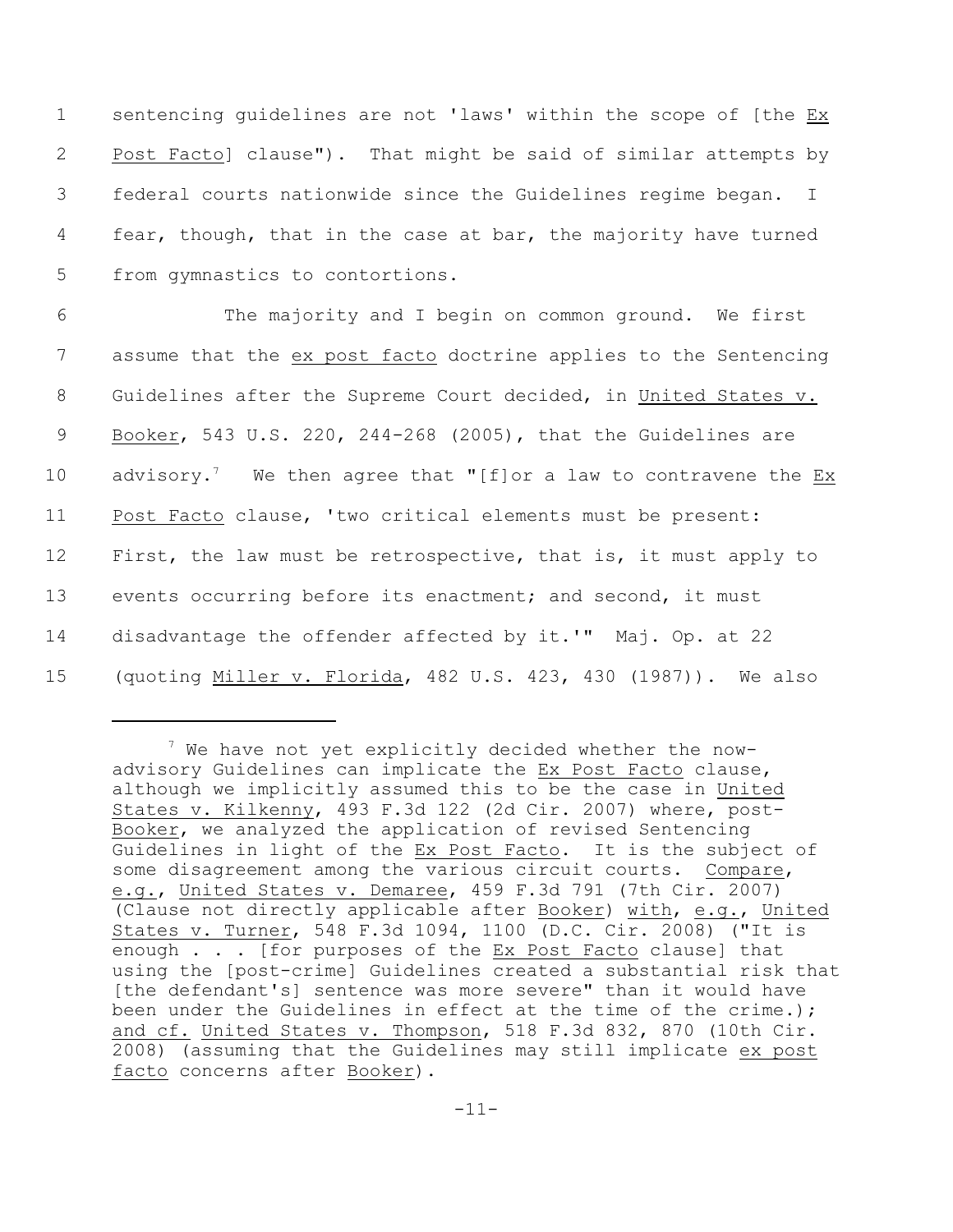agree that the second element is present here: "[T]here is no question that application of the 2005 Guidelines disadvantaged the defendants by subjecting them to the higher ranges of the 2005 Guidelines compared to the 1998 version of the Guidelines in effect when the 35-day month practice was discontinued in October 2000." Maj. Op. at 23 (footnote omitted). The use of the 2005 Guidelines raised the recommended Guidelines range from 97 to 121 months' incarceration to life imprisonment.

 Where I depart from the majority's view is on the question of retroactivity. The majority recognize that

**"**central to the ex post facto prohibition is a concern for 'the lack of fair notice and governmental restraint when the legislature increases punishment beyond what was prescribed when the crime was consummated.'" Miller, 482 U.S. at 430 (quoting Weaver v. Graham, 450 U.S. 24, 30 (1981)). The 18 existence of an ex post facto violation 19 [thus] turns on whether an individual was 20 deprived of fair notice . . . .

Id. at 30. They find sufficient notice to the defendants by

concluding that

| 23 | the adoption of the one-book rule prior to    |
|----|-----------------------------------------------|
| 24 | the commission of the defendants' obstruction |
| 25 | offense had placed them on notice of the      |
| 26 | consequences of committing that second        |
| 27 | offense. That the consequences of the second  |
| 28 | offense included the application of the       |
| 29 | post-amendment Guidelines to all offenses     |
| 30 | considered at the defendants sentencing was   |
| 31 | fully apparent prior to the commission        |
| 32 | of the crimes that triggered those            |
| 33 | consequences.                                 |
|    |                                               |

Id. at 31 (emphasis added).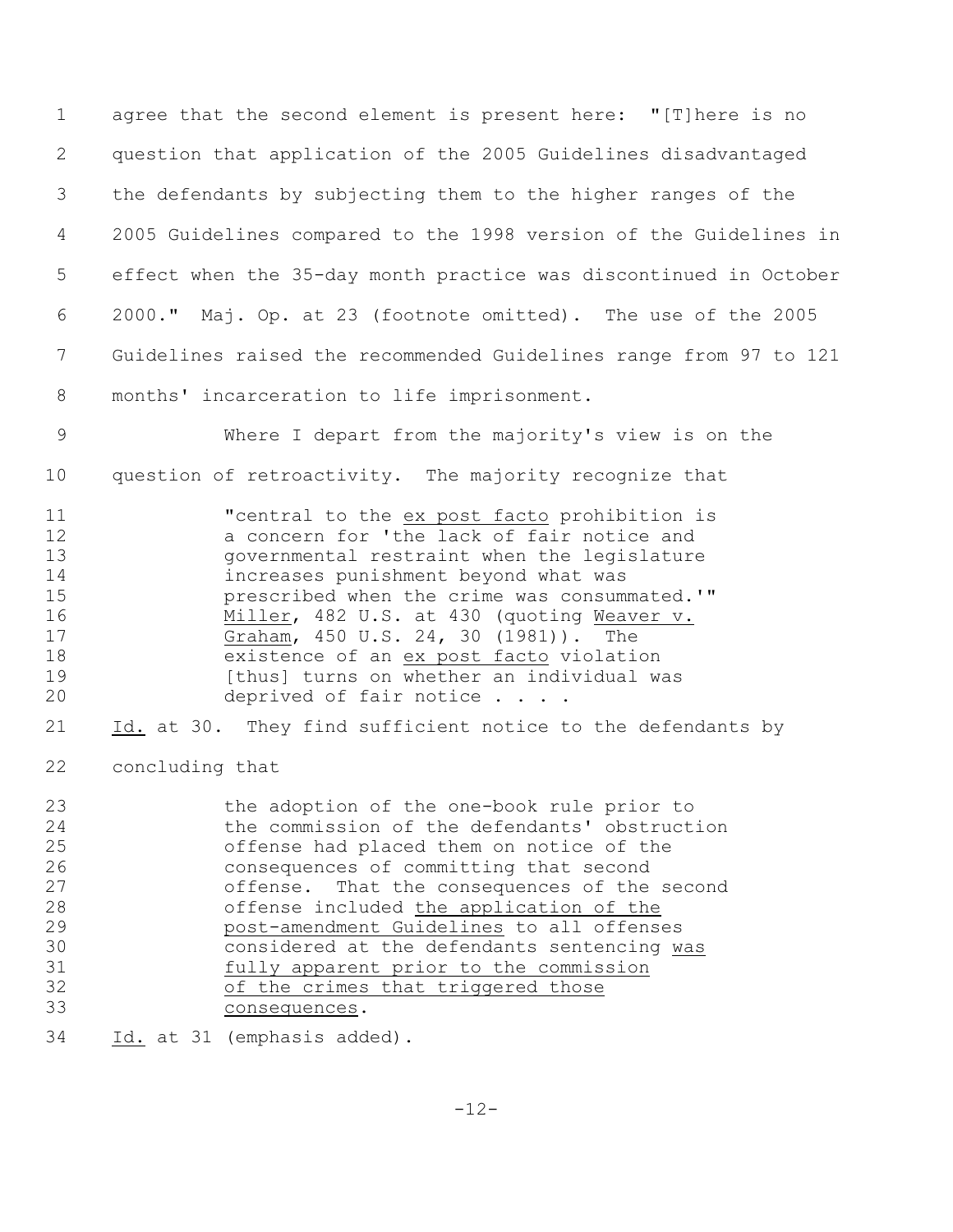1 But it seems to me that the notice that the defendants received here was notice as to punishment for the wrong crime: not as to the fraud and conspiracy crimes for which punishment was revised markedly upward, but the subsequent obstruction offenses for which the Guidelines have not changed. This notice was inconsequential because the defendants were not subjected to an increased sentence for obstruction; they were subjected to an increased sentence for already completed frauds. And I think that the majority give insufficient attention to the quality of notice that ex post facto jurisprudence requires. It is not notice simpliciter, but notice that is "fair." As the Supreme Court said in Miller, "The constitutional prohibition against ex post facto laws cannot be avoided merely by adding to a law 14 notice that it might be changed;" in that case the Court found an ex post facto violation because the defendant was not aware of the prescribed range of punishment for his offense at the time he committed it. Miller 482 U.S. at 431."Ex post facto is as much 18 a doctrine of retroactivity as it is a doctrine of notice," Sash, 439 F.3d at 64-65, and "the inherent injustice associated with retroactivity itself" must guide our analysis, id. at 64. What we said in the related context of the change of rules regarding supervised release bears repeating here: We are unpersuaded by the government's argument that the Ex Post Facto Clause is not implicated so long as the penalty for a

 $-13-$ 

supervised-release violation is enhanced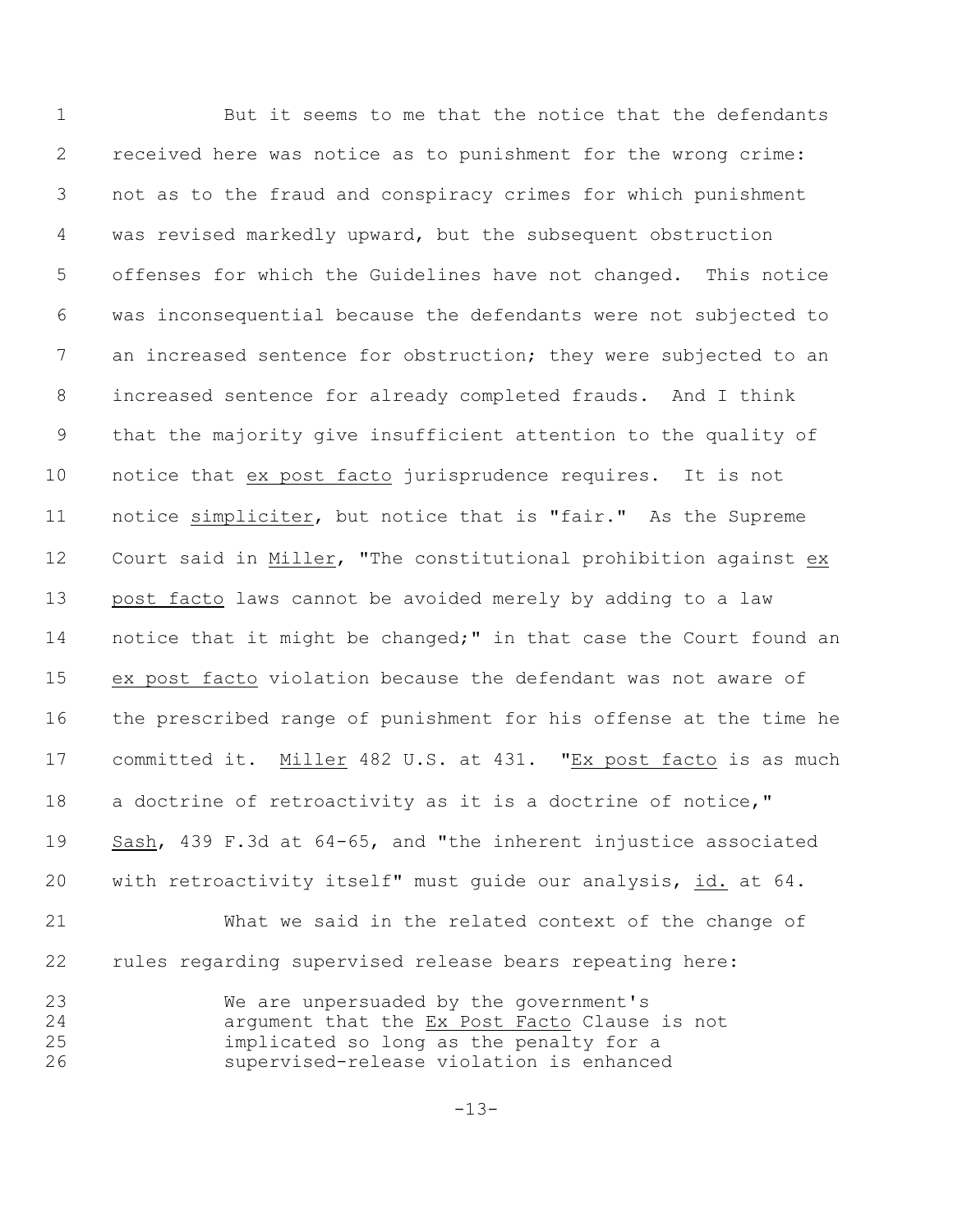|    | before the defendant engages in his           |
|----|-----------------------------------------------|
|    | supervised-release-violative conduct because  |
|    | the violator then has notice and fair warning |
|    | that that conduct will result in the enhanced |
| 5  | penalty. While it is true that a defendant    |
| 6  | would have notice of that enhancement before  |
|    | he committed his violation of supervised      |
| 8  | release, it is equally true that he would     |
| 9  | have had no such notice before he committed   |
| 10 | the original offense. Indeed, the enhanced    |
| 11 | punishment of supervised-release revocation   |
| 12 | simply would not be applicable to him had he  |
| 13 | not committed his original offense and been   |
| 14 | sentenced, for that offense, to supervised    |
| 15 | release. Thus, the government's notice        |
| 16 | argument is not helpful to resolving the      |
| 17 | issue presented by this appeal.               |
|    |                                               |

18 United States v. Meeks, 25 F.3d 1117, 1122 (2d Cir. 1994),

19 abrogated on other grounds by Johnson v. United States, 529 U.S.

20 694 (2000).<sup>8</sup> While it may be true that, in the case at hand, the

<sup>&</sup>lt;sup>8</sup> Although Meeks was subsequently abrogated by Johnson, it was not because the Supreme Court thought our logic on the present score unpersuasive. To the contrary, there are repeated suggestions in the dicta in Johnson that had the issue been properly presented to the Court, it would have ruled the same way this Court did in Meeks. But the government in Johnson specifically "disavow[ed]" the argument that it had made to, and had been endorsed by, the district court in Meeks, and that is made by the majority here: that there is no ex post facto violation because "revocation of supervised release imposes punishment for defendants' new offenses for violating the conditions of their supervised release." Johnson, 529 U.S. at 699-700 (internal quotation marks omitted). The Johnson Court called such a disavowment "wise[] in view of the serious constitutional question that would be raised by construing revocation and reimprisonment as punishment for the violation of the conditions of supervised release." Id. at 700. The Court then expressly noted that "[s]ince postrevocation penalties relate to the original offense, to sentence Johnson to a further term of supervised release under § 3583(h) would be to apply this section retroactively." Id. at 701. It would therefore appear that so long as the punishment for an act taken subsequently to a new law that increases the penalty for an offense relates to the punishment for an earlier offense, and not to the new act, the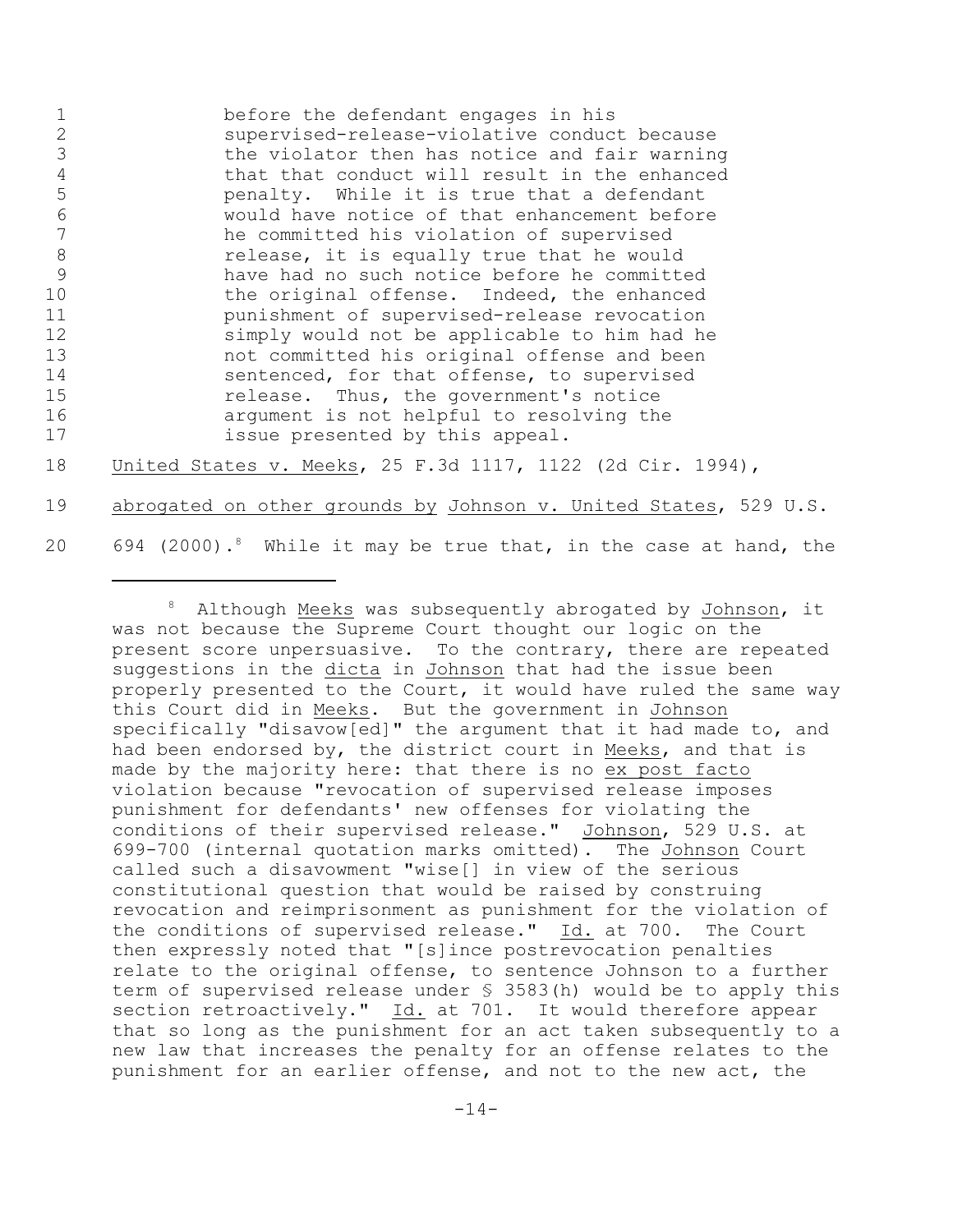one-book rule provided Richards and Kumar constructive notice of the enhancement in sentencing before they obstructed justice, "it is equally true that [they] would have had no such notice before [they] committed the original offense[s]" of fraud and 5 conspiracy. Id.; see also, United States v. Zagari, 111 F.3d 307, 323-24 (2d Cir. 1997) (finding, where the government sought to apply a revised version of the Guidelines to a fraud committed before the revision based upon charged but later dismissed conduct that the government alleged to amount to a continuation of the fraud after the revision, that use of the revised Guidelines violated the Ex Post Facto clause where the alleged frauds before and after the revision were "not properly subsumed into one huge scheme to defraud, . . . but rather should be 14 thought of as separate schemes . . . . ").

 Six of our sister circuits that have addressed this issue have limited their conclusion of constitutionality either to cases that involve a continuing course of conduct or to cases in which the offenses are sufficiently similar to be subject to 19 "grouping" under the Guidelines. See United States v. Duane, 533

law is being applied retroactively and creates ex post facto concerns. See also id. at 699 (recognizing that an ex post facto violation arises where a law "raises the penalty from whatever the law provided when [the defendant] acted") (emphasis added). These statements were dicta because the Court concluded that section 3583(h) was not retroactive, and was therefore inapplicable to cases where the original offenses was committed before passage of the law. Id. at 702-03.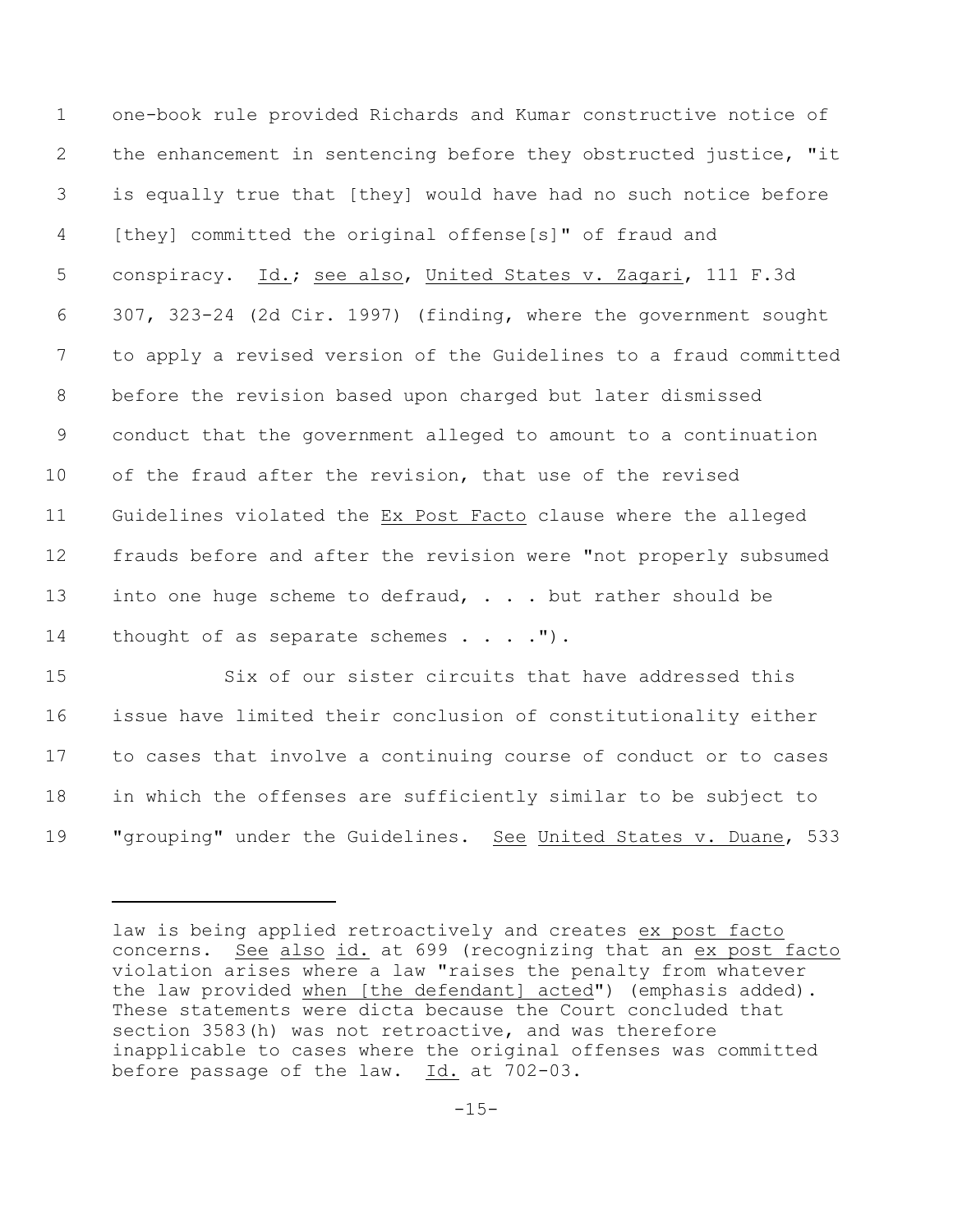F.3d 441, 449 (6th Cir. 2008) (concluding the "better argument in favor of § 1B1.11(b)(3)'s constitutionality" to be "that a Guidelines revision, § 1B1.11(b)(3) itself, and the § 3D1.2(d) grouping rules provide a criminal fair warning that committing future similar crimes may subject him to increased penalties for similar prior offenses"); United States v. Sullivan, 255 F.3d 1256, 1262-63 (10th Cir. 2001) ("[T]he grouping rules and the relevant conduct provisions gave [the defendant] notice that his three consecutive failures to file would be considered part of the same course of conduct and would collectively determine his sentence."); Vivit, 214 F.3d at 919 (deciding that the Guidelines, including in particular the grouping rules, succeed in "provid[ing] notice to criminals that engaging in ongoing fraudulent behavior involving the same type of harm risks grouping of convictions, which because of the one-book rule, will all be sentenced according to the Guidelines in effect when the latest conduct occurred."); United States v. Kimler, 167 F.3d 889, 895 (5th Cir. 1999) ("[The defendant] had proper notice that, if he continued to commit related offenses that would be grouped under § 3D1.2(d), he would be sentenced under the guidelines in use when he committed the last offense in the grouped series."); Bailey, 123 F.3d at 1404-05 ("[T]he one book rule, together with the Guidelines grouping rules and relevant conduct, provide that related offenses committed in a series will

 $-16-$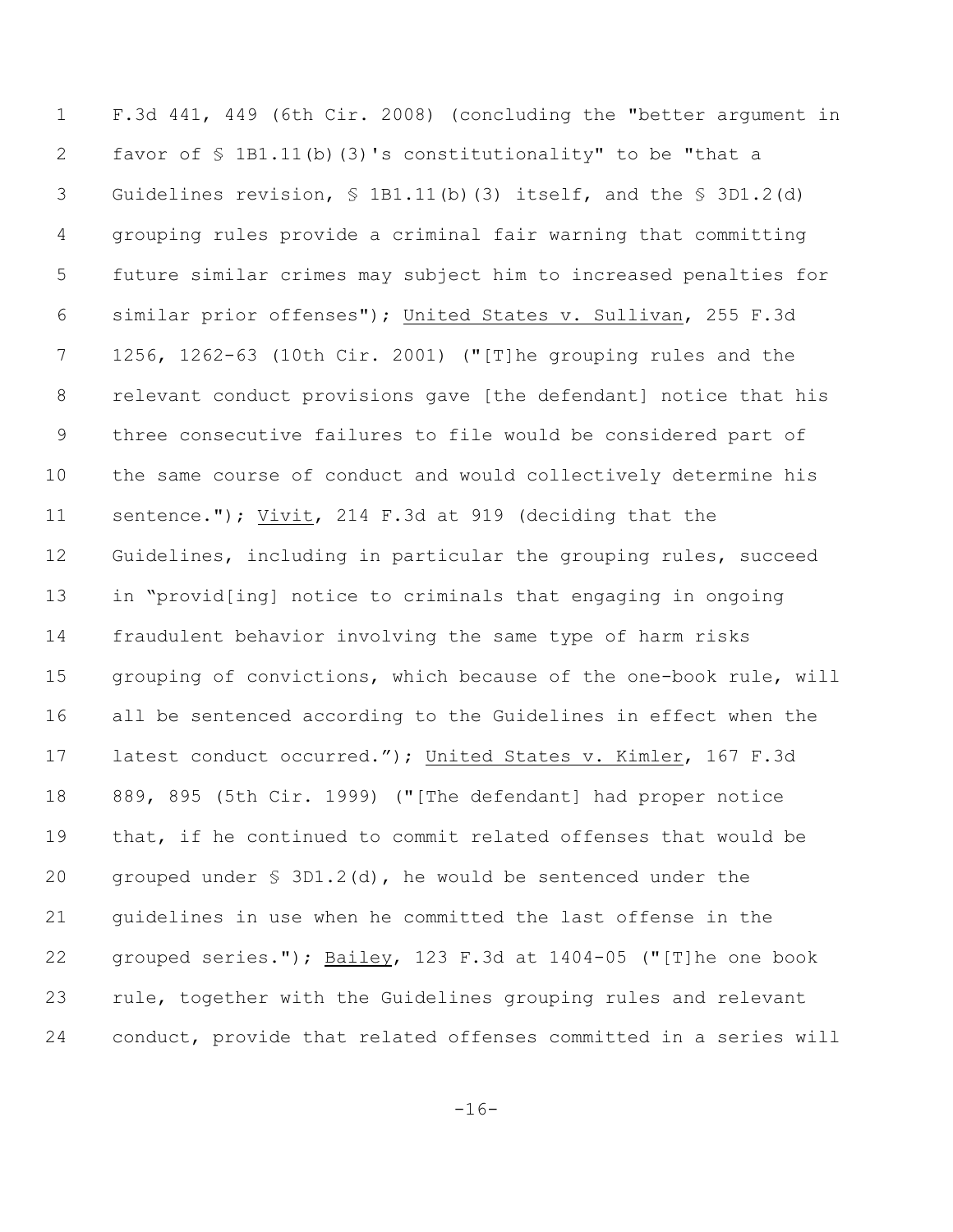be sentenced together under the Sentencing Guidelines Manual in effect at the end of the series. Thus, a defendant knows, when he continues to commit related crimes, that he risks sentencing for all of his offenses under the latest, amended Sentencing Guidelines Manual."); United States v. Regan, 989 F.2d 44, 48 (1st Cir. 1993) (deciding, before the establishment of the one- book rule, that it was not an ex post facto violation to use revised Guidelines where offenses committed prior to revision had been grouped with offenses committed after the revision and "were manifestly part of the same ongoing scheme of embezzlements").

 Two other circuits have found the one-book rule to be constitutional even in cases not involving continuing courses of conduct or grouped offenses. These circuits only reached a conclusion of constitutionality, however, in cases that involved repeated commission of the same offense before and after the revision of the Guidelines. See United States v. Lewis, 235 F.3d 215, 218 (4th Cir. 2000) (finding the application of the one-book rule to be constitutional in a case involving multiple acts of tax evasion before and after a revision of the Guidelines); United States v. Cooper, 35 F.3d 1248, 1251 (8th Cir. 1995) (concluding that the Ex Post Facto clause was not violated where "a series of firearms offenses" straddled a revision of the Guidelines, and comparing series of offenses to a

-17-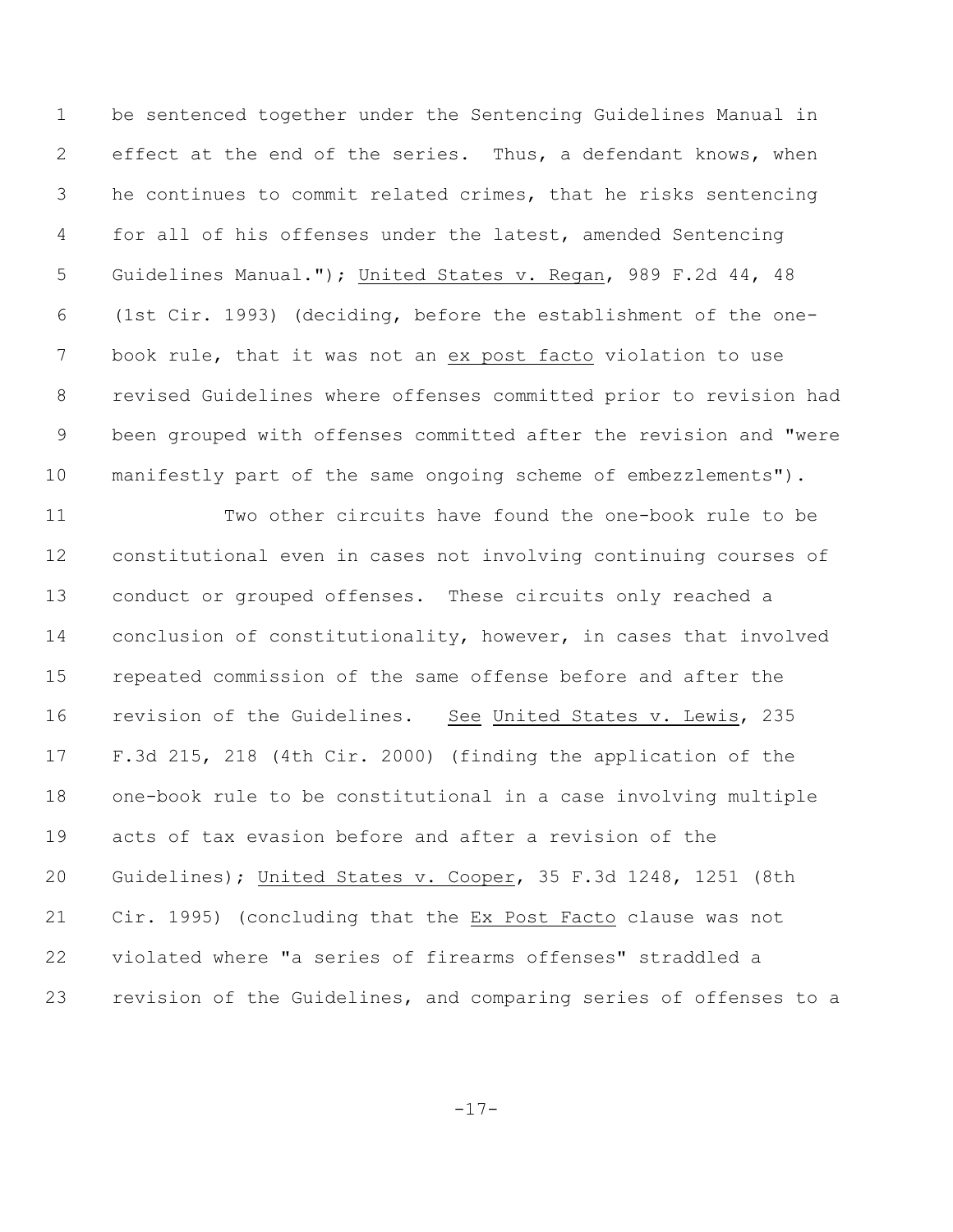1 "conspiracy that straddles the Sentencing Guidelines' effective 2 date").

| 3  | The two remaining circuits that have addressed this                        |
|----|----------------------------------------------------------------------------|
| 4  | issue <sup>9</sup> have unequivocally concluded, to the contrary, that the |
| 5  | one-book rule is unconstitutional in these circumstances, even             |
| 6  | where the convictions that straddle a revision of the Guidelines           |
| 7  | are grouped for sentencing purposes. See United States v.                  |
| 8  | Ortland, 109 F.3d 539 (9th Cir. 1997); United States v. Bertoli,           |
| 9  | 40 F.3d 1384 (3d Cir. 1994).                                               |
| 10 | So, it seems, we now stand alone: The panel concludes                      |
| 11 | that any offense that has been committed by a defendant after a            |

 revision of the Guidelines may be used as a basis to apply the revised Guidelines to crimes committed before the revision so long as the pre- and post-revision crimes are prosecuted together 15 but irrespective of the relationship, if any, between them.<sup>10</sup>

 $9$  The D.C. Circuit does not appear yet to have dealt with the situation with which we are faced here.

 $10$  The majority suggest that the Eighth Circuit has a similar rule based on that court's recent decision in United States v. Anderson, 570 F.3d 1025 (8th Cir. 2009), which the majority understands to "base[] its holding entirely on the application of the one-book rule." Maj. Op. at 27 n.13. I am not persuaded that Anderson stands for the proposition that the one-book rule alone is sufficient to overcome ex post facto problems inherent in sentencing a defendant under one version of the Guidelines for crimes committed both before and after that version came into effect. The majority properly note that "the crimes at issue [in Anderson] were potentially subject to grouping under Guidelines section 2J1.6 and 3d1.2(c)." Id. But the crimes at issue in Anderson were not only "potentially" subject to grouping under the named sections; they were in fact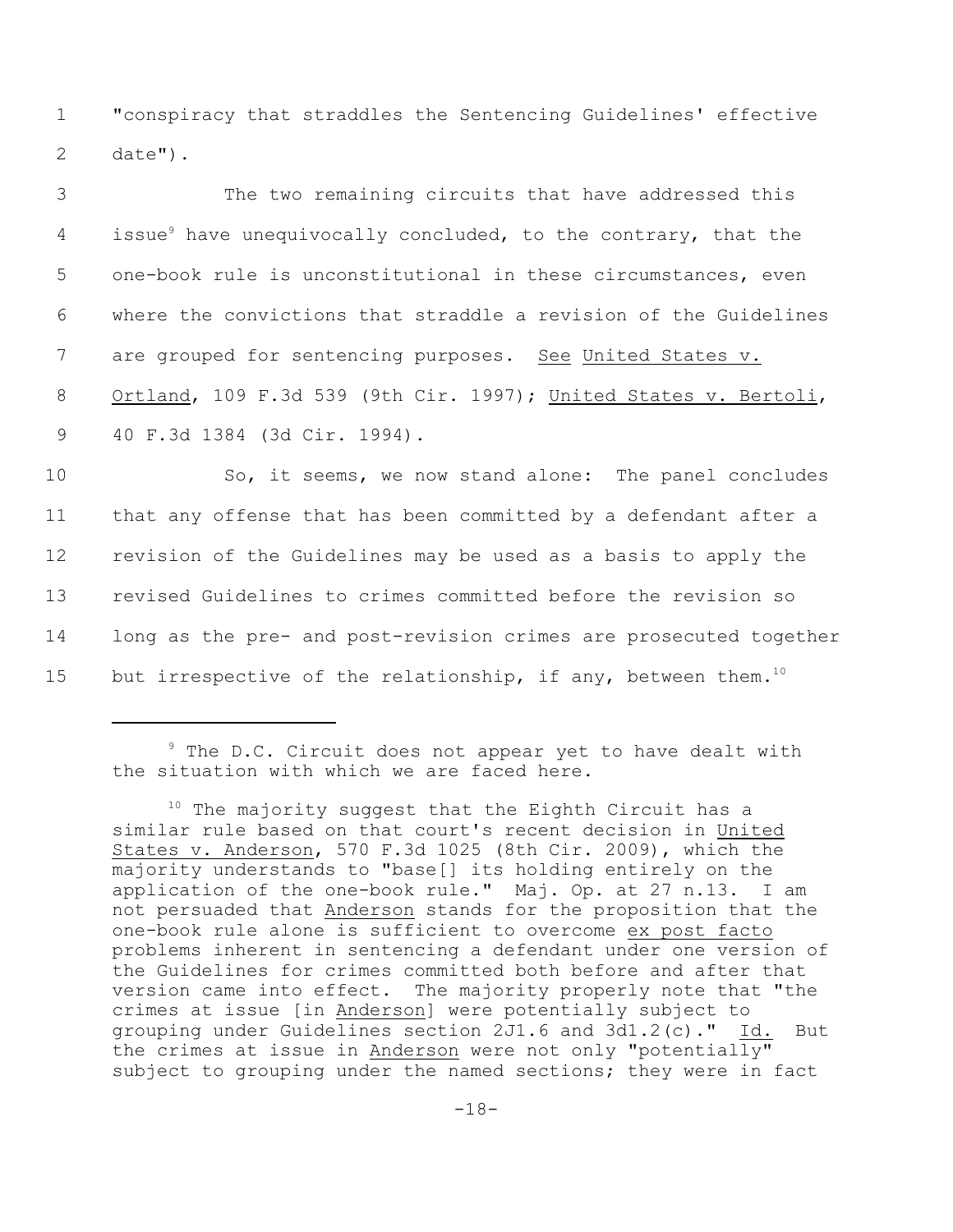The majority take this position in a case in which the two sets of crimes, the substantive crimes and the coverup offenses, are in fact related -- indeed, they have been grouped together for sentencing purposes -- and no such broad holding is required for 5 resolution of this appeal.<sup>11</sup> As discussed in more detail below,

grouped under those sections. See Appellee's Br., United States v. Anderson, Nos. 08-3402, 08-3436, 2009 WL 2819251 (8th Cir. Feb. 5, 2009) ("Per the grouping rules, the district court properly grouped the underlying wire fraud convictions with the failure-to-appear conviction and then applied the 'one-book rule' to the group."). And while the language in that decision may be broad enough to suggest that the holding is based solely on the one-book rule, see Anderson, 570 F.3d at 1034 ("Pursuant to the one-book rule, because Anderson had been convicted of two offenses, the first -- wire fraud -- committed before, and the second -- failure to appear -- committed after, a revised edition of the guidelines manual became effective, the revised edition of the guidelines should be applied."), the decision was based entirely on case law pertaining to grouped offenses, see id. at 1033 ("We have held that the one-book rule does not violate the Ex Post Facto Clause, even when it results in a higher guidelines range, because defendants have 'fair warning' that the revised guidelines manual will apply to grouped offenses." (emphasis added)). Because the decision in Anderson was rendered in a case involving grouped crimes and relied entirely upon precedent that applied only to grouped offenses, I remain doubtful that such language can be read as an affirmative holding on the ex post facto implications of the one-book rule.

 $11$  It is worth noting that the government repeatedly makes clear that it only argues that there is no ex post facto problem in this case because the crimes straddling the revision of the Guidelines are related. See, e.g., Appellee's Br. at 45 ("[B]ecause the securities fraud and the obstruction constitute 'relevant conduct' vis-a-vis one another, application of the later Guidelines did not violate the Constitution." (citation omitted)); id. at 47 ("The grouping rules, together with the onebook rule, put the defendant on notice  $\ldots$ ."); id. at 48 ("[T]his Court recognizes obstruction after-the-fact to be 'relevant conduct' to prior fraud."); id. at 50 ("Because these counts were properly grouped pursuant to § 3D1.2, the application of the 2005 Guidelines pursuant to § 1B1.11 did not violate the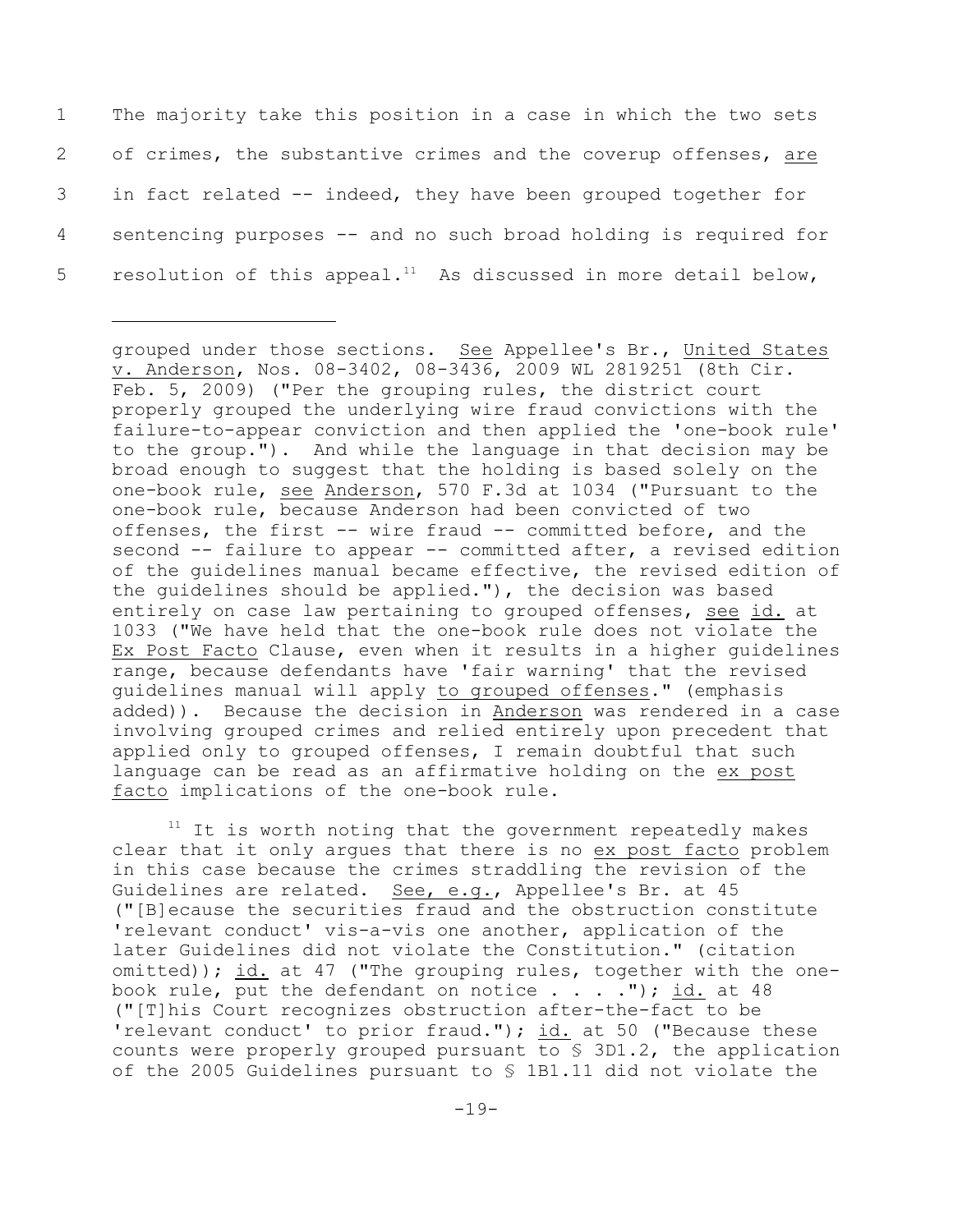I do not think the relationship of these offenses to be sufficiently close to conceive of them as groupable continuing offenses and therefore to overcome the ex post facto problem, but such a holding would at least acknowledge that there is a notice problem inherent in allowing a Guideline revised after a crime was committed to be used to sentence for that crime.

 The majority seek to find in the one-book rule a form of constructive notice to defendants as to the consequences of their crimes because they knew at the time they committed any successive crime that the sentence for all prior completed crimes indicted together with the successor crime would be increased as a consequence of that successive crime. But the Ex Post Facto clause requires not only notice, but also that the notice be 14 "fair."<sup>12</sup> In the case of Messrs. Kumar and Richards, it was not.

## Ex Post Facto Clause.").

12

Blackstone illustrates the second purpose of the Ex Post Facto Clause, providing fair warning, by looking to the policies of the Roman despot Caligula. See 1 William Blackstone, Commentaries on the Laws of England 46 (1765). Caligula had laws written in fine print and hung them high up on pillars so that they were not available to nor readable by the Roman citizens affected by such laws. Id. They provided no fair warning and so, like laws made ex post facto, they would not have provided citizens fair notice to refrain from the criminalized conduct.

United States v. Kilkenny, 493 F.3d 122, 126 (2d Cir. 2007).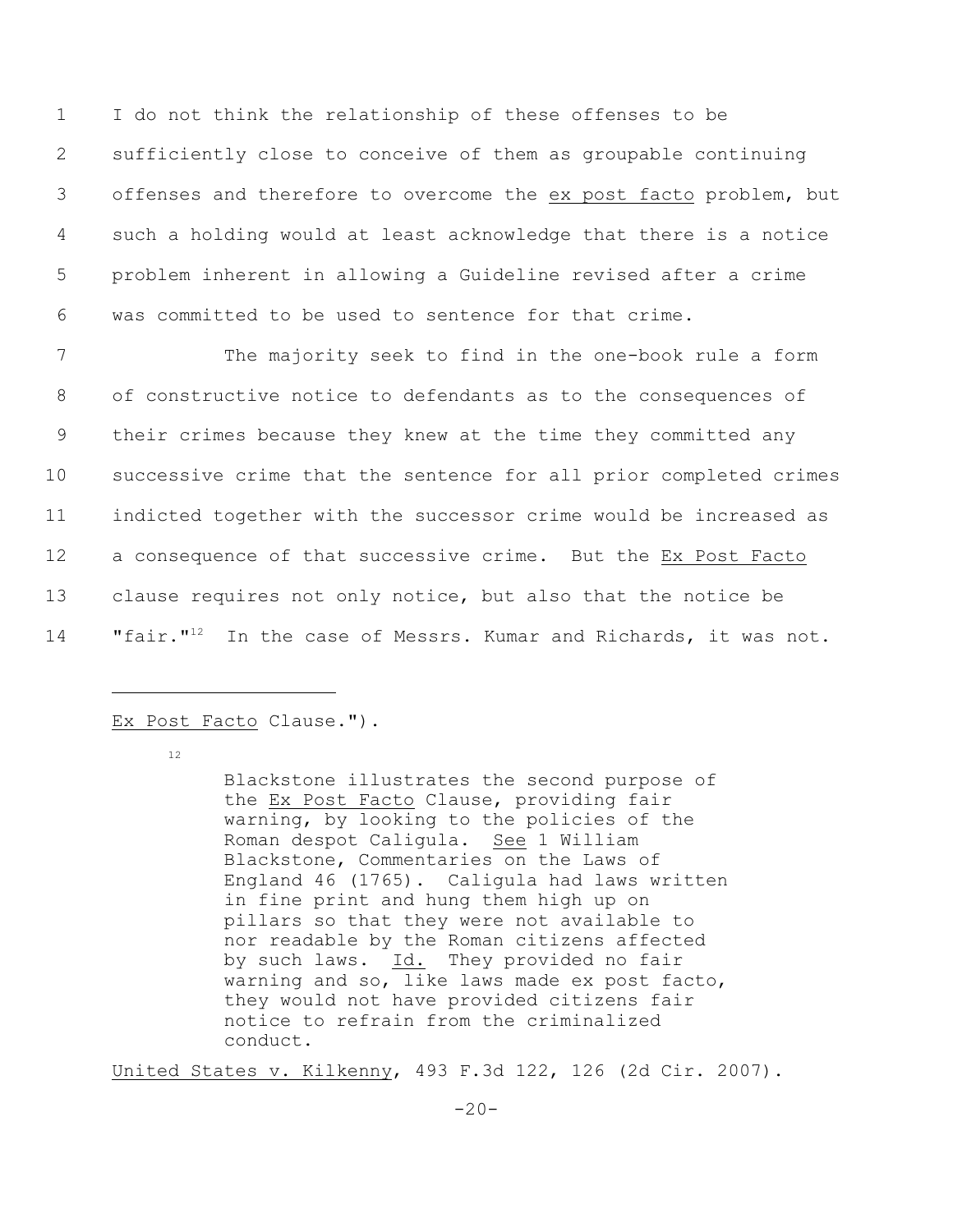I agree with the sentiments of Judge Kelly, of the Tenth Circuit, dissenting under somewhat similar circumstances: "[T]he only notice . . . provide[d to the defendants] at the time 4 of commission of the . . . pre-amendment offenses is that the sentence could be determined in accordance with guideline provisions that may or may not be amended. Even if the notice is sufficient to inform a defendant that the last offense could determine the sentence, only a defendant with the prescience of a clairvoyant could anticipate an actual sentence based upon a yet-10 to-be amended guideline." United States v. Sullivan, 255 F.3d 1256, 1266 (10th Cir. 2001) (Kelly, J., dissenting). Grouping The majority and I agree that grouping is not determinative of whether the sentences here comport with the Due Process Clause. We reach this conclusion for different reasons,

 facto inquiry, it seems to me, in at least two ways -- each relevant to the case at bar, and only one of which is acknowledged in the majority opinion.

however. The issue of grouping of offenses affects the ex post

 First, there is considerable support for the argument that when offenses are grouped for sentencing purposes because "the behavior is ongoing or continuous in nature and the offense guideline is written to cover such behavior," U.S.S.G.

-21-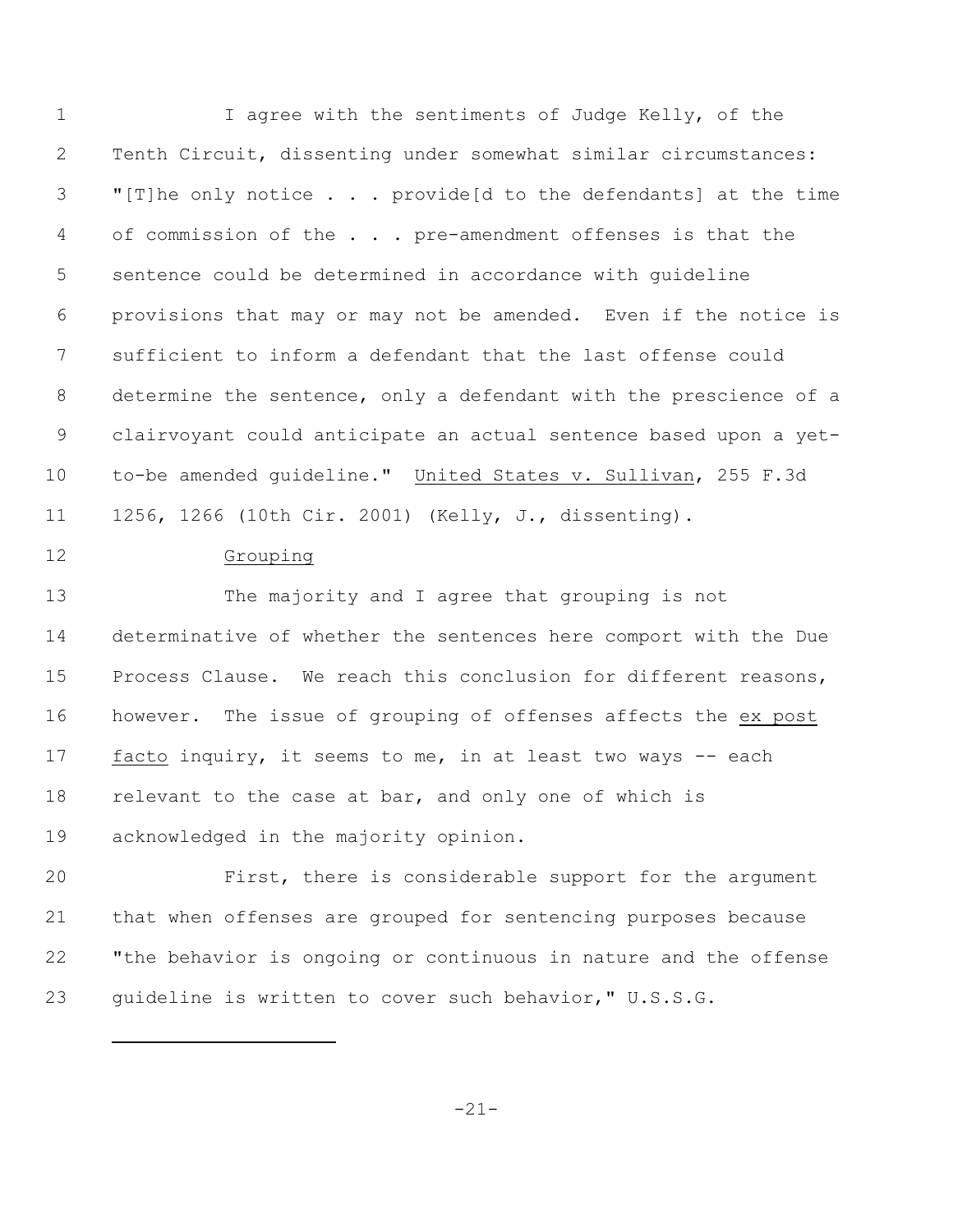§ 3D1.2(d), ex post facto concerns are met. According to the Eighth Circuit, for example, "it has been held that applying the Sentencing Guidelines to a conspiracy that straddles the Sentencing Guidelines' effective date is not violative of the ex post facto clause. [Courts have] noted that with conspiracy and other continuing offenses it is the completion date of the offense that controls the version of the Sentencing Guidelines to be applied." Cooper, 35 F.3d at 1251 (emphasis added; citations omitted). This argument would support a finding of constitutionality despite the fact that the penalty prescribed for the crime is made harsher during the course of the criminal behavior because the defendants at least theoretically made a choice to continue their unlawful activity while the penalties 14 for it were being increased. $^{13}$ 

 This is precisely the argument the government makes here, contending that the obstruction offenses are part of a "continuing course of conduct" with the fraud and conspiracy offenses. Appellee's Br. at 49. While I do not think this 19 argument persuasive in this particular case, I recognize that

 A similar argument, albeit a less convincing one, might be made to justify the use of a revised version of the Guidelines to sentence the repeated commission of the same crime committed both before and after the revision, as the Fourth Circuit did in Lewis and the Eighth Circuit did in Cooper. Such is not the case here. See Lewis, 235 F.3d at 218; Cooper, 35 F.3d at 1251.

 The argument that continuing offenses do not implicate  $ex$ post facto concerns might carry some day, but not this one. I do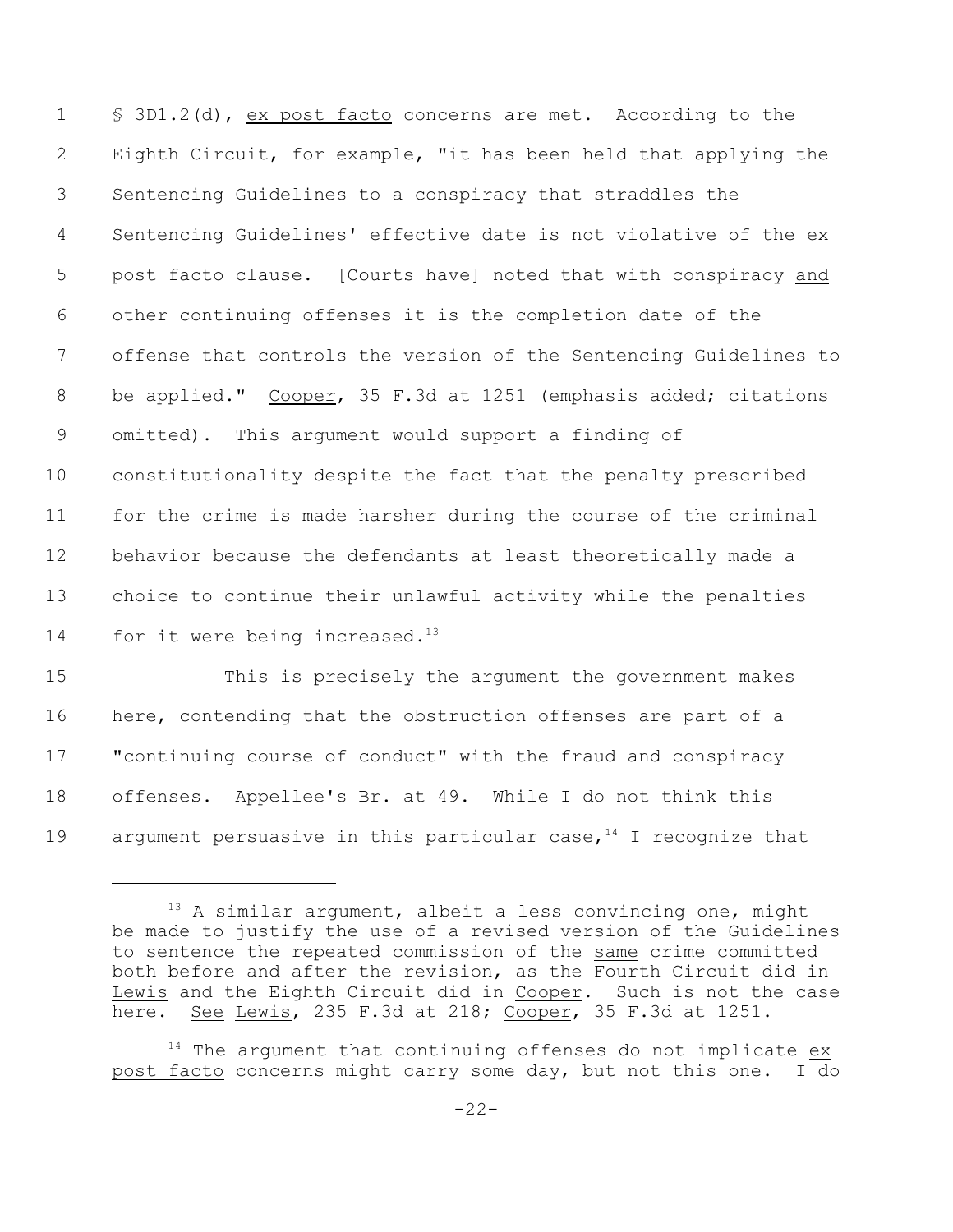the argument at least attempts to address the ex post facto problems inherent in applying a revised version of the Guidelines to the sentence of an act completed before the revision. Had this been the basis of the majority's decision today, our disagreement on the law would seem to me to be a narrow one.

not think it proper to cast the abortive attempt to cover up the fraud and conspiracy several years later as a continuation of those crimes. They were complete when the defendants' fraudulent and conspiratorial activity ended. When the defendants engaged in fraud they likely hoped, even expected, to escape detection altogether. That they did not, and later engaged in obstruction of justice to try to avoid further exposure and thereby criminal prosecution, does not seem to me to be a part of the original criminal activity.

I think it significant in this respect that the obstruction and fraud/conspiracy offenses were grouped together under Section  $3D1.2(c)$ , and not  $3D1.2(d)$ . (The fraud and conspiracy offenses were in fact grouped with each other under Section 3D1.2(d), but these offenses were then grouped with the obstruction offenses under Section  $3D1.2(c)$ ). These two sections govern different kinds of conduct and have distinct implications for ex post facto analysis. Grouping a continuing offense under Section 3D1.2(d) may not cause ex post facto concern where crimes are grouped because "the behavior is ongoing or continuous in nature," and therefore the crimes are arguably not completed until after the Guidelines are revised.

But there is no such implication of continuation under Section  $3D1.2(c)$ , invoked here, which requires grouping "[w]hen one of the counts embodies conduct that is treated as a specific offense characteristic in, or other adjustment to, the guideline applicable to another of the counts." U.S.S.G. § 3D1.2(c). That fraud and obstruction offenses share an offense characteristic or may lead to an adjustment to the sentence for one another has no bearing I can see on whether the fraud offenses can be understood as continuing through the time that the Guidelines were revised. In this case, as I have tried to explain, the fraud cannot be so understood. The fact that the two sets of crimes were grouped together under this section of the Guidelines has no implications with respect to the notice the defendants received of the consequences of their conduct committed before the Guidelines were revised.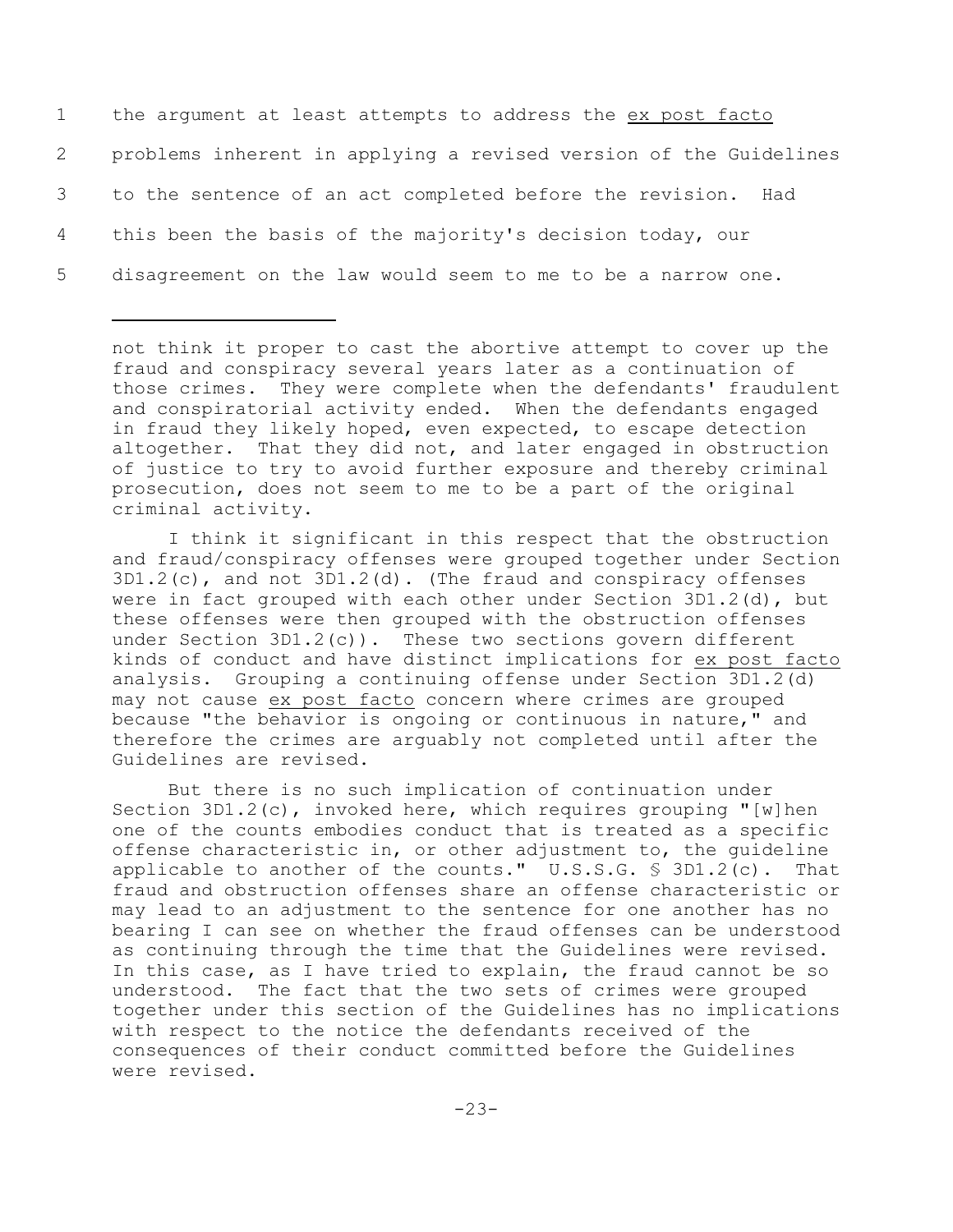But the majority appear to view the impact of grouping in a second fashion instead, one that has indeed been endorsed by several of our sister circuits. It was expressed explicitly by the Seventh Circuit in Vivit: "[T]he adoption of the one-book rule and the grouping rules put[s] criminals on notice that 'the version of the sentencing guidelines in effect at the time he committed the last series of grouped offences will apply to the entire group.'" Vivit, 214 F.3d at 918 (quoting Kimler, 167 F.3d at 895). Before they violated the securities fraud and conspiracy laws, the defendants "knew" the Guidelines sentence at the time, but they also "knew" that it could be increased if they later committed an offense -- in this case obstruction of justice -- that would be grouped with it.

 The majority base their unique holding on the one-book 15 rule rather than the grouping theory described here, but the two analyses bear similarities: The one-book rule as applied here is constitutional because the Guidelines provide notice that the law is subject to change. Even if they do not provide notice of what 19 that change will be at the time an act is committed, they provide such notice before a subsequent act. Whether this analysis is conducted under the grouping rules or the one-book rule seems largely beside the point to me. In either event it permits notice that is insufficient under the observation in Miller that "[t]he constitutional prohibition against ex post facto laws

 $-24-$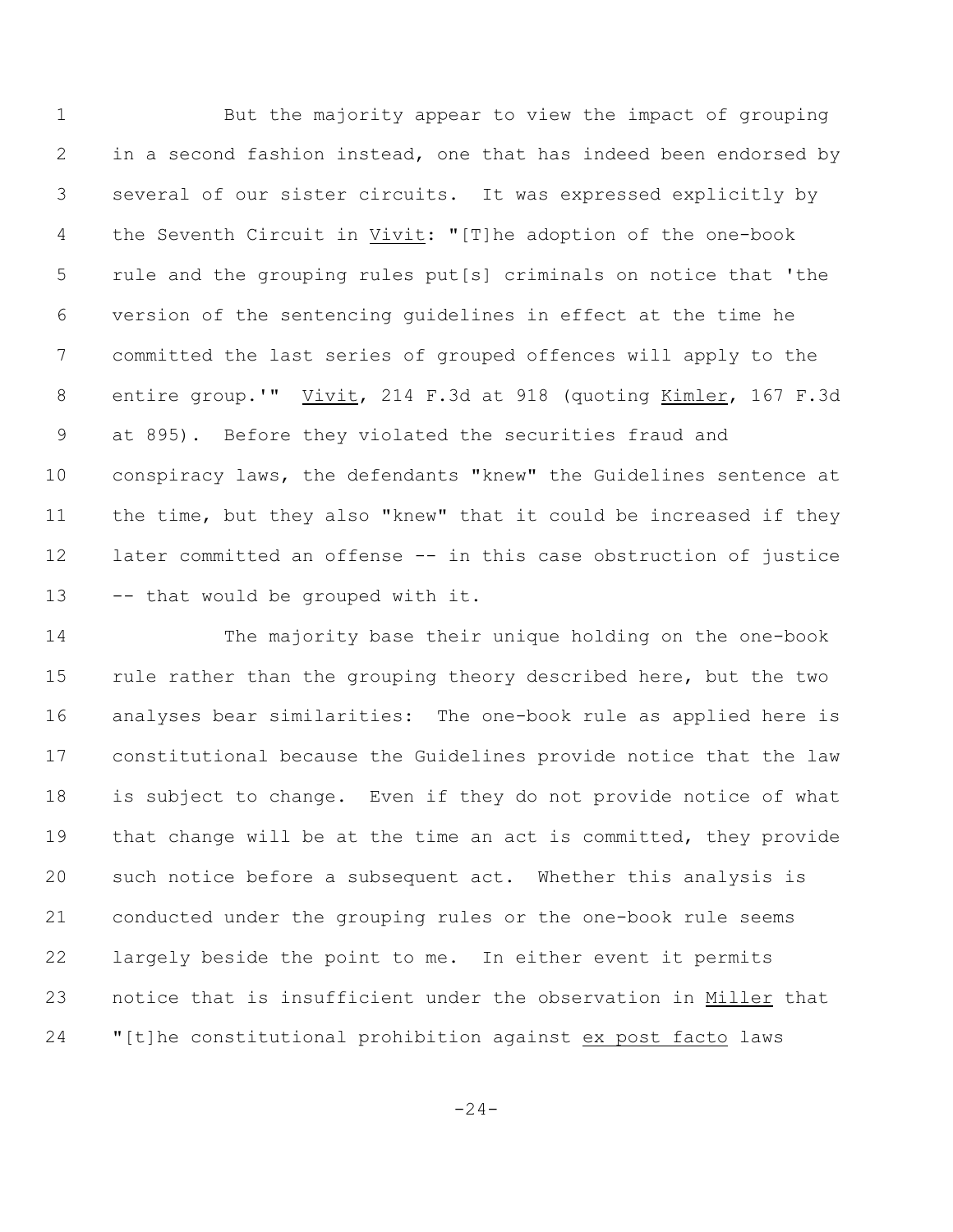cannot be avoided merely by adding to a law notice that it might be changed." Miller 482 U.S. at 431.

 This sort of compound, abstract notice hardly seems to me to be "fair" notice at the time the fraud and conspiracy crimes were committed of what punishment the defendants might receive if they misbehaved in that manner -- giving notice only that if they did what they did, and later committed another (potentially "groupable") crime, their sentence could be increased by some unknown amount. I am reminded again of Judge Kelly's reference to the "defendant with the prescience of a clairvoyant [who alone] could anticipate an actual sentence based upon a yet-to-be amended guideline." Sullivan, 255 F.3d at 1266 (Kelly, J., dissenting). It is, in short, speculative and incomplete notice and therefore not "fair."

## Recidivism Cases

 The majority reason by analogy to decisions, including those of the Supreme Court, upholding recidivism statutes -- those that punish crimes committed by a person with a specified level of criminal record more harshly than those committed by a person without such a record. "The one-book rule," the majority say, "when it leads to a higher sentencing range than would be applied to a single offense, operates in a manner similar to that of the recidivist statutes and 'three strikes' laws upheld by the Supreme Court and our sister circuits in the past." Maj. Op. at

 $-25-$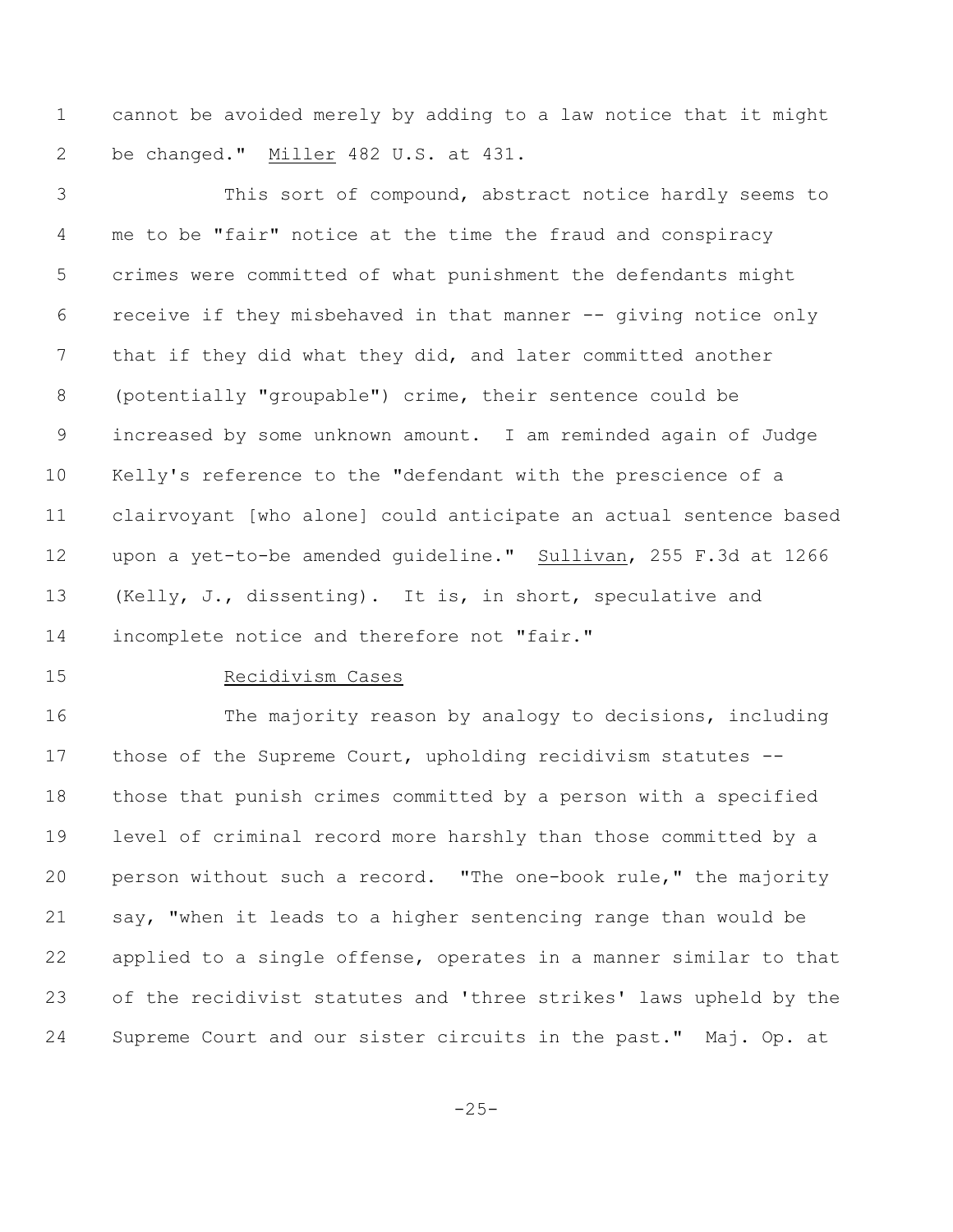1 32**.** They cite Gryger v. Burke, 334 U.S. 728 (1948), as having "rejected the defendant's argument that the consideration of his past offenses in determining his sentence for a later offense was foreclosed by the Ex Post Facto clause. Id. at 732." Maj. Op. at 32**.**

 The majority then assert that "[t]he fact that the impetus for enacting the recidivist statutes was to reflect the greater culpability associated with the latter offenses, whereas the impetus for the enactment of the one-book rule is to avoid 'piecemeal' sentencing is of no relevance for the purposes of determining the retroactivity of the legal consequences of the defendant's actions." Maj. Op. at 33 (citation omitted). The majority therefore conclude that "the distinction between the recidivist statutes and the one-book rule makes neither a practical nor a logical difference for purposes of an analysis under the Ex Post Facto clause," because "the defendants' obstruction offense is the 'actual crime' triggering the application of the one-book rule, the defendants had prior notice 19 of the consequences of that crime, and therefore the application of the one-book rule is proper." Maj. Op. at 34-35.

21 I think, to the contrary, that there is a crucial difference between the legislative branch deciding that a particular crime is more serious when committed by -- and that the public is in need of more protection from -- a person who has

 $-26-$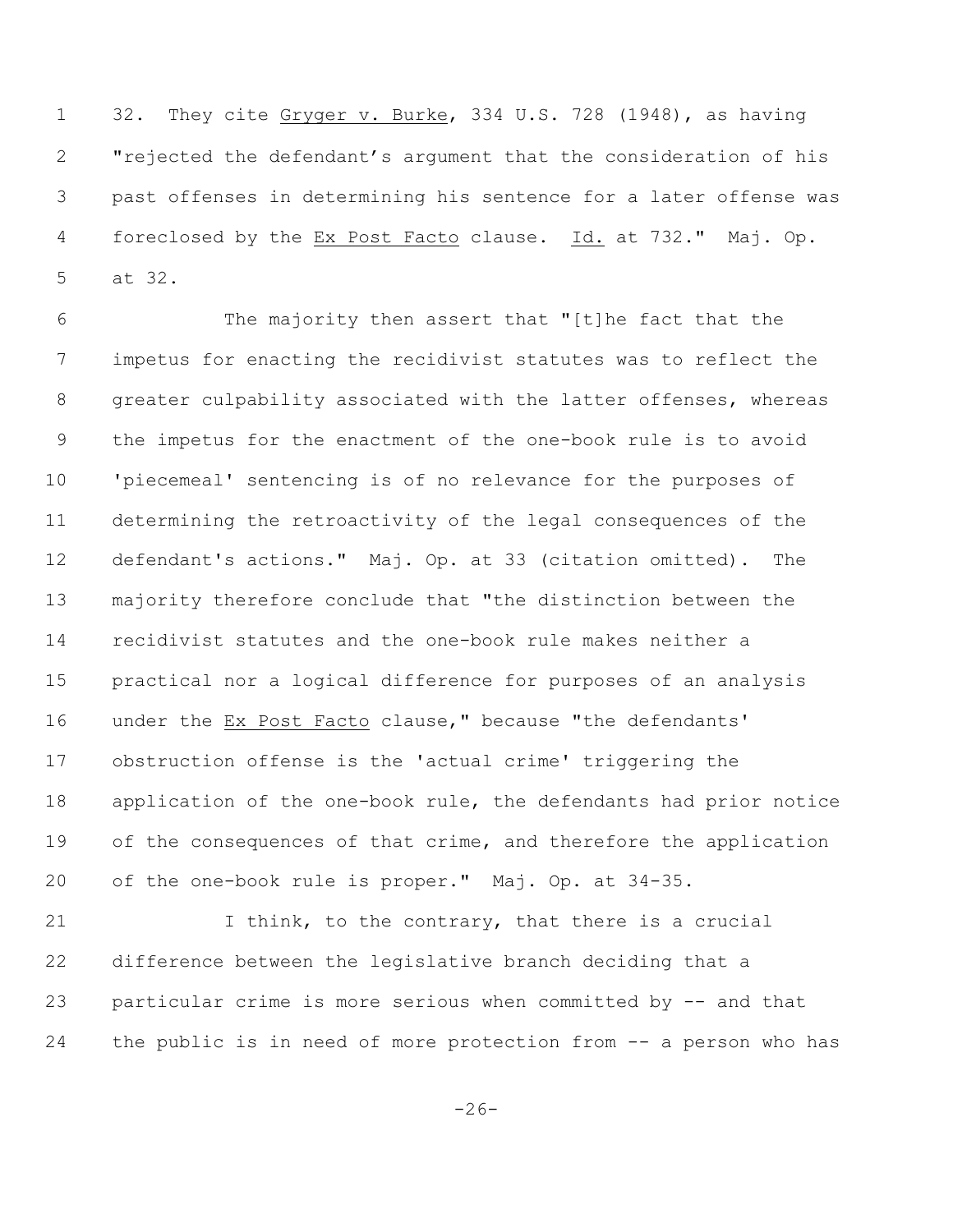a specified level of past criminal behavior than someone who does not, and increasing a penalty for a completed crime "triggered" by the commission of a subsequent one -- indeed, irrespective, in the majority's view, of whether there is a connection between those crimes committed before the change and those committed afterward. Justice Jackson, writing for the Court in Gryger, put it thus:

 Nor do we think the fact that one of the convictions that entered into the calculations by which petitioner became a fourth offender occurred before the Act was passed, makes the Act invalidly retroactive or subjects the petitioner to double 14 jeopardy. The sentence as a fourth offender or habitual criminal is not to be viewed as 16 either a new jeopardy or additional penalty for the earlier crimes. It is a stiffened **penalty for the latest crime, which is**  considered to be an aggravated offense because a repetitive one.

Gryger, 334 U.S. at 732 (emphasis added).

 The later crime may, as the majority say, "trigger" the change in the sentence for the earlier crimes, but what it triggers is what the Gryger court said was improper: an "additional penalty for the[ir] earlier crimes." Whatever the trigger, the revisions increased the offense levels applicable to the earlier fraud and conspiracy crimes, not the later obstruction of justice offenses. The revisions added an increase based upon the amount of money lost by the victims of the fraud and conspiracy crimes; they expanded the loss table for the fraud and conspiracy offenses, not the obstruction of justice offenses,

-27-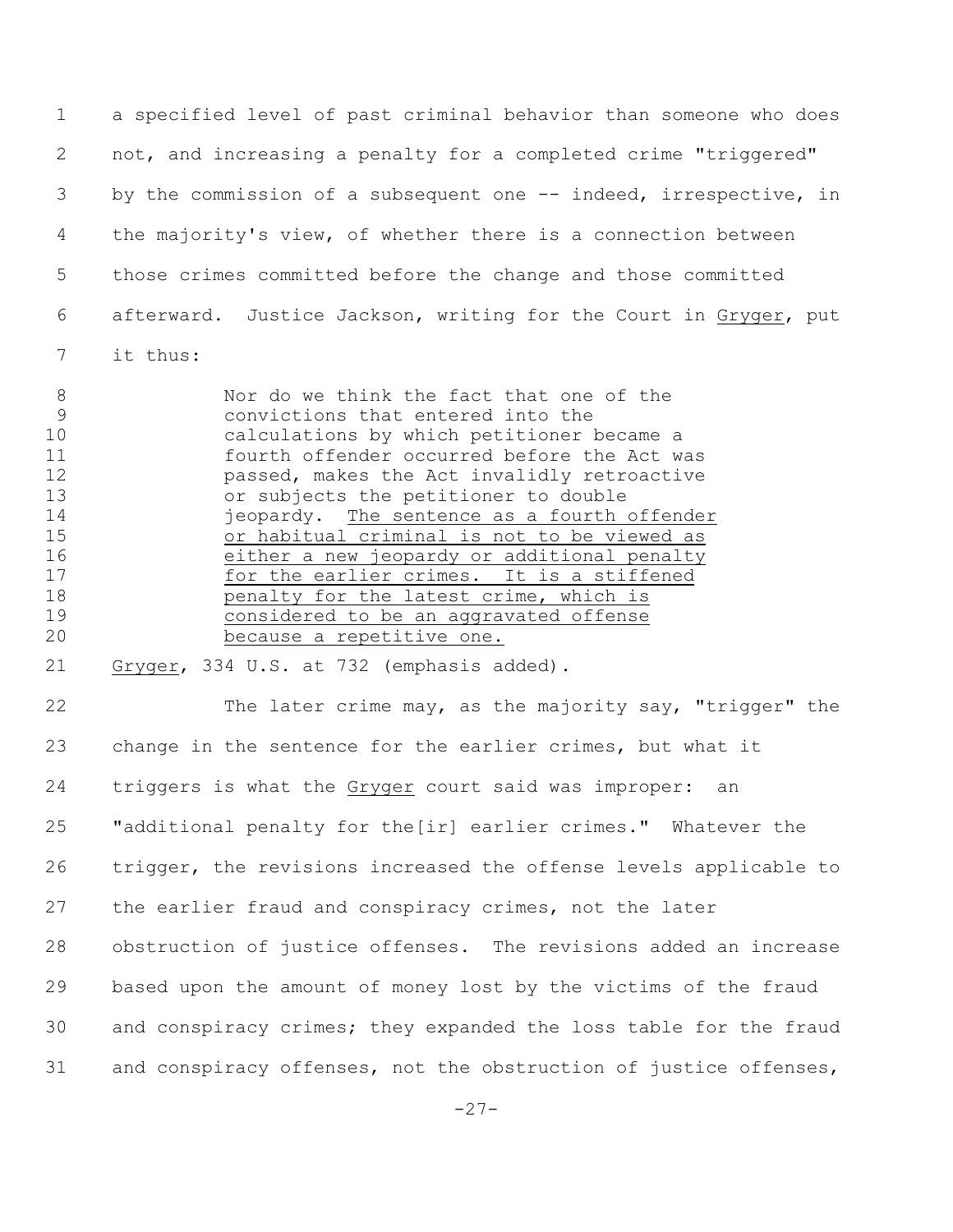by adding new categories for losses of \$200 and \$400 million; and they created a new 6-level enhancement for fraud, not obstruction of justice, involving 250 or more victims; and added a 4-level enhancement for violations of securities laws, not the obstruction of justice laws, by defendants who were officers or directors of public companies. See U.S.S.G. §§ 2b1.1(b)(2)&(b)(13); cf. Cooper, 35 F.3d 1248, 1251 (8th Cir. 1994) ("It is well settled that habitual offender statutes do not offend the ex post facto clause, even though such statutes impact imposition of an instant sentence in consideration of past criminal conduct. [Citing Gryger, 334 U.S. at 732.] The enhanced 12 sentence is considered to impose a stiffer penalty for the latest 13 crime, which is considered to be an aggravated offense due to its repetitive nature." (emphasis added)). This is, of course, the critical difference between recidivist statutes and the circumstances we are faced with here: that while, as the majority 17 point out and as Gryger makes clear, "the consideration of [] past offenses in determining [the] sentence for a later offense" may be permissible for ex post facto purposes, Maj. Op. at **[32]**, it is the consideration of a later offense in determining the sentence for past offenses, as we do here, that runs afoul of ex post facto considerations.

23 As a "practical" matter, to be sure, Congress, or 24 perhaps the Sentencing Commission, might have -- and may still --

-28-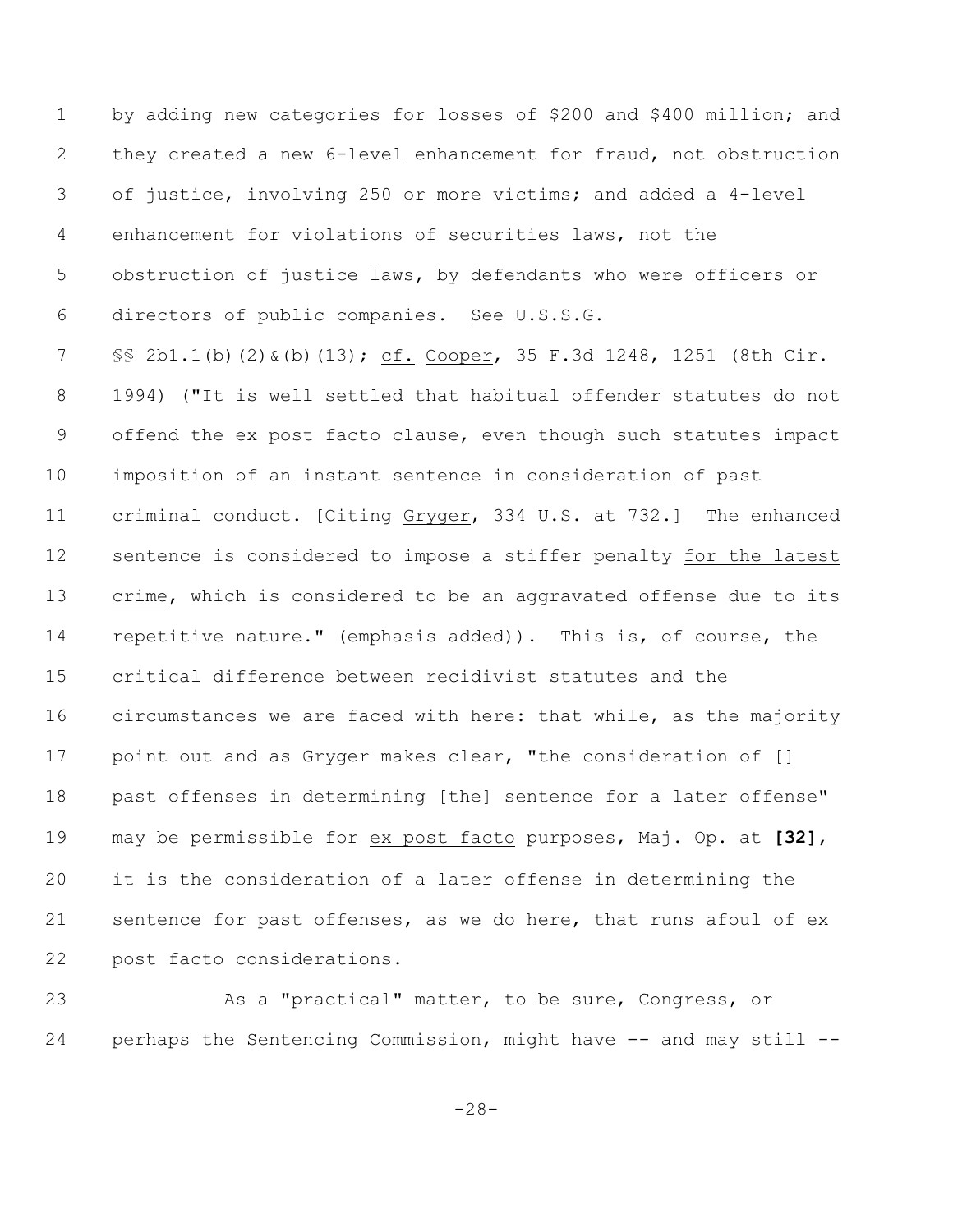adopt a permissible recidivism statute to cover a circumstance very much like the present one: A person who commits an obstruction of justice in order to cover up a fraud in which the losses inflicted by the fraud are \$ X will receive a Y level increase in offense level. It does not follow, "logically" or otherwise, that reaching a similar result by the present method -- by retroactively increasing the punishment for fraud -- is constitutional. The hypothetical law would provide punishment for behavior of which the potential violator would be fully and fairly warned before engaging in that behavior. It would reflect the perceived seriousness of future obstruction offenses, 12 publically disseminated before any such offense is committed, and not an attempt to re-punish completed past acts. To increase the punishment for fraud and conspiracy after they are completed provides no "fair notice" and evokes "the inherent injustice associated with retroactivity itself." Sash, 439 F.3d at 64. 17 CONCLUSION We have been instructed for more than 200 years that "a law that changes the punishment, and inflicts a greater punishment, than the law annexed to the crime, when committed" violates the Ex Post Facto clause. Calder*,* 3 U.S. at 390. That seems to me to describe the change in the Guidelines that was applied to the defendants' fraud and conspiracy crimes upon sentencing long after those crimes had ended.

-29-